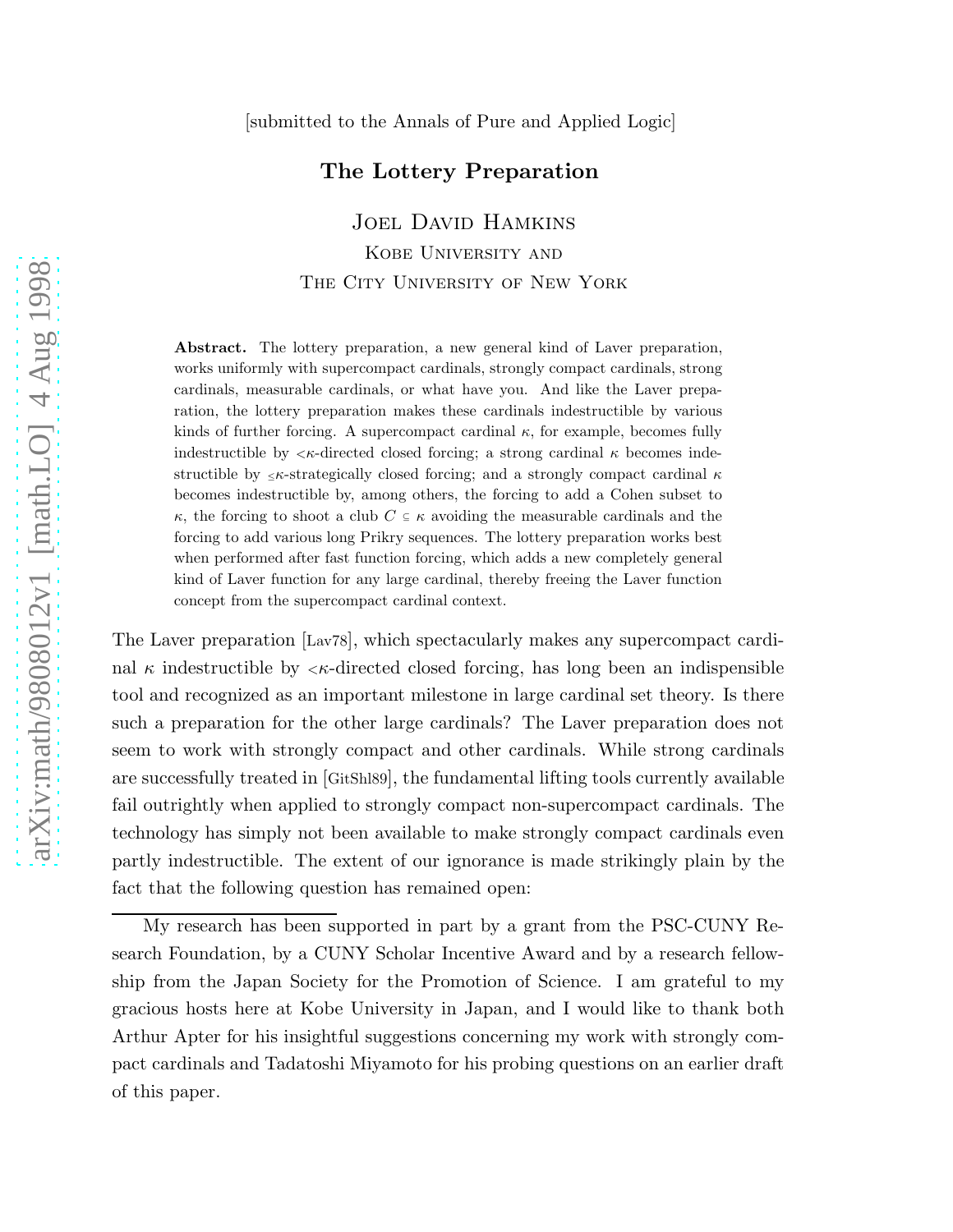**Question.** Can any strongly compact cardinal  $\kappa$  be made indestructible by the forcing  $Add(\kappa, 1)$  which adds, by initial segments, a Cohen subset to  $\kappa$ ?

In this paper I provide a new technology to answer the above question, and to answer it the way that we all hoped it would be answered: any strongly compact cardinal  $\kappa$  can be made indestructible by  $\text{Add}(\kappa, 1)$  and more. And the technique is limited to neither strongly compact cardinals nor the particular poset  $Add(\kappa, 1)$ . Specifically, I present here the lottery preparation, a new kind of Laver preparation, which works uniformly with strongly compact cardinals, supercompact cardinals, measurable cardinals, strong cardinals, or what have you, and makes them all indestructible by a variety of forcing notions.

Main Lottery Preparation Theorem. The lottery preparation makes a variety of large cardinals indestructible by various forcing notions. Specifically:

- 1. The lottery preparation of a supercompact cardinal  $\kappa$  makes the supercompactness of  $\kappa$  indestructible by any  $\langle \kappa$ -directed closed forcing.
- 2. The lottery preparation of a strongly compact cardinal  $\kappa$  makes the strong compactness of  $\kappa$  indestructible by, among others, the forcing Add( $\kappa$ , 1) which adds a Cohen subset to  $\kappa$ , the forcing which shoots a club  $C \subseteq \kappa$  avoiding the measurable cardinals and the forcing which adds certain long Prikry sequences.
- 3. The lottery preparation of a strong cardinal  $\kappa$  satisfying  $2^{\kappa} = \kappa^+$  makes the strongness of  $\kappa$  indestructible by, among others, any  $\leq \kappa$ -strategically closed forcing and by  $Add(\kappa, 1)$ .
- 4. With a dash of the GCH, level-by-level results hold for partially supercompact and partially strong cardinals.

The precise details are in section four. The lottery preparation, which is defined relative to a function  $f: \kappa \to \kappa$ , works best when the values of  $j(f)(\kappa)$  can be made large for the desired kind of large cardinal embedding. Since fast function forcing adds a generic function f for which the values of  $j(f)(\kappa)$  can be almost arbitrarily specified, the lottery preparation works especially well when performed after fast function forcing and defined relative to this generic fast function. An interesting related result is the fact that fast function forcing adds a new completely general kind of Laver function: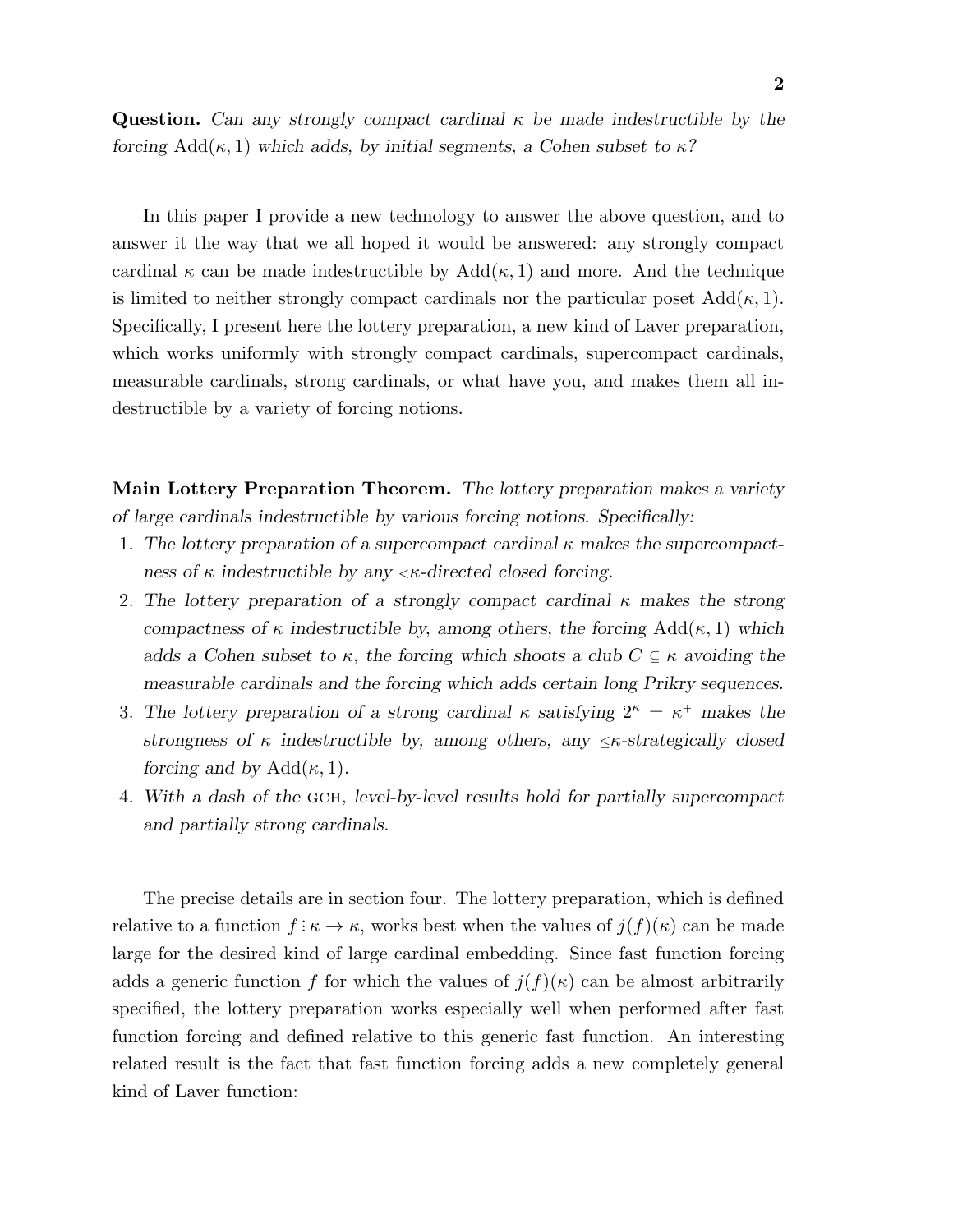Generalized Laver Function Theorem. After fast function forcing there is a function  $\ell : \kappa \to (V[f])_{\kappa}$  such that for any embedding  $j : V[f] \to M[j(f)]$  with critical point  $\kappa$  (whether internal or external) and any z in  $H(\lambda^+)^{M[j(f)]}$  where  $\lambda = j(f)(\kappa)$  there is another embedding  $j^* : V[f] \to M[j^*(f)]$  such that:

- 1.  $j^*(\ell)(\kappa) = z$ ,
- 2.  $M[j^*(f)] = M[j(f)],$
- 3.  $j^* \upharpoonright V = j \upharpoonright V$ , and
- 4. If j is the ultrapower by a standard measure  $\eta$  concentrating on a set in V, then  $j^*$  is the ultrapower by a measure  $\eta^*$  concentrating on the same set and moreover  $\eta^* \cap V = \eta \cap V$  and  $[\mathrm{id}]_{\eta^*} = [\mathrm{id}]_{\eta}$ .

The standard measures include, among many others, all normal measures, all supercompactness measures and, up to isomorphism, all strong compactness measures. The restriction that  $z \in H(\lambda^+)$  is not onerous because the value of  $j(f)(\kappa)$  is amazingly mutable, and can be almost arbitrarily specified: for any embedding  $j: V[f] \to M[j(f)]$  and any  $\alpha \langle j(\kappa) \rangle$  there is another embedding  $j^*: V[f] \to M[j^*(f)]$  such that  $j^*(f)(\kappa) = \alpha, j^*{\upharpoonright} V = j {\upharpoonright} V$  and  $M[j^*(f)] \subseteq M[j(f)]$ . For these reasons, the generic Laver function  $\ell$  can be effectively used with almost any kind of large cardinal embedding much as a Laver function is used with a supercompactness embedding. In this way, fast function forcing frees the Laver function concept from the supercompact cardinal context.

Going back at least to [Men74], where several preservation theorems are proved, set theorists have wondered about the possibility of making strongly compact and other cardinals indestructible by forcing; perhaps the lottery preparation provides an answer. The larger question, though, of precisely how indestructible these cardinals can be made is still very much open. Probably the lottery preparation provides more indestructibility than I will identify in this paper. It is natural to hope that any strongly compact cardinal can be made fully indestructible, perhaps by the usual sort of reverse Easton preparation, an iteration of closed forcing. The sad fact, however, with which I conclude this paper is that such a preparation is simply impossible.

**Impossibility Theorem.** By preparatory forcing which admits a gap below  $\kappa$ (such as any preparation naively resembling the Laver preparation), if the measurability of  $\kappa$  can be made indestructible by  $\langle \kappa \rangle$ -directed closed forcing, then  $\kappa$  must have been supercompact in the ground model.

The details for this theorem are in section five.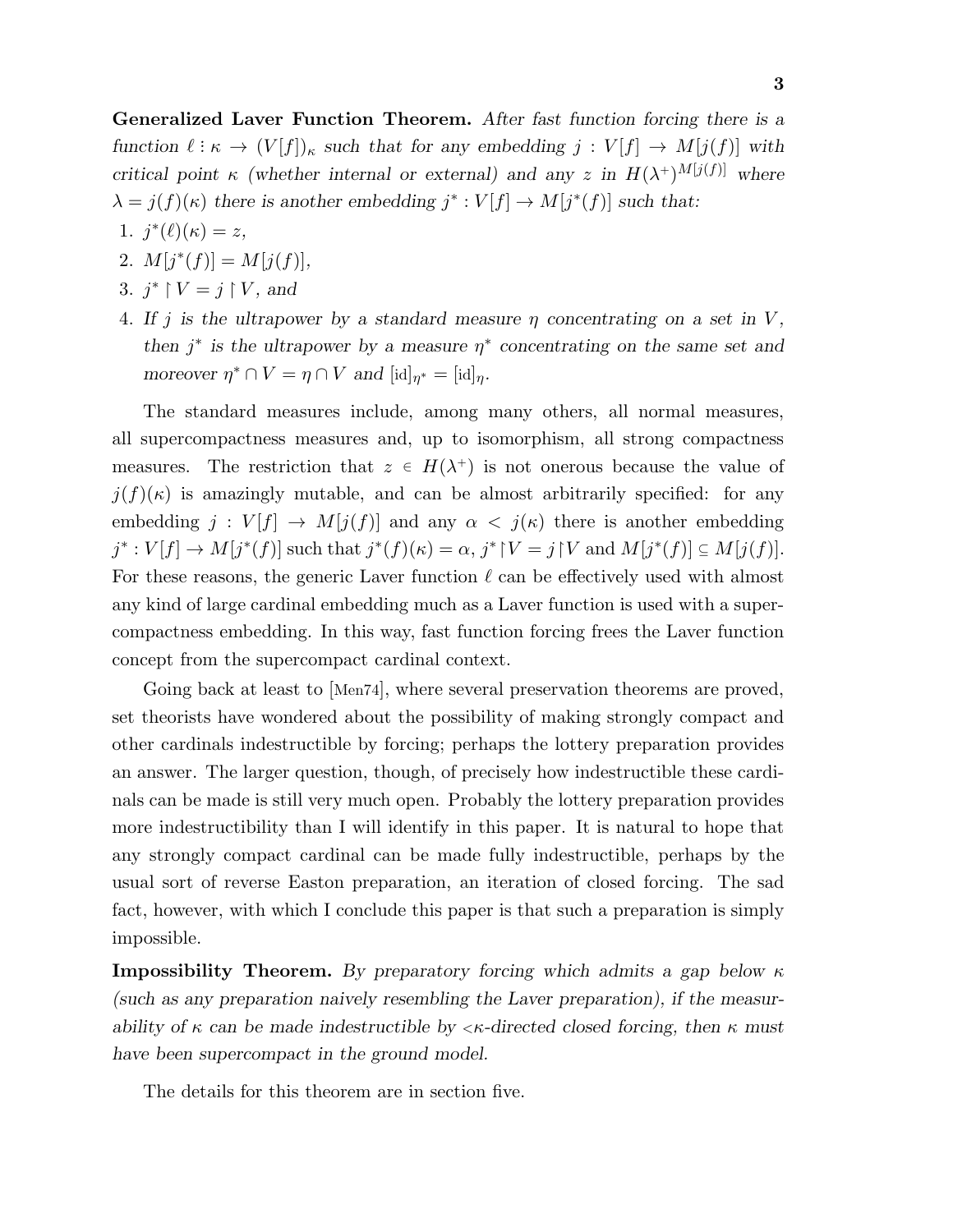Let me quickly explain the structure of this paper. First, I introduce Woodin's fast function forcing, showing in section one that it preserves a variety of large cardinals and in section two that it adds a new general kind of Laver function. Next, I introduce the lottery preparation, proving in section three that it preserves a variety of large cardinals and in section four that it makes these cardinals indestructible by various further forcing. Lastly, in section five I prove the Impossibility Theorem. Throughout, I try to use standard notation, and argue freely in ZFC. By  $p: A \to B$ , I mean that  $p$  is a partial function from  $A$  to  $B$ . And if  $p$  is a condition in the poset P, then by  $\mathbb{P} \restriction p$  I mean the sub-poset {  $q \in \mathbb{P} \mid q \leq p$  }. My focus is almost always on  $\kappa$ , the large cardinal at hand, and so invariably, the critical point of whatever embedding I am concerned with will be denoted by  $\kappa$ .

## §1 Fast Function Forcing

Fast function forcing, invented by W. Hugh Woodin (with an infant form due to Robert Solovay), allows one to add a function  $f: \kappa \to \kappa$  such that the value of  $j(f)(\kappa)$  can be almost arbitrarily specified for embeddings  $j: V[f] \to M[j(f)]$  in the extension. These functions behave, therefore, in a completely general large cardinal context much like Laver's function does in the supercompact cardinal context. Indeed, in the next section I will prove that with a fast function one can obtain a completely general kind of Laver function in a completely general large cardinal setting. And since the existence of Laver functions in the supercompact cardinal context has proved so indispensible—these functions appear in dozens if not hundreds of articles—the generalized generic Laver functions here may find a broad application. So let's begin with fast function forcing.

The fast function forcing notion F for the cardinal  $\kappa$  consists of conditions  $p: \kappa \to \kappa$  such that  $dom(p) \subseteq INACC$  has size less than  $\kappa$  and if  $\gamma \in dom(p)$  then  $p'' \gamma \subseteq \gamma$  and  $|p \restriction \gamma| < \gamma$ . The conditions are ordered by inclusion. The (union of the) generic for this forcing is the *fast function*  $f: \kappa \to \kappa$ , a partial function on  $\kappa$ . To emphasize the role of  $\kappa$ , I will sometimes denote  $\mathbb{F}$  by  $\mathbb{F}_{\kappa}$ .

By  $\mathbb{F}_{\lambda,\kappa}$  I mean the version of fast function forcing consisting of conditions with domain in  $(\lambda, \kappa)$ . It is easy to see, by taking the union of conditions, that  $\mathbb{F}_{\lambda,\kappa}$ is  $\leq \lambda$ -directed closed: the only apparant difficulty is the support requirement that  $|p \restriction \gamma| < \gamma$  for  $\gamma \in \text{dom}(p)$ ; but if  $\gamma > \lambda$  is inaccessible, then a union of size  $\lambda$  of supports of size less than  $\gamma$  still has size less than  $\gamma$ , and so the difficulty is easily addressed.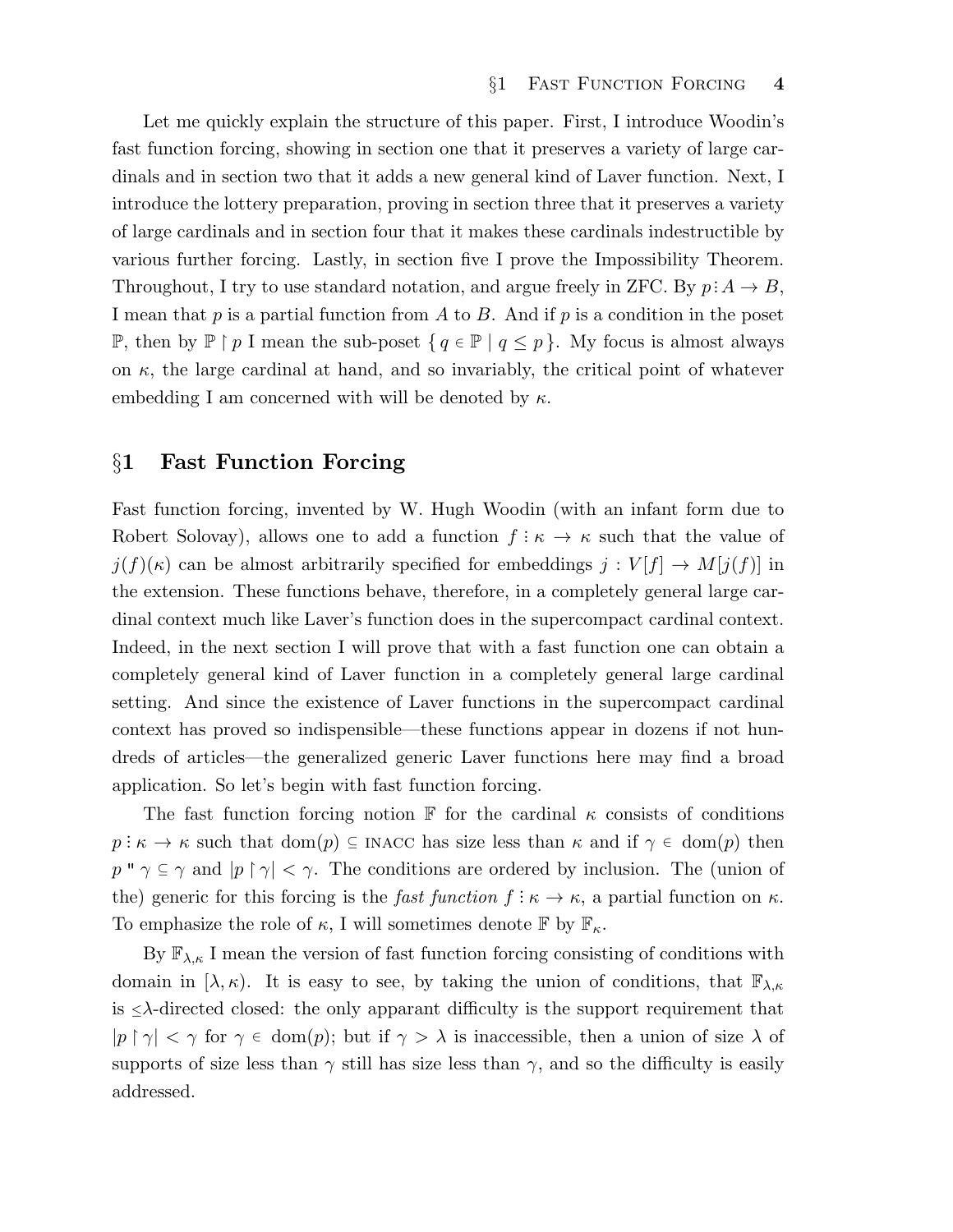**Fast Function Factor Lemma 1.1** Below the condition  $p = \{(\gamma, \alpha)\}\in \mathbb{F}$ , where  $\gamma$  is inaccessible,  $\alpha$  is an ordinal and  $\lambda$  is the next inaccessible beyond  $\gamma$  and  $\alpha$ , the fast function forcing poset factors as  $\mathbb{F} \restriction p \cong \mathbb{F}_{\gamma} \times \mathbb{F}_{\lambda,\kappa}$ .

**Proof:** If  $q \leq p$  then  $q \restriction \gamma \in \mathbb{F}_{\gamma}$  and  $\text{dom}(q)$  is disjoint from  $(\gamma, \lambda)$ . Thus, the map  $q \mapsto \langle q \upharpoonright \gamma, q \upharpoonright [\lambda, \kappa) \rangle$  provides the desired isomorphism.  $\Box$ 

Thus, if  $f: \kappa \to \kappa$  is a fast function on  $\kappa$  and  $\gamma \in \text{dom}(f)$ , then  $f \restriction \gamma$  is a fast function on  $\gamma$ . More generally, the same argument shows that if f is a fast function and  $f'' \gamma \subseteq \gamma$ , then  $f \upharpoonright \gamma \times f \upharpoonright [\gamma, \kappa)$  is generic for the poset  $\mathbb{F}_{\gamma} \times \mathbb{F}_{\gamma, \kappa}$ . Note that if  $\gamma$  is regular, then  $|\mathbb{F}_{\gamma}| \leq \gamma$ .

Remark on Gap Forcing 1.2 For a technical reason which will be made clear later, I will at times want to precede the forcing  $\mathbb F$  with some small forcing, such as adding a Cohen subset to the least inaccessible cardinal. This kind of forcing is generally benign in the large cardinal context, and I will regard this small forcing as a part of fast function forcing whenever the need arises. The primary reason to do so is that forcing of the form  $\mathbb{P}_1 * \mathbb{P}_2$ , where  $|\mathbb{P}_1| < \delta$  and  $\mathbb{P}_2$  is  $\leq \delta$ -strategically closed in  $V^{\mathbb{P}_1}$  is said in [Ham98] and [Ham $\infty$ ] to admit a gap at  $\delta$ . The Gap Forcing Theorem of [Ham∞], with a forerunner in [Ham98], asserts that after forcing  $V[G]$ which admits a gap at  $\delta < \kappa$ , any embedding  $j : V[G] \to M[j(G)]$  for which  $M[j(G)]$  is closed under  $\delta$ -sequences in  $V[G]$ —and this includes any ultrapower embedding on any set, as well as most strongness extender embeddings—is a lift of an embedding from the ground model. That is,  $M \subseteq V$  and  $j \upharpoonright V : V \to M$  is an embedding which is definable in V. Additionally, if  $M[G]$  is  $\lambda$ -closed in  $V[G]$  for some  $\lambda \geq \delta$ , then M is  $\lambda$ -closed in V, and in particular,  $j'' \lambda \in M$ ; and if j is a  $\lambda$ -strongness embedding induced by a natural extender, where  $\lambda$  is either a successor ordinal or has cofinality more than  $\delta$ , then  $V_\lambda \subseteq M$ . Thus, the results of [Ham $\infty$ ] show that gap forcing cannot create new measurable cardinals, strong cardinals, strongly compact cardinals, supercompact cardinals, and so on, with level-by-level versions generally available. In order to appeal to this theorem, therefore, in the context of fast function forcing, I will introduce a very low gap by preceding F by some very small forcing and hereafter regard this small forcing as a part of fast function forcing, though I will mention it only when I want to apply the Gap Forcing Theorem.  $\Box$ Remark

Woodin defined fast function forcing and used it with something below a strong cardinal (in [CumWdn] he and Cummings had an embedding  $j: V \to M$  such that  $M^k \subseteq M$  and  $j(\kappa) > \kappa^{++}$ ). His argument, which I give below, works equally well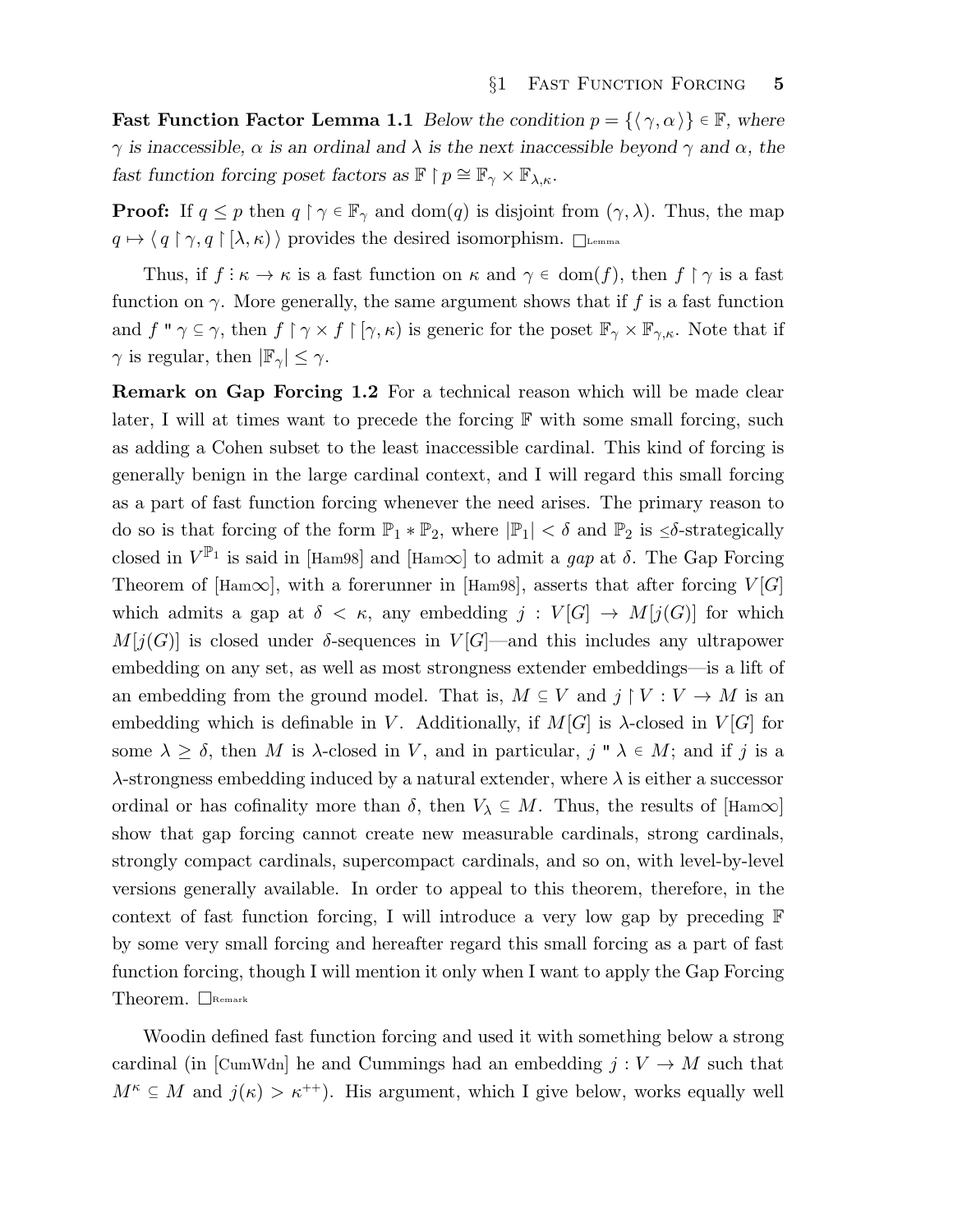with measurable and supercompact cardinals and, in a modified form, with weakly compact cardinals. A significant contribution of this paper is that fast function forcing works also with strongly compact cardinals. For presentational clarity, I will present the fast function lifting techniques in the large cardinal order, rather than the temporal order in which the theorems were first proved.

Fast Function Theorem 1.3 Fast function forcing preserves all cardinals and cofinalities and does not disturb the continuum function. Consequently, fast function forcing preserves all inaccessible cardinals.

**Proof:** Suppose that  $\gamma$  is regular in V but has cofinality  $\delta < \gamma$  in V[f]. Since F has size  $\kappa$ , we may assume that  $\gamma \leq \kappa$ . There are two cases. First, it may happen that f "  $\delta \subseteq \delta$ . In this case, the forcing factors as  $\mathbb{F}_{\delta} \times \mathbb{F}_{\delta,\kappa}$ . The initial forcing  $\mathbb{F}_{\delta}$ , however, is too small to collapse the cofinality of  $\gamma$  and the tail forcing  $\mathbb{F}_{\delta,\kappa}$  is  $\leq$ δ-distributive and so cannot collapse the cofinality of  $\gamma$  to δ; this contradicts our assumption. Second, alternatively, it may happen that  $f(\beta) > \delta$  for some  $\beta < \delta$ . In this case, the forcing factors as  $\mathbb{F}_{\beta} \times \mathbb{F}_{f(\beta),\kappa}$ , and again the initial forcing is too small to collapse the cofinality of  $\gamma$  and the tail forcing is too distributive to collapse it to  $\delta$ ; so again we reach a contradiction. Thus, fast function forcing preserves all cardinals and cofinalities.

A similar argument shows that fast function forcing preserves the values of  $2^{\delta}$ calculated in the ground model. Again we split into the two cases. If  $f'' \delta \subseteq \delta$ , then we may factor the forcing as  $\mathbb{F}_{\delta} \times \mathbb{F}_{\delta,\kappa}$ . The initial forcing has size  $\delta$  and the tail forcing is  $\leq \delta$ -distributive; so neither can affect the value of  $2^{\delta}$ . Alternatively, if  $f(\beta) \geq \delta$  for some  $\beta < \delta$ , then we may factor the forcing as  $\mathbb{F}_{\beta} \times \mathbb{F}_{f(\beta),\kappa}$  and make the same argument. So the value of  $2^{\delta}$  is preserved, and the theorem is proved.  $\Box$ Theorem

Fast Function Theorem 1.4 Fast function forcing preserves every weakly compact cardinal. Indeed, if  $\kappa$  is weakly compact in V, then after adding a fast function  $f: \kappa \to \kappa$  there are weakly compact embeddings  $j: N[f] \to M[j(f)]$  such that  $j(f)(\kappa)$  is any desired ordinal up to  $\kappa^+$ .

**Proof:** Suppose  $\kappa$  is weakly compact in V and  $f : \kappa \to \kappa$  is a fast function. Since the previous theorem establishes that  $\kappa$  remains inaccessible in  $V[f]$ , in order to prove that  $\kappa$  is weakly compact there it suffices only to verify that  $\kappa$  has the tree property. So suppose T is a  $\kappa$ -tree in  $V[f]$ . Thus,  $T = \dot{T}_f$  for some name  $\dot{T}$ . In V let N be a transitive elementary substructure of  $H(\kappa^+)$  of size  $\kappa$  which contains  $\mathbb F$ and T and is closed under  $\langle \kappa$ -sequences. Since  $\kappa$  is weakly compact in V there is an embedding  $j : N \to M$  with  $cp(j) = \kappa$ . I may assume that  $M = \{ j(h)(\kappa) \mid h \in N \}$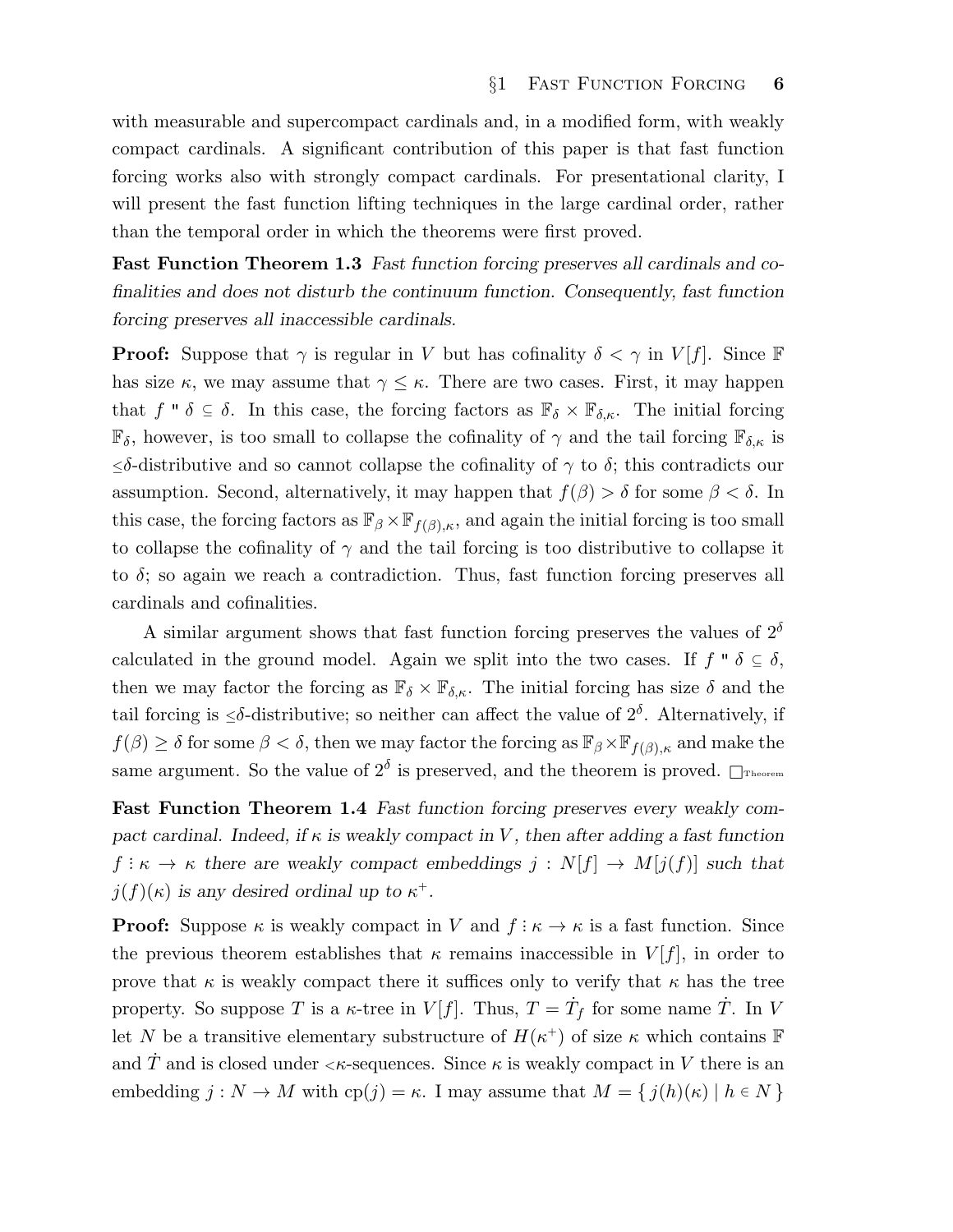(by replacing M with the Mostowski collapse of this set if necessary). It follows that  $M^{<\kappa} \subseteq M$  in V since if  $\vec{a} = \langle a_\alpha | \alpha < \beta \rangle$  is a sequence in V of elements of M for some  $\beta < \kappa$ , then build the function  $H(\delta) = \langle h_{\alpha}(\delta) | \alpha < \beta \rangle$ , where  $a_{\alpha} = j(h_{\alpha})(\kappa)$  and  $h_{\alpha} \in N$ . By the closure assumption on N it follows that  $H \in N$ and consequently  $j(H) \in M$ , so  $\vec{a} = \langle j(h_{\alpha})(\kappa) | \alpha < \beta \rangle \in M$ , as desired. Returning to the main argument, now, for any  $\alpha < j(\kappa)$  the condition  $p = {\{\kappa, \alpha\}}$  is in  $j(\mathbb{F})$ . The tail forcing  $\mathbb{F}_{\lambda,j(\kappa)}$ , where  $\lambda$  is the next inaccessible of M beyond  $\kappa$  and  $\alpha$ , is  $\lt$   $\kappa$ -closed in M. Since there are only  $\kappa$  many dense sets for this forcing in M, we may line them up into a  $\kappa$ -sequence and diagonalize to meet them in order to produce in V an M-generic  $f_{tail} \subseteq \mathbb{F}_{\lambda,j(\kappa)}$ . The combination  $j(f) = f \cup p \cup f_{tail}$  is M-generic for  $j(F)$  and consequently the embedding lifts to  $j: N[f] \to M[j(f)]$ . By construction,  $j(f)(\kappa) = p(\kappa) = \alpha$ . Now since  $T = \dot{T}_f$  it follows that  $T \in N[f]$ . Since T is a  $\kappa$ -tree it follows that  $j(T)$  is a  $j(\kappa)$ -tree. Any element on the  $\kappa$ <sup>th</sup> level of  $j(T)$  provides a  $\kappa$ -branch through T. So  $\kappa$  has the tree property in  $V[f]$ , as desired. And since the orginal j can be chosen so that  $j(\kappa)$  is as large below  $\kappa^+$  as desired, and  $\alpha$  can be as large below  $j(\kappa)$  as desired, the value of  $j(f)(\kappa)$  can be any ordinal up to  $\kappa^+$ .

By employing factor arguments as in the previous theorem, it is easy to see more generally that all weakly compact cardinals are preserved.  $\Box$ Theorem

Fast Function Theorem 1.5 (WOODIN) If  $2^{\kappa} = \kappa^+$ , then fast function forcing with κ preserves the measurability of κ. Indeed, every ultrapower  $j: V \to M$  by a measure on  $\kappa$  in V lifts to an ultrapower  $j: V[f] \to M[j(f)]$  such that  $j(f)(\kappa)$ is any desired ordinal up to  $j(\kappa)$ . Consequently, the lifted embedding can be the ultrapower by a normal measure, even when the original embedding was not.

**Proof:** Suppose that  $\kappa$  is measurable and  $2^{\kappa} = \kappa^+$  in V, that  $f : \kappa \to \kappa$  is a fast function and that  $j: V \to M$  is the ultrapower embedding by a measure  $\mu$  on  $\kappa$  and  $\alpha < j(\kappa)$ . Below the condition  $p = {\{\kappa, \alpha\}}$ , factor the forcing as  $\mathbb{F} \times \mathbb{F}_{tail}$ , where  $\mathbb{F}_{tail} = \mathbb{F}_{\lambda,\kappa}$  for the next inaccessible  $\lambda$  in M beyond  $\kappa$  and  $\alpha$ . The forcing  $\mathbb{F}_{tail}$  is  $\leq \kappa$ closed in M. Since  $2^{\kappa} = \kappa^+$ , a simple counting argument shows that  $|j(\kappa^+)|^V = \kappa^+$ . Consequently, since  $M^k \subseteq M$ , we can line up all the dense sets of M for the forcing  $\mathbb{F}_{tail}$  and diagonalize against them to produce in V an M-generic  $f_{tail}$ . Thus, in  $V[f]$  we may lift the embedding to  $j: V[f] \to M[j(f)]$  where  $j(f) = f \cup p \cup f_{tail}$ . So  $\kappa$  remains measurable there, as desired. By construction  $j(f)(\kappa) = p(\kappa) = \alpha$ .

Some readers may be surprised by the final conclusion of the theorem. Suppose  $\alpha = [id]_{\mu}$ . By the standard seed techniques (e.g. see [Ham97]), it follows that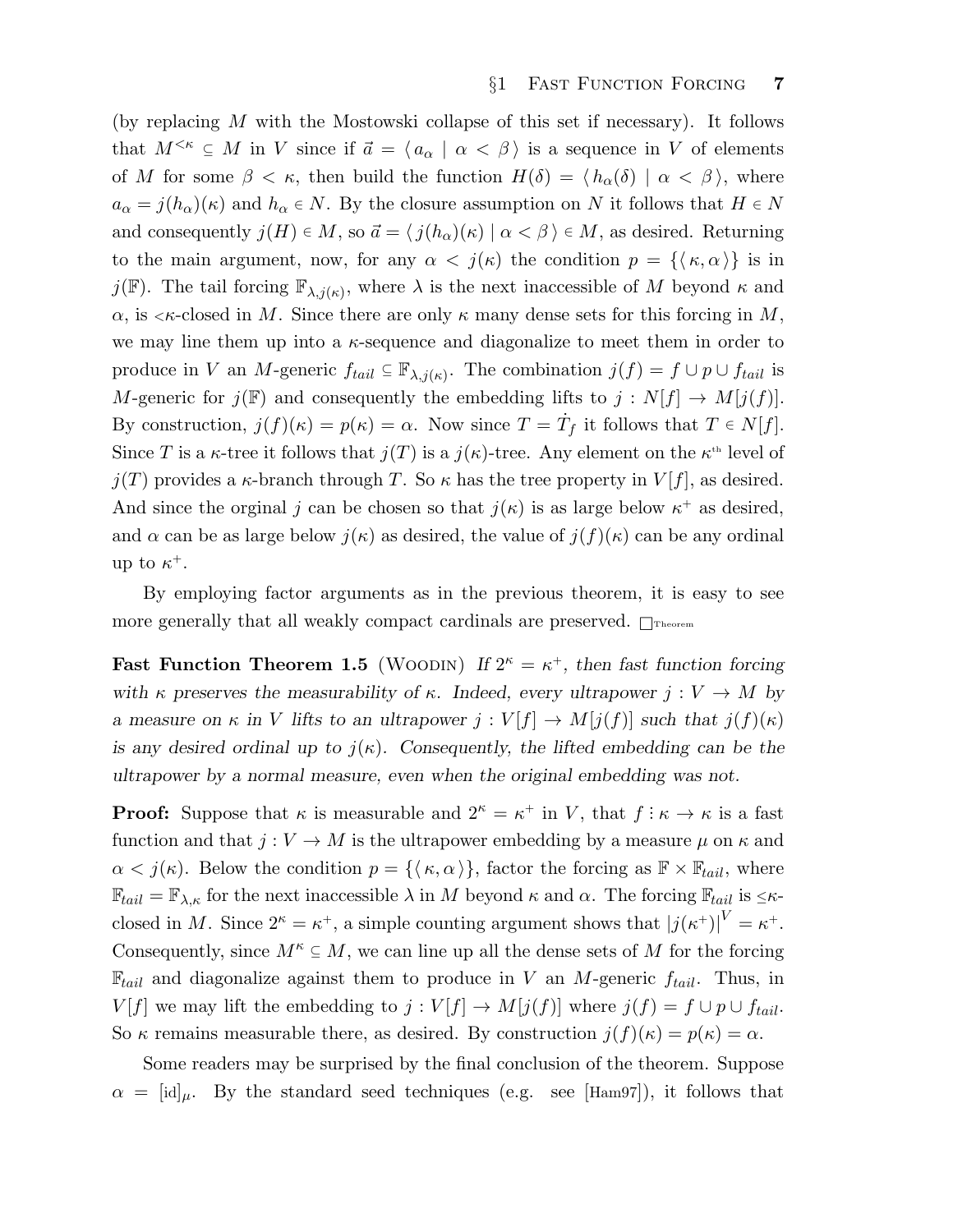$M = \{ j(h)(\alpha) \mid h \in V \}.$  If as above we arrange the lift  $j : V[f] \to M[j(f)]$  in such a way that  $j(f)(\kappa) = \alpha$ , then it is easy to see that  $M[j(f)] = \{j(h)(\kappa) | h \in V[f] \}$ , i.e. the seed  $\kappa$  generates the whole embedding. From this, it follows that the lifted embedding j is the ultrapower by the normal measure  $\nu = \{ X \mid \kappa \in j(X) \}$  in  $V[f],$ as desired. I elaborated on this phenomenon in  $\text{Ham94}$ .  $\Box$ Theorem

The factor arguments employed in 1.3 easily extend to show that fast function forcing for  $\kappa$  preserves all measurable cardinals at which the GCH holds. The general phenomenon that the value of  $j(f)(\kappa)$  can be any ordinal up to  $j(\kappa)$  is further explained in the Fast Function Flexibility Theorem below.

Recall that a cardinal  $\kappa$  is *strong* when for every  $\lambda$  it is  $\lambda$ -strong, so that there is an embedding  $j: V \to M$  with critical point  $\kappa$  such that  $V_\lambda \subseteq M$ . If there is such an embedding, then by factoring through by the canonical extender, there is one such that  $M = \{ j(h)(s) \mid h \in V \& s \in V_\lambda \}$ ; one simply replaces j with  $\pi \circ j$ , where  $\pi$  is the Mostowski collapse of this set. Furthermore, if  $\lambda$  is either a successor ordinal or has cofinality at least  $\kappa$ , then for such an embedding M is closed under  $\kappa$ -sequences in V.

**Fast Function Theorem 1.6** (WOODIN) If  $2^{\kappa} = \kappa^+$ , then fast function forcing preserves the strongness of  $\kappa$ .

**Proof:** The result is completely local, since I will show that if  $\kappa$  is  $\lambda$ -strong in V then this is preserved to the fast function extension  $V[f]$ . Suppose  $j: V \to M$ witnesses the  $\lambda$ -strongness of  $\kappa$ , so that  $V_{\lambda} \subseteq M$ . Let  $\delta = |V_{\lambda}|$ . Using the canonical extender, I may assume that  $M = \{ j(h)(s) \mid h \in V \& s \in \delta^{\langle \omega \rangle} \}$ . Let  $p = \{ \langle \kappa, \delta \rangle \}$ be the condition which jumps up to  $\delta$  at  $\kappa$ . Thus, by the Factor Lemma 1.1, below p the forcing  $j(F)$  factors as  $F \times F_{tail}$ , where  $F_{tail}$  is  $\leq \delta$ -closed in M. Now use the pair  $\langle \kappa, \delta \rangle$  as a seed to form the seed hull  $\mathbb{X} = \{ j(h)(\kappa, \delta) \mid h \in V \} \prec M$  and obtain the factor embedding



where  $k : M_0 \to M$  is the inverse of the collapse of X. Since  $\kappa$  and  $\delta$  are in X, it follows that  $k(\delta_0) = \delta$  for some  $\delta_0 < j_0(\kappa)$ , that  $k(p_0) = p$  for  $p_0 = {\{\kappa, \delta_0\}} \in j_0(\mathbb{P})$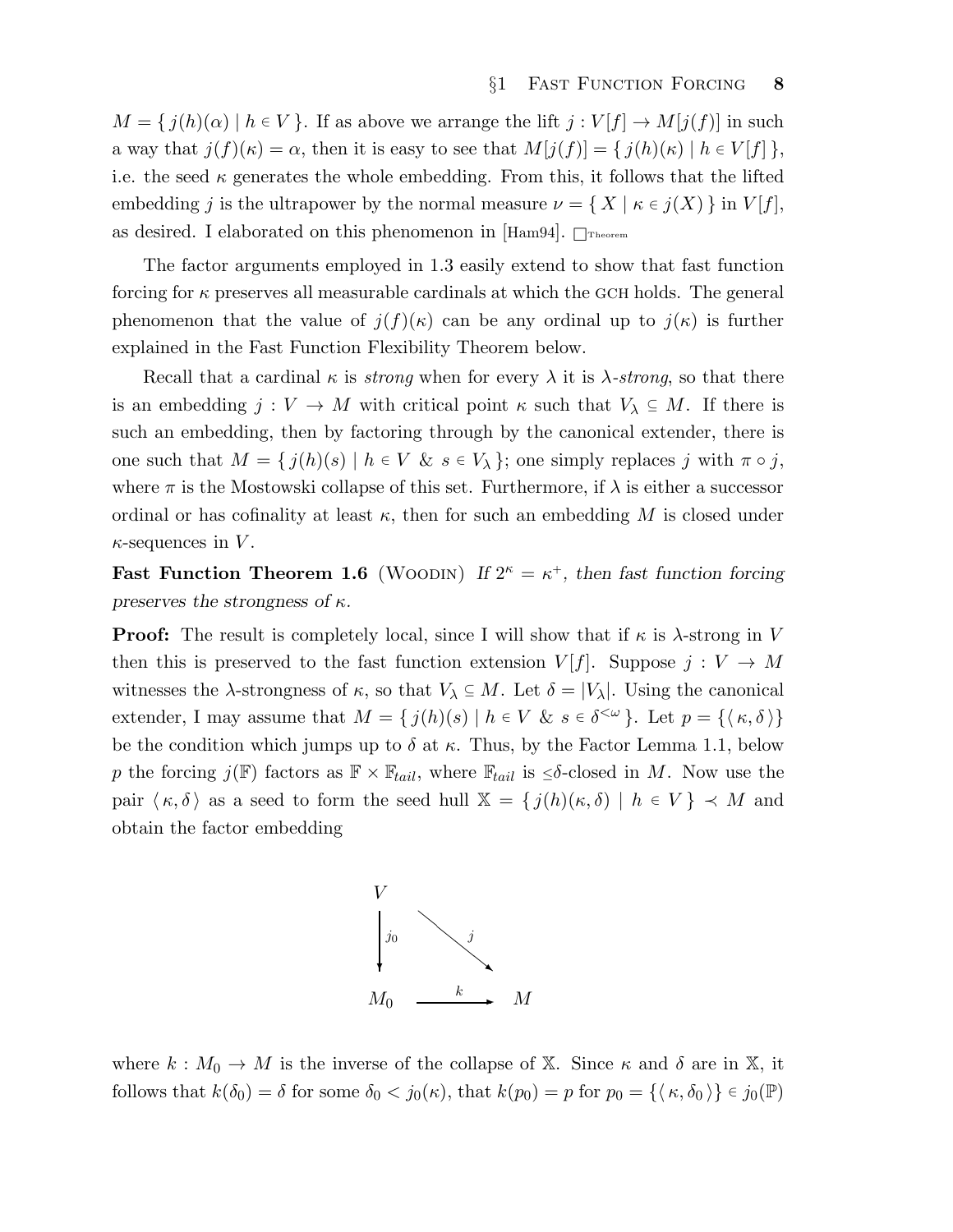and that  $cp(k) > \kappa$ . The embedding  $j_0 : V \to M_0$ , being generated by the seed  $\langle \kappa, \delta_0 \rangle$ , is simply an ultrapower by a measure on  $\kappa$ . In particular, since  $2^{\kappa} = \kappa^+,$ the diagonalization argument of 1.5 provides a lift  $j_0: V[f] \to M_0[j_0(f)]$  below the condition  $p_0$ . It must be that  $j_0(f) = f \cup p_0 \cup f_{tail}^{M_0}$ , where  $f_{tail}^{M_0}$  is  $M_0$ -generic for the  $\leq \delta_0$ -closed forcing  $\mathbb{F}_{tail}^{M_0}$ .

I claim that k lifts to  $M_0[j_0(f)]$ . First, since  $cp(k) > \kappa$ , certainly we know that k lifts to  $k : M_0[f] \to M[f]$ . In order to lift k the rest of the way it suffices to show that  $k " f_{tail}^{M_0} \subseteq \mathbb{F}_{tail}$  is M-generic. So, suppose  $D \in M$  is open and dense in  $\mathbb{F}_{tail}$ . Since  $M = \{k(h)(s) \mid h \in M_0 \& s \in \delta^{\leq \omega}\}\$ , it follows that  $D = j(\vec{D})(s)$  for some  $\vec{D} = \langle D_{\sigma} \mid \sigma \in \delta_0^{<\omega}$  $\langle \omega \rangle$  in  $M_0$  and  $s \in \delta^{\langle \omega \rangle}$ , where every  $D_{\sigma}$  is an open dense subset of  $\mathbb{F}_{tail}^{M_0}$ . Since  $\mathbb{F}_{tail}^{M_0}$  is  $\leq \delta_0$ -closed in  $M_0$ , it follows that  $\overline{D} = \cap_{\sigma} \overline{D}_{\sigma} \in M_0$  is still open and dense. Furthermore,  $k(\overline{D}) \subseteq D$ . Thus, since  $f_{tail}^{M_0}$  is  $M_0$ -generic,  $k$  "  $f_{tail}^{M_0}$ tail meets D, as desired. Consequently, k lifts fully to  $k : M_0[j_0(f)] \to M[k(j_0(f))],$ where  $k(j_0(f))$  is the filter generated by k "  $j_0(f)$ . The composition  $k \circ j_0$  provides a lift of j to  $j: V[f] \to M[j(f)]$ . Since  $V_\lambda \subseteq M$  and  $f \in M[j(f)]$ , it follows that  $(V[f])_\lambda \subseteq M[j(f)]$ , and so  $\kappa$  is still  $\lambda$ -strong in  $V[f]$ , as desired.  $\Box$ Theorem

The next theorem provides the first nontrivial example of the preservation of an arbitrary strongly compact cardinal of which I am aware. I will make a key use of an old technique of Menas [Men74], used also in [Apt98], in order to know that the cardinal remains strongly compact after forcing (Menas and Apter both need a strongly compact limit of supercompact cardinals). Arthur Apter has pointed out that Menas's technique, anachronistically presented in the 'dark' ages before the Laver preparation [Lav78], probably had much unrealized potential. I hope that the results in this paper tend to confirm his view.

Fast Function Theorem 1.7 Fast function forcing preserves the strong compactness of  $\kappa$ . Indeed, every strong compactness measure from V extends to a strong compactness measure in the extension.

**Proof:** Suppose that  $f: \kappa \to \kappa$  is a V-generic fast function, that  $\lambda \geq \kappa$ , and that  $\mu_0$ is a fine measure on  $P_{\kappa} \lambda$  in V. Let  $\theta \geq 2^{\lambda^{<\kappa}}$ , and let  $j: V \to M$  be any  $\theta$ -strongly compact embedding, the ultrapower by a fine measure  $\eta$  on  $P_{\kappa}\theta$  in V. By the cover property for strongly compact embeddings, there is a set  $Y \in M$  such that  $j''\mu_0 \subseteq Y$ and  $|Y|^M < j(\kappa)$ . I may assume that  $Y \subseteq j(\mu_0)$ , and consequently  $\cap Y \in j(\mu_0)$ . Any element  $s_0 \in \bigcap Y$  is a seed for  $\mu_0$  in the sense that  $X \in \mu_0 \leftrightarrow s_0 \in j(X)$  for any  $X \subseteq P_{\kappa} \lambda$  in V. Fix such an  $s_0$ . Let  $s = [\mathrm{id}]_{\eta}$  and  $\delta = |s|^M$ , and pick any  $\gamma \geq \delta$ . Thus, since  $\eta$  is a fine measure on  $P_{\kappa}\theta$ , we have  $j''\theta \subseteq s \in j(P_{\kappa}\theta)$  and  $\theta \leq \delta < j(\kappa)$ .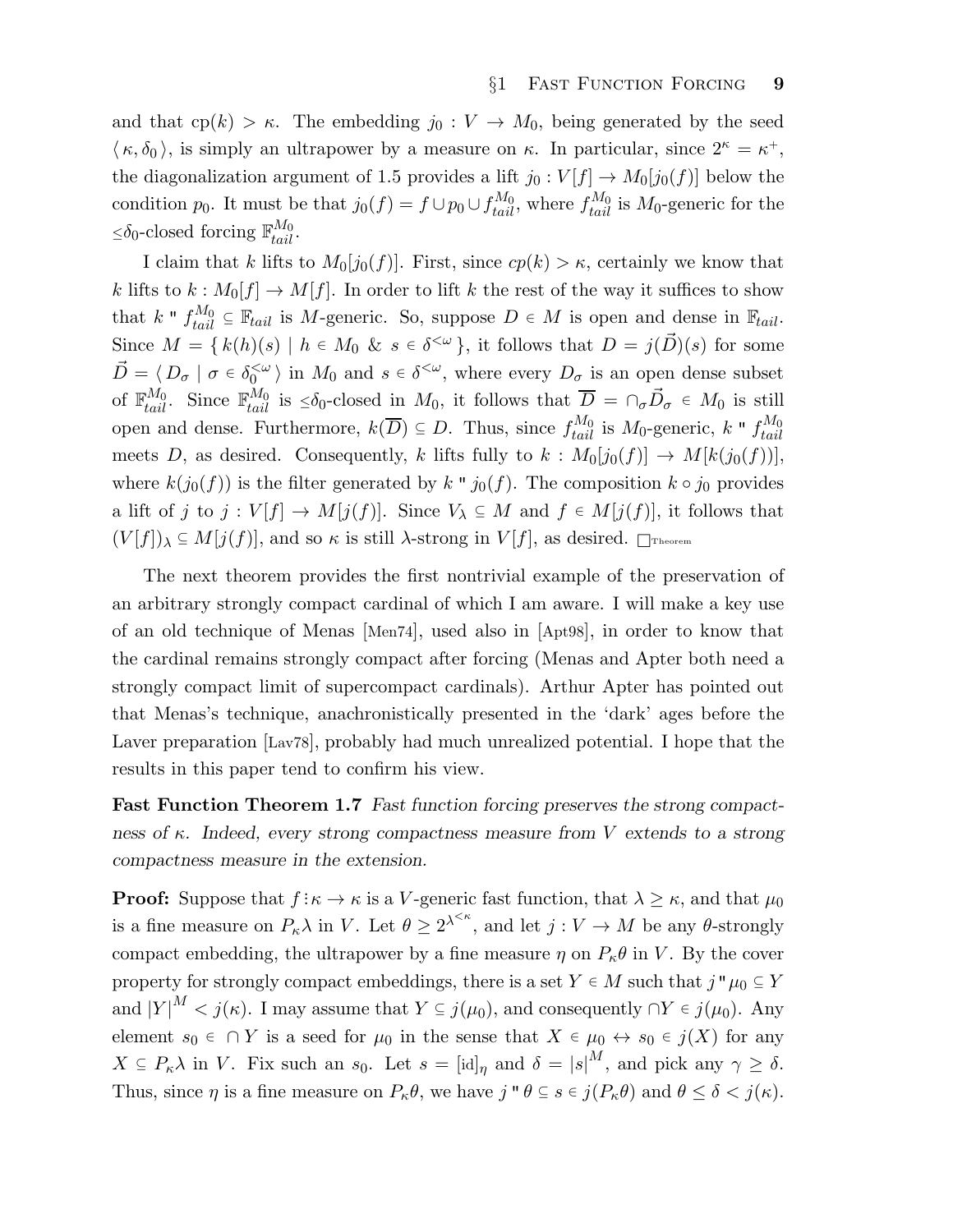Now, in  $j(\mathbb{F})$ , let p be the condition  $\{\langle \kappa, \gamma \rangle\}$ . By the Fast Function Factor Lemma, the forcing  $j(F)$  factors below this condition as  $F \times F_{tail}$ , where  $F_{tail}$  is  $\leq \gamma$ -closed in M. Force to add a  $V[f]$ -generic  $f_{tail} \subseteq \mathbb{F}_{tail}$ , and let  $j(f) = f \cup p \cup f_{tail}$ . By the factorization, this is M-generic for  $j(\mathbb{F})$ , and consequently the embedding lifts in  $V[f][f_{tail}]$  to  $j: V[f] \to M[j(f)]$ . By construction,  $j(f)(\kappa) = p(\kappa) = \gamma$ . Since the forcing  $\mathbb{F}_{tail}$  was  $\leq \gamma$ -closed in M, it is  $\leq \gamma$ -distributive in  $M[f]$ ; in particular, it adds no new subsets to  $\delta$  over  $M[f]$ . Let  $\mu_0^*$  be the measure germinated by the seed  $s_0$  via the lifted embedding, so that  $X \in \mu_0^* \leftrightarrow s_0 \in j(X)$  for  $X \in V[f]$ . It is easy to see that  $\mu_0^*$  measures every set in  $V[f]$ , that it extends  $\mu_0$ , and, since  $j " \lambda \subseteq s_0$ , that is fine. It remains only for me to show that  $\mu_0^* \in V[f]$ . For this I will use Menas's key idea in [Men74]. Enumerate in V the nice names  $u = \langle \dot{X}_{\alpha} | \alpha \langle \theta \rangle$  for the subsets of  $P_{\kappa} \lambda$  in  $V[f]$  (a simple counting argument shows that there are  $2^{\lambda^{< \kappa}}$  many of them). Thus,  $j(u) \in M$  and consequently also  $j(u) \upharpoonright s \in M$ . Enumerate  $j(u) \upharpoonright s = \langle \dot{Y}_{\beta} | \beta \in s \rangle$ , and observe that  $\dot{Y}_{j(\alpha)} = j(\dot{X}_{\alpha})$  for  $\alpha < \theta$ . Let  $t = \{ \beta \in s \mid s_0 \in (\dot{Y}_{\beta})_{j(f)} \}.$ Thus,  $t \subseteq s$  and  $t \in M[j(f)]$ . Since s has size  $\delta$  and  $\mathbb{F}_{tail}$  is  $\leq \delta$ -distributive in  $M[f]$ , it follows that  $t \in M[f]$ , and therefore  $t \in V[f]$ . Now simply observe that  $(\dot{X}_{\alpha})_f \in \mu_0^* \leftrightarrow s_0 \in j((\dot{X}_{\alpha})_f) = j(\dot{X}_{\alpha})_{j(f)} = (\dot{Y}_{j(\alpha)})_{j(f)} \leftrightarrow j(\alpha) \in t$ . So  $\mu_0^*$  is definable in  $V[f]$  from t and  $j \restriction \theta$ . Thus,  $\mu_0^* \in V[f]$  as desired.  $\Box$ Theorem

Fast Function Theorem 1.8 Fast function forcing preserves the supercompactness of  $\kappa$ ; and every supercompactness measure from the ground model extends to a supercompactness measure in the extension.

**Proof:** To see that the supercompactness of  $\kappa$  is preserved, one can simply take  $\eta$  to be a  $\theta$ -supercompactness embedding in the previous argument and  $\mu_0$  the  $\lambda$ supercompactness measure germinated via j by the seed  $s_0 = j'' \lambda$ . The resulting measure  $\mu_0^*$  is easily seen to be normal and fine. So  $\kappa$  remains supercompact in  $V[f]$ .

So now let me show a bit more; namely, that every supercompactness measure from V extends to a supercompactness measure in  $V[f]$ . Suppose in V that  $\mu_0$  is a  $\lambda$ -supercompactness measure on  $P_{\kappa}\lambda$  and  $\eta_0$  is a  $\theta$ -strong compactness measure on  $P_{\kappa} \theta$  for some  $\theta \geq 2^{\lambda^{<\kappa}}$ . It is not difficult to argue (see the argument preceding Theorem 4.2) that  $\eta = \mu_0 \times \eta_0$  is isomorphic to a  $\theta$ -strong compactness measure whose embedding  $j: V \to M$  is closed under  $\lambda$ -sequences. Furthermore,  $s_0 = j'' \lambda$ is a seed for  $\mu_0$  via j. The previous argument shows how to lift this embedding so that the measure  $\mu_0^*$  germinated by  $s_0$  via  $j: V[f] \to M[j(f)]$  lies in  $V[f]$ . Again, it is not difficult to argue that  $\mu_0^*$  is normal and fine, as desired.  $\Box$ Theorem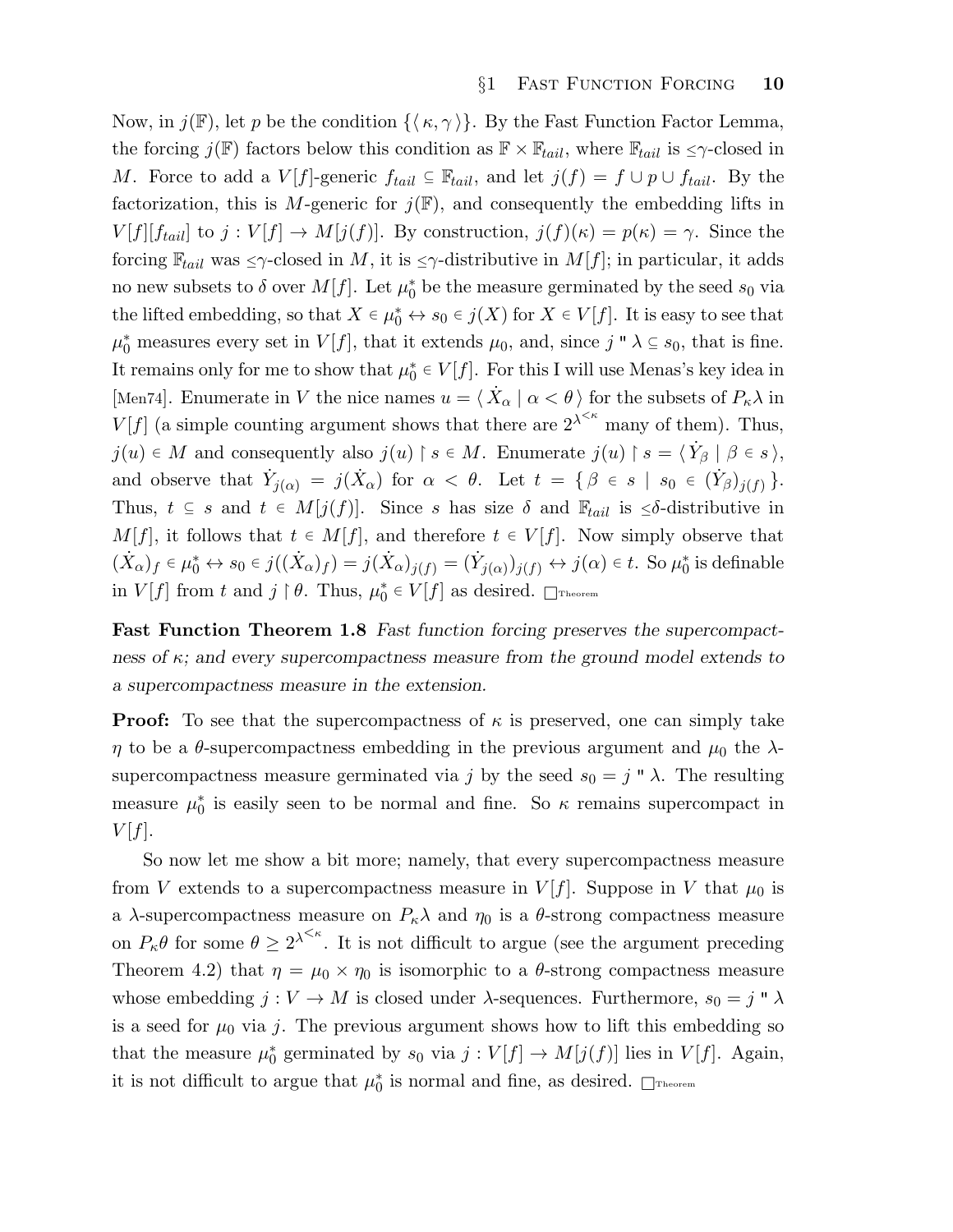The previous argument actually establishes the following theorem:

**Local Version 1.9** If  $\kappa$  is  $2^{\lambda \leq \kappa}$ -strongly compact then fast function forcing preserves the  $\lambda$ -strong compactness of  $\kappa$ . The same holds for supercompactness. Indeed, if  $\kappa$  is  $2^{\lambda \leq \kappa}$ -strongly compact and  $\lambda$ -supercompact, then fast function forcing preserves the  $\lambda$ -supercompactness of  $\kappa$ .

By paying a slight GCH penalty, we can employ the diagonalization argument to obtain a completely local version:

Completely Local Version 1.10 (WOODIN) If  $\kappa$  is  $\lambda$ -supercompact and  $2^{\lambda^{<\kappa}} =$  $\lambda^{+}$ , then this is preserved by fast function forcing. Indeed, every  $\lambda$ -supercompactness embedding in the ground model lifts to the forcing extension.

**Proof:** Suppose  $j: V \to M$  is a  $\lambda$ -supercompact embedding in V, and that f is a V-generic fast function. Let p be the condition  $\{\langle \kappa, \lambda \rangle\}$ , so that below p the forcing  $j(\mathbb{F})$  factors as  $\mathbb{F} * \mathbb{F}_{tail}$  and  $\mathbb{F}_{tail}$  is  $\leq \lambda$ -closed in M. Since a simple counting argument shows  $|j(2^{\kappa})| = \lambda^{+}$ , there are at most  $\lambda^{+}$  many open dense subsets of  $\mathbb{F}_{tail}$ in  $M$ , counted in  $V$ . Thus, using the closure of  $M$  and the closure of the forcing, I may line them up and diagonalize against them to construct in V an M-generic filter  $f_{tail} \subseteq \mathbb{F}_{tail}$ . Consequently, in  $V[f]$  the embedding lifts to  $j: V[f] \to M[j(f)]$ where  $j(f) = f \cup p \cup f_{tail}$ , and it is not difficult to verify that this embedding is a  $\lambda$ -supercompact embedding in  $V[f]$ .  $\Box$ Theorem

Because the previous theorems show that fast function forcing preserves large cardinals, one expects many embeddings  $j : V[f] \to M[j(f)]$  in the fast function extension. What is more—and this is the fundamental fact which makes fast function forcing useful—the next theorem shows that these embeddings are so easily modified that the value of  $j(f)(\kappa)$  can be almost arbitrarily specified. Let me define that a measure  $\eta$  in  $V[f]$ , or any forcing extension, is *standard* when the critical point  $\kappa$ of the induced embedding  $j : V[f] \to M[j(f)]$  is definable in  $M[j(f)]$  from  $s = [\mathrm{id}]_\mu$ and parameters in ran(j  $\restriction V$ ). Thus, any normal measure on  $\kappa$  is standard, as is any supercompactness measure (since  $\kappa$  is the least element not in j " $\lambda$ ). Also, Lemma 2.7 below shows that in the type of forcing extensions of this paper, every  $\theta$ -strong compactness measure is isomorphic to a standard strong compactness measure.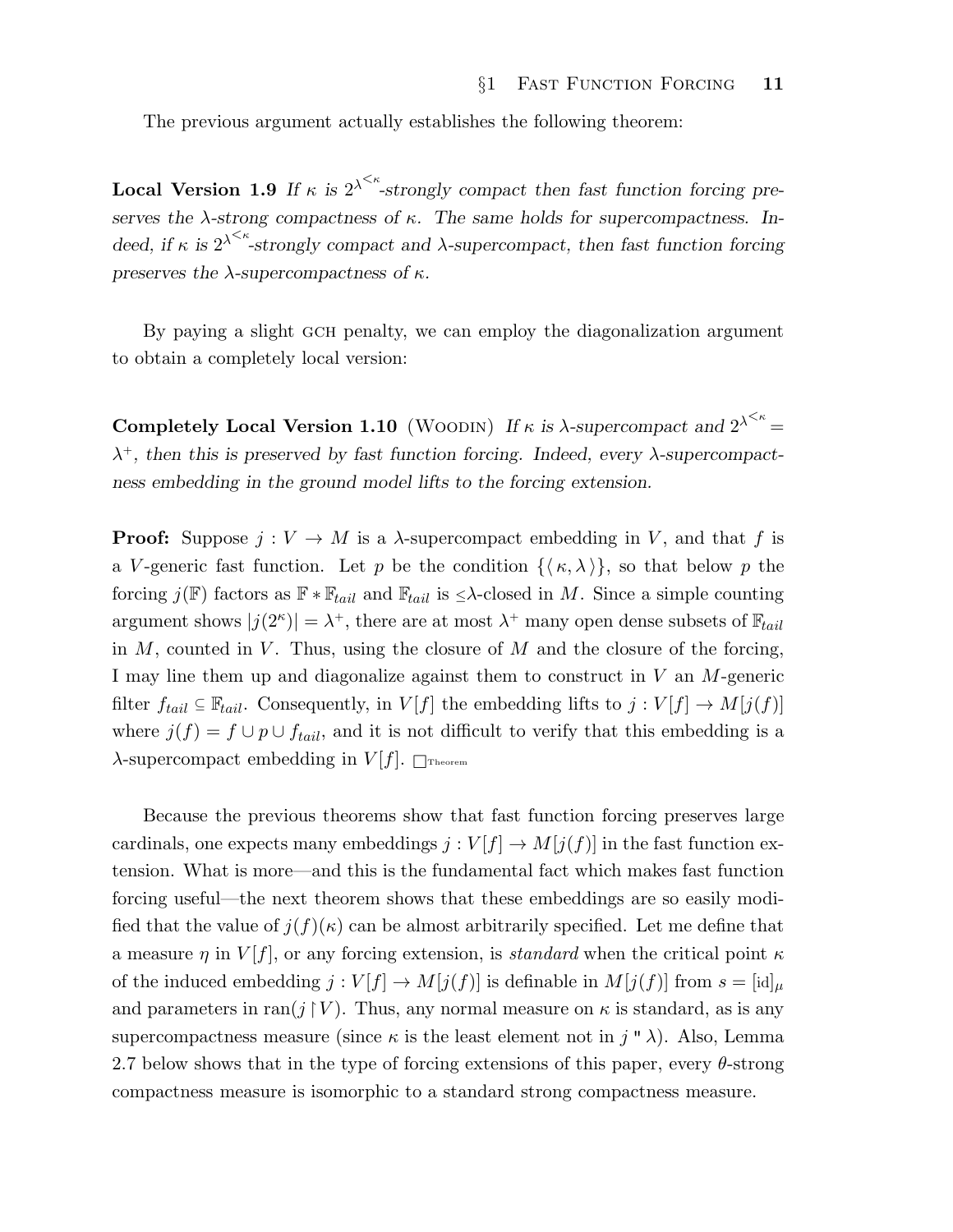Fast Function Flexibility Theorem 1.11 Suppose that  $f : \kappa \to \kappa$  is a fast function added generically over V and that  $j: V[f] \to M[j(f)]$  is an embedding (either internal or external to  $V[f]$ ) with critical point κ. Then for any  $\alpha < j(\kappa)$ there is another embedding  $j^* : V[f] \to M[j(f)]$  such that:

- 1.  $j^*(f)(\kappa) = \alpha$ ,
- 2.  $j^* \restriction V = j \restriction V,$
- 3.  $M[j^*(f)] \subseteq M[j(f)]$ , and
- 4. If  $\alpha$  is not too much larger than  $\kappa$  (see below), then  $M[j^*(f)] = M[j(f)]$ . In this case, if j is the ultrapower by a standard measure  $\eta$  concentrating on a set in V, then  $j^*$  is the ultrapower by a standard measure  $\eta^*$  concentrating on the same set, and moreover  $\eta \cap V = \eta^* \cap V$  and  $[\text{id}]_{\eta} = [\text{id}]_{\eta^*}.$

**Proof:** Fix j and  $\alpha$ . Let  $\bar{\kappa}$  be the next inaccessible above both  $\kappa$  and  $\alpha$ , and let  $\gamma$  be the next element of dom $(j(f))$  above  $\bar{\kappa}$ . Thus,  $\gamma$  is not a limit of inaccessible cardinals. By the Fast Function Factor Lemma,  $f_{tail} = j(f) \upharpoonright [\gamma, j(\kappa))$  is M-generic for  $\mathbb{F}_{\gamma,j(\kappa)}$ . Now consider the embedding  $j \restriction V : V \to M$  (which perhaps may not be definable in V), and the condition  $p = \{\langle \kappa, \alpha \rangle, \langle \bar{\kappa}, \beta \rangle\}$  where  $\beta < \gamma$  is larger than every inaccessible below  $\gamma$ .

Below this condition, the forcing  $j(\mathbb{F})$  factors as  $\mathbb{F} \times \mathbb{F}_{\gamma, j(\kappa)}$ . Since we have Mgenerics for these posets, we can let  $j^*(f) = f \cup p \cup f_{tail}$  and lift the embedding to  $j^*: V[f] \to M[j^*(f)]$ . By construction we have  $j^*(f)(\kappa) = p(\kappa) = \alpha$  and  $j^* \upharpoonright V =$ j | V. Also,  $j^*(f)$  is easily constructed from  $j(f)$ , so  $M[j^*(f)] \subseteq M[j(f)]$ . Finally, in the case that  $\alpha$  does not exceed the next inaccessible cluster point of dom $(j(f))$ beyond  $\kappa$ , then it follows that the 'missing' part of  $j(f)$ , namely  $j(f) \upharpoonright [\kappa, \gamma)$ , is simply a condition in  $j(\mathbb{P})$ , and there lies in M. In this case  $M[j(f)] = M[j^*(f)]$ .

Finally, suppose in this case that j is the ultrapower by a standard measure  $\eta$ concentrating on a set  $D \in V$ . Let  $s = [\text{id}]_\eta$ . This is a seed for  $\eta$  in the sense that  $X \in \eta \leftrightarrow s \in i(X)$ . Since  $D \in \eta$  it follows that  $s \in i(D)$  and consequently  $s \in M$ . For a technical reason, I will choose  $\beta$  in the previous argument to be an index of the condition  $j(f) \upharpoonright [\kappa, \gamma) \in M$  with respect to  $j(\vec{a})$  where  $\vec{a}$  is an enumeration of  $V_{\kappa}$  in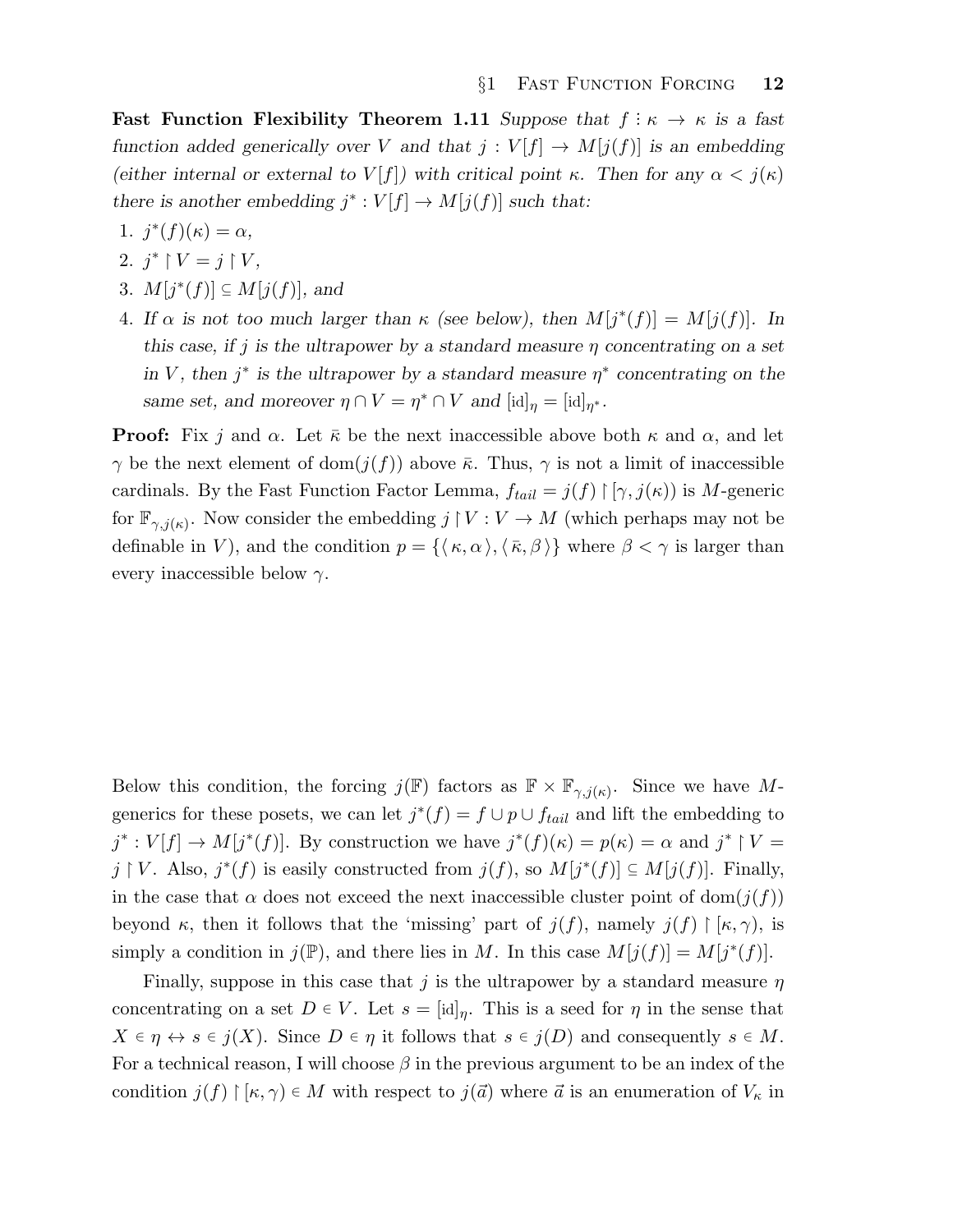V such that for every  $\xi < \kappa$  every element of  $V_{\xi}$  appears unboundedly often among the first  $\mathbb{Z}_{\xi}$  many elements of  $\vec{a}$ . Let  $\eta^*$  be the measure germinated by the seed s via  $j^*$ ; i.e.  $X \in \eta^* \leftrightarrow s \in j^*(X)$ . In order to argue that  $j^*$  is the ultrapower by  $\eta^*$ , it suffices to show that every element of  $M[j^*(f)]$  has the form  $j^*(h)(s)$  for some  $h \in V[f]$  (see [Ham98] for an elementary introduction to these seed techniques). Let X be the seed hull of s, that is, the set of the elements in  $M[j^*(f)]$  having this form. It is easy to verify the Tarski-Vaught criterion, and so  $\mathbb{X} \prec M[j^*(f)]$ . Furthermore, since the measure  $\eta$  was standard, it follows that  $\kappa \in \mathbb{X}$  (and this is the only reason for that assumption). Consequently,  $\beta \in \mathbb{X}$  and so by the technical choice of  $\beta$  the missing part of  $j(f)$  also lies in X. Thus, from  $j^*(f) \in X$  we can reconstruct  $j(f)$ , and so  $j(f) \in \mathbb{X}$ . Now, suppose  $x \in M[j^*(f)] = M[j(f)]$ . Since j is the ultrapower by  $\eta$  we know that  $x = j(h)(s)$  for some function  $h \in V[f]$ . This function has a name  $\dot{h} \in V$ . So  $x = j(\dot{h}_f)(s) = j(\dot{h})_{j(f)}(s)$ . Since all the sets in this last expression are in X, it must be that  $x \in X$  also; so  $j^*$  is the ultrapower by  $\eta^*$ . The rest of the theorem follows because  $[\mathrm{id}]_{\eta^*} = s = [\mathrm{id}]_{\eta}$  and  $j^* \restriction V = j \restriction V$ .  $\Box$ Theorem

In the context of a strongly compact cardinal  $\kappa$ , Menas was very concerned in [Men74] with the situation in which there is a function  $f: \kappa \to \kappa$  with what I will call the *Menas property*, namely, that for every  $\lambda$  there should be a fine measure  $\mu$  on  $P_{\kappa} \lambda$  with ultrapower embedding  $j: V \to M$  such that  $j(f)(\kappa) \geq |[\mathrm{id}]_{\mu}|^M$ . These functions figured crucially in his preservation arguments. Menas proved that every strongly compact limit of strongly compact cardinals has such a function, but conjectured that this would not be the case for every strongly compact cardinal. I will prove here, however, that one can have such a function for any strongly compact cardinal.

# Theorem 1.12 Every fast function on a strongly compact cardinal has the Menas property.

Proof: This almost follows directly from the Flexibility Theorem, except for the difficulty that for large  $\alpha$  the embedding  $j^*$  produced in the Flexibility Theorem may not itself be a λ-strong compactness embedding; so an additional factor argument is needed. Suppose that  $j: V[f] \to M[j(f)]$  is a  $\lambda$ -strongly compact embedding by some measure  $\mu$  in  $V[f]$ . Let  $\gamma = |s|$  where  $s = [id]_{\mu}$ . Since  $s \in M[j(f)]$  and s has size  $\gamma$  it follows that  $s \in M[j(f) \restriction \gamma]$ , and so it has a name  $\dot{s} \in M$  of size  $\gamma$ . Since j "  $\lambda \subseteq s$  by fineness, we may use the name *s* to build a set  $\tilde{s} \in M$  of size  $\gamma$ such that  $j'' \lambda \subseteq \tilde{s}$ . Furthermore, we may assume  $\kappa$  is the least element not in  $\tilde{s}$ , by simply removing it if necessary. Now let  $j^* : V[f] \to M[j^*(f)]$  be an embedding as in the Flexibility Theorem such that  $j^*(f)(\kappa) = \alpha$  for some  $\alpha > \gamma$ . Let  $\tilde{\mu}$  be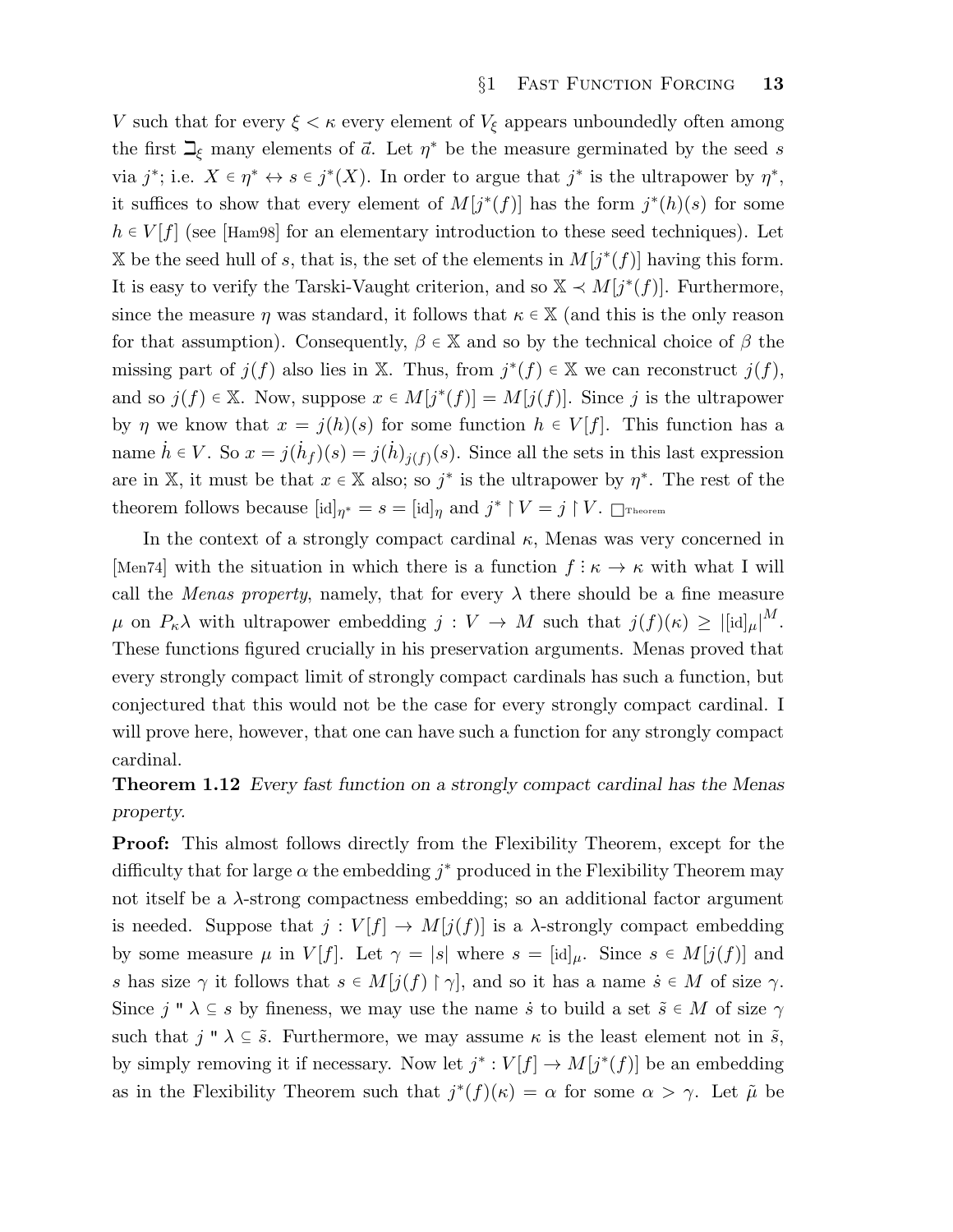the measure germinated by the seed  $\tilde{s}$  via  $j^*$ , so that  $X \in \tilde{\mu} \leftrightarrow \tilde{s} \in j^*(X)$ . Since  $j^*$  "  $\lambda = j$  "  $\lambda \subseteq \tilde{s} \in j^*(P_{\kappa}\lambda)$ , this measure is a fine measure on  $P_{\kappa}\lambda$ , and since it was obtained by a seed via  $j^*$ , we obtain the following factor diagram:



where  $j_0$  is the ultrapower by  $\tilde{\mu}$  and k is the inverse collapse of the seed hull  $\mathbb{X} =$  $\{j^*(h)(\tilde{s}) \mid h \in V[f]\} \prec M[j^*(f)]$ . Since  $\kappa$  is the least element not in  $\tilde{s}$ , it follows that  $\kappa \in \mathbb{X}$  and hence also  $\alpha = j^*(f)(\kappa) \in \mathbb{X}$ . Let  $s_0$  and  $\alpha_0$  be the collapses of  $\tilde{s}$  and  $\alpha$ , respectively, so that  $k(s_0) = \tilde{s}$  and  $k(\alpha_0) = \alpha$ . It follows that  $[\text{id}]_{\tilde{\mu}} = s_0$ and  $j_0(f)(\kappa) = \alpha_0 > |s_0|$ , so f has the Menas property with respect to  $\tilde{\mu}$ , as desired. <sub>Theorem</sub>

The Menas property has a natural analogue for supercompact and strong cardinals. Specifically, I define for a supercompact cardinal  $\kappa$  that  $f: \kappa \to \kappa$  has the *supercompact Menas property* when for every  $\lambda$  there is a  $\lambda$ -supercompactness embedding j for which  $j(f)(\kappa) > \lambda$ . Thus, for example, every Laver function has the Menas property. For a strong cardinal  $\kappa$ , I define that f has the *strong Menas* property when for every  $\lambda$  there is a  $\lambda$ -strong embedding j for which  $j(f)(\kappa) > \mathbb{Z}_{\lambda}$ . Such functions are related to the high-jumping functions of [Ham98].

Theorem 1.13 Every fast function on a supercompact cardinal has the supercompact Menas property.

**Proof:** This theorem is true level-by-level for partially supercompact cardinals. Suppose that  $j: V[f] \to M[j(f)]$  is a  $\lambda$ -supercompactness embedding in  $V[f]$ , the ultrapower by a normal fine measure  $\eta$  on  $P_{\kappa}\lambda$ . By Remark 1.2, we know that  $M \subseteq V$  and in fact  $j: V \to M$  is definable in V and M is  $\lambda$ -closed there (though it need not be the ultrapower by a normal measure on  $P_{\kappa} \lambda$  there). I claim that  $j(f) \restriction |\kappa, \lambda)$  is in M. If not, then part of it must be generic over M for some nontrivial  $\leq \kappa$ -closed forcing of size at most  $\lambda$ , namely,  $\mathbb{F}_{\kappa,\gamma}$ , where  $\gamma$  is the first inaccessible cluster point of dom $(j(f))$  beyond  $\kappa$ . Since this poset is the same in M as in V, with the same dense sets, the filter generated by  $j(f) \restriction [\kappa, \gamma)$  in  $\mathbb{F}_{\kappa,\gamma}$ must be V-generic. But this is impossible, since it was added by the  $\kappa$ -c.c. forcing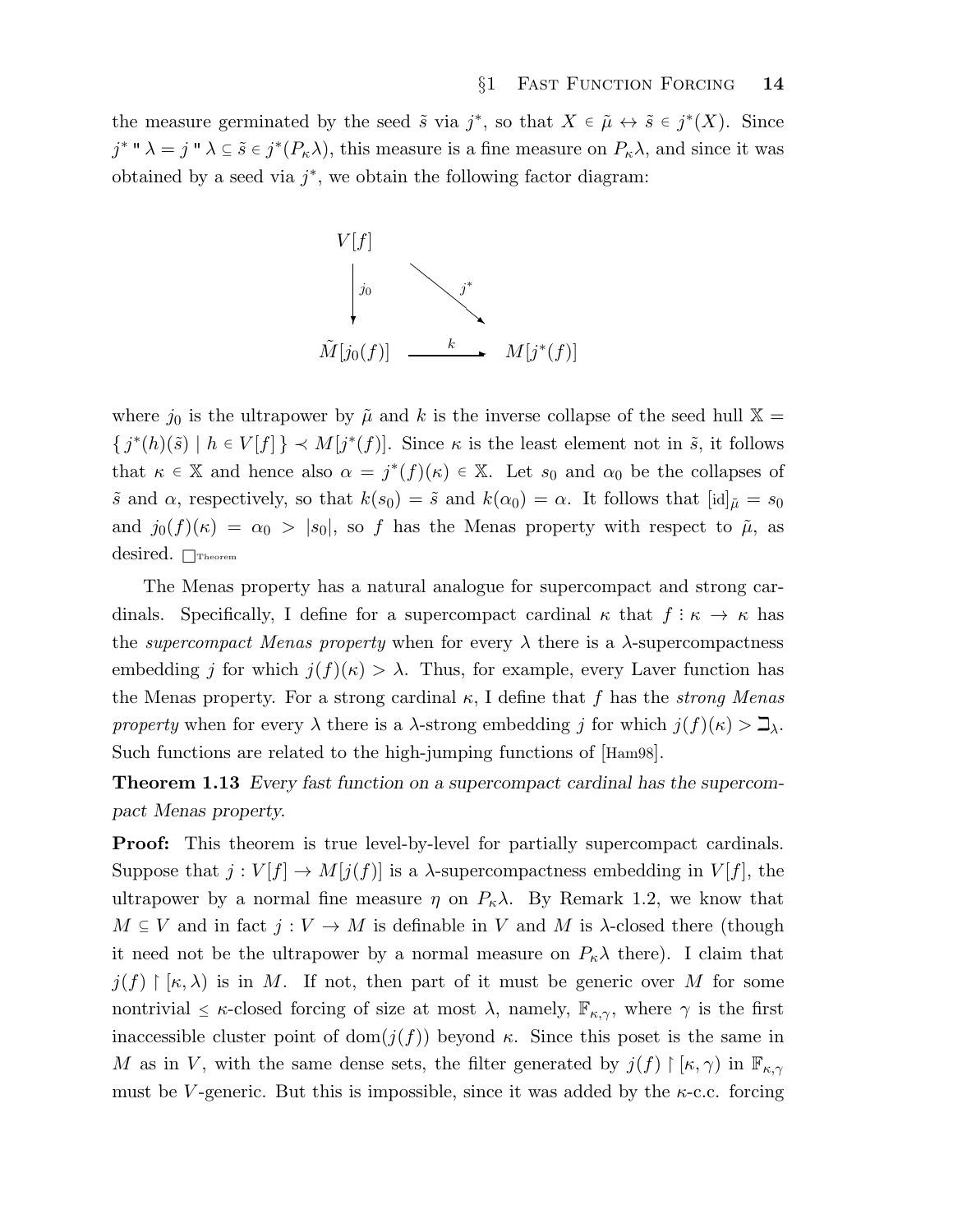F. So  $j(f) \restriction [\kappa, \lambda) \in M$ . Consequently, by the Flexibility Theorem, we may modify the embedding to  $j^*: V[f] \to M[j^*(f)]$  so that  $j^*(f)(\kappa) = \alpha$  for some  $\alpha > \lambda$  and  $M[j^*(f)] = M[j(f)]$ . Furthermore, we may assume that  $j^*$  is the ultrapower by a measure  $\eta^*$  with  $[\mathrm{id}]_{\eta} = [\mathrm{id}]_{\eta^*}$ . Since  $\eta$  is normal and fine, it follows that  $[\mathrm{id}]_{\eta} = j \cdot \lambda$ , so  $[\mathrm{id}]_{\eta^*} = j^* \times \lambda = j^* \times \lambda$ , and so  $\eta^*$  is also a normal fine measure on  $P_{\kappa} \lambda$ . Finally, since  $j^*(f)(\kappa) = \alpha > \lambda$ , the measure  $\eta^*$  exhibits that f has the Menas property for a  $\lambda$ -supercompactness embedding.  $\Box$ Theorem

The previous proof in fact shows that the function  $h : \kappa \to \kappa$ , where  $h(\gamma)$  is the next inaccessible cluster point of dom(f) beyond  $\gamma$ , is a high-jumping function in the terminologoy of [Ham98]. It follows, by Theorem 3.4 of [Ham98], that fast function forcing must destroy the almost hugeness of  $\kappa$ .

Theorem 1.14 Every fast function on a strong cardinal has the strong Menas property.

Proof: This theorem is almost true level-by-level. Specifically, I will show that if  $\kappa$  is  $(\lambda + 1)$ -strong in  $V[f]$  then f has the Menas property with respect to  $(\lambda + 1)$ strong embeddings in  $V[f]$ . It follows, using the usual factor argument and the induced  $\lambda$ -strong extender, that f has the Menas property with respect to a  $\lambda$ -strong embedding also. So, suppose  $j: V[f] \to M[j(f)]$  is a  $(\lambda + 1)$ -strong embedding, so that  $V_{\lambda+1}[f] \subseteq M[j(f)]$ . By factoring through by the natural extender I may assume that  $M[j(f)]$  is closed under  $\kappa$ -sequences in  $V[f]$ , and consequently, by Remark 1.2, that  $M \subseteq V$  and furthermore  $M_{\lambda+1} = V_{\lambda+1}$ . I will argue as in the previous theorem that  $j(f) \restriction [\kappa, \lambda) \in M$ . If this fails, then there must be some  $\gamma \leq \lambda$  which is an inaccessible cluster point of dom $(j(f))$ , and  $j(f) \restriction [\kappa, \gamma)$  is M-generic for for  $\mathbb{F}_{\kappa,\gamma}^M$ . Since  $\mathbb{F}_{\kappa,\gamma}$  is the same whether computed in V or M, and V and M have the same dense sets for it, it follows that  $j(f) \restriction [\kappa, \gamma)$  is actually V-generic for  $\mathbb{F}_{\kappa,\gamma}$ . But this is impossible since  $j(f) \in V[f]$ , a  $\kappa^+$ -c.c. forcing extension of V, and  $\mathbb{F}_{\kappa,\gamma}$  is  $\leq$ κ-closed. So  $j(f) \upharpoonright [\kappa, \gamma)$  must just be a condition in  $j(\mathbb{F})$  and hence an element of  $M$ . Now, we continue as in the previous theorem. By the Flexibility theorem, there is another embedding  $j^* : V[f] \to M[j^*(f)]$  such that  $j^*(f)(\kappa) > \mathbb{Z}_{\lambda+1}$  and  $M[j^*(f)] = M[j(f)]$ . There is no trouble making  $j^*(f)(\kappa)$  larger than  $\mathcal{I}_{\lambda+1}$  since the proof of the Flexibility Theorem shows that it can easily be pushed up beyond the next inaccessible above  $\lambda$ . Thus,  $j^* : V[f] \to M[j^*(f)]$  has  $(V[f])_{\lambda+1} \subseteq M[j^*(f)]$ and  $j^*(f)(\kappa) > \mathbb{Z}_{\lambda+1}$ , as desired.  $\Box$ Theorem

Let me conclude this section with a quick application of fast function forcing. Kunen and Paris | KunPar71 | were the first to show that a measurable cardinal  $\kappa$  can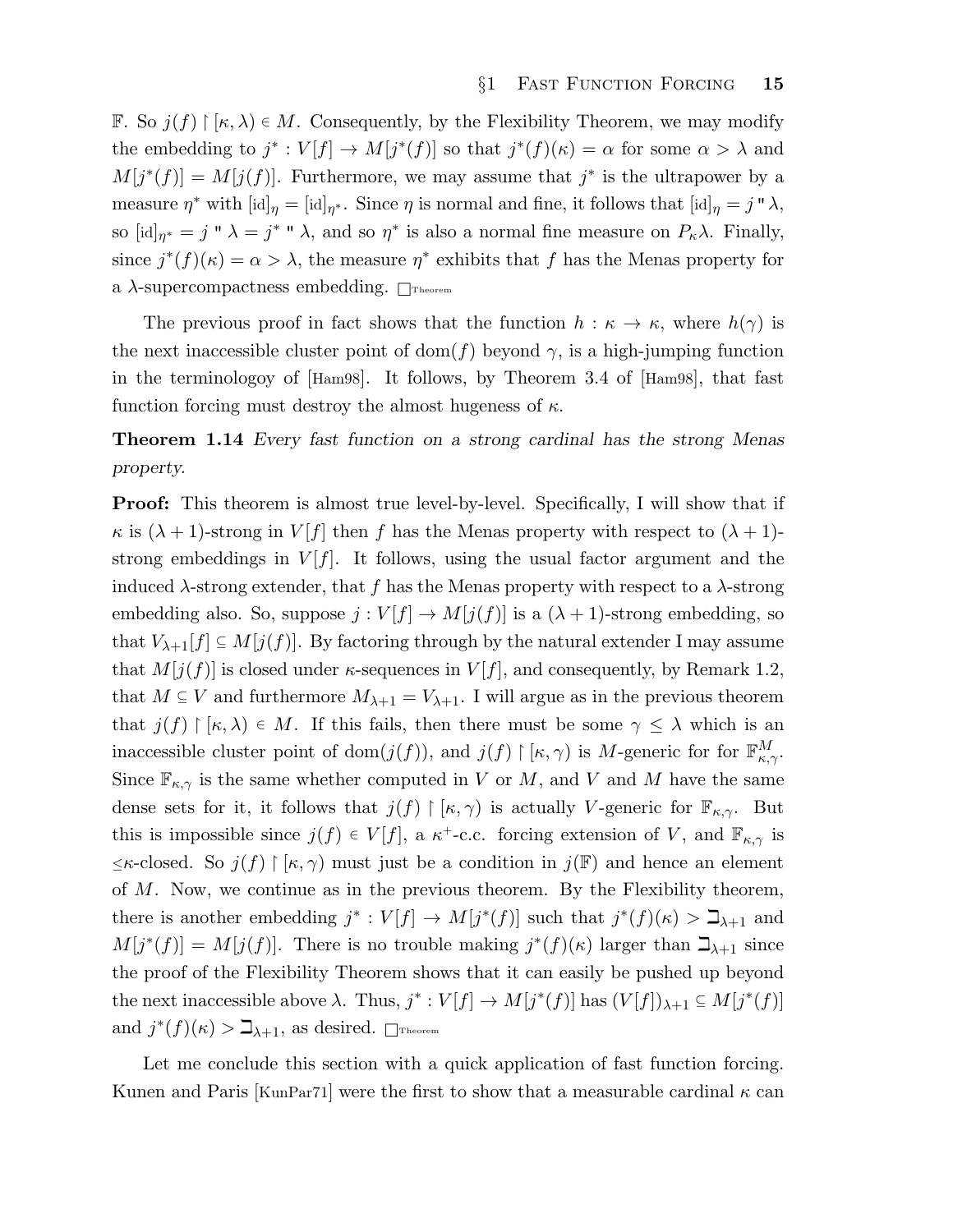have many normal measures in a forcing extension. The following argument shows that fast function forcing works nicely to see the same fact for a variety of large cardinals.

Many Measures Theorem 1.15 Fast function forcing with  $\kappa$  adds many measures. Specifically,

- 1. Every (sufficiently nice) weak compactness filter on  $\kappa$  in V extends to  $\kappa$  many weak compactness filters in  $V[f]$ .
- 2. If  $2^{\kappa} = \kappa^+$ , then every measure on  $\kappa$  in V extends to  $2^{2^{\kappa}}$  many measures in  $V[f]$ , the maximum conceivable number. Indeed, every measure in V extends to  $2^{2^{\kappa}}$  many measures, each isomorphic in  $V[f]$  to a distinct normal measure.
- 3. If  $\kappa$  is  $2^{\lambda \leq \kappa}$ -strongly compact in V then there are  $\lambda^+$  many non-isomorphic  $\lambda$ strong compactness measures in V[f]. Thus, if also  $2^{\kappa} = \kappa^+$ , then there are  $2^{2^{\kappa}} \cdot \lambda^+$  many.
- 4. If  $2^{\lambda^{<\kappa}} = \lambda^+$  then every  $\lambda$ -supercompactness measure in V extends to  $2^{2^{\lambda^{<\kappa}}}$ many  $\lambda$ -supercompactness measures in  $V[f]$ , the maximum conceivable number.

Proof: Though it is a bit more work to get the optimal bounds, this theorem follows in spirit from the Flexibility Theorem; essentially, the fact that  $j(f)(\kappa)$  can have many different values means that there must be many different measures. Thus, 1 holds for the nice filters I managed to lift in the previous theorems, because for each weak compactness embedding there are  $\kappa$  many possible values for  $j(f)(\kappa)$ .

Let me prove 2. The simple idea of looking at the possible values of  $j(f)(\kappa)$ easily gives  $2^{\kappa}$  many measures; in order to get  $2^{2^{\kappa}}$  many measures, I will consider the possible values of  $j(f)$ . Suppose  $\kappa$  is measurable in V and  $\mu$  is any measure on  $\kappa$  with embedding  $j_{\mu}: V \to M$ . Fast Function Theorem 1.5 shows that there are many lifts of  $j_{\mu}$  to  $j: V[f] \to M[j(f)]$ . How many are there? Well, the proof proceeded by diagonalizing against the dense sets of  $M$ , and there are diverse ways to carry out this diagonalization. Specifically, below any condition in  $j(\mathbb{F})$  there is an antichain of size  $j(\kappa)$ , which has size  $\kappa^+$  in V. Thus we can build a tree of height  $\kappa^+$  of descending conditions in  $\mathbb{F}_{tail}$  such that every node splits into an antichain of size  $\kappa^+$  on the next level. Furthermore, we can arrange that every node on the  $\alpha^{\text{th}}$ level of this tree is in the  $\alpha^{\text{th}}$  dense set of M, so that any  $\kappa^{\text{+}}$ -branch through this tree will produce an *M*-generic for  $\mathbb{F}_{tail}$ . Since there are  $\kappa^{+\kappa^+} = 2^{2^{\kappa}}$  many  $\kappa^+$ -branches through this tree, there are  $2^{2^{\kappa}}$  many ways to perform the diagonalization, and each of the resulting generics produces a different  $j(f)$ , and consequently a different measure in  $V[f]$ . So we have many measures in  $V[f]$ . Now, let me argue that we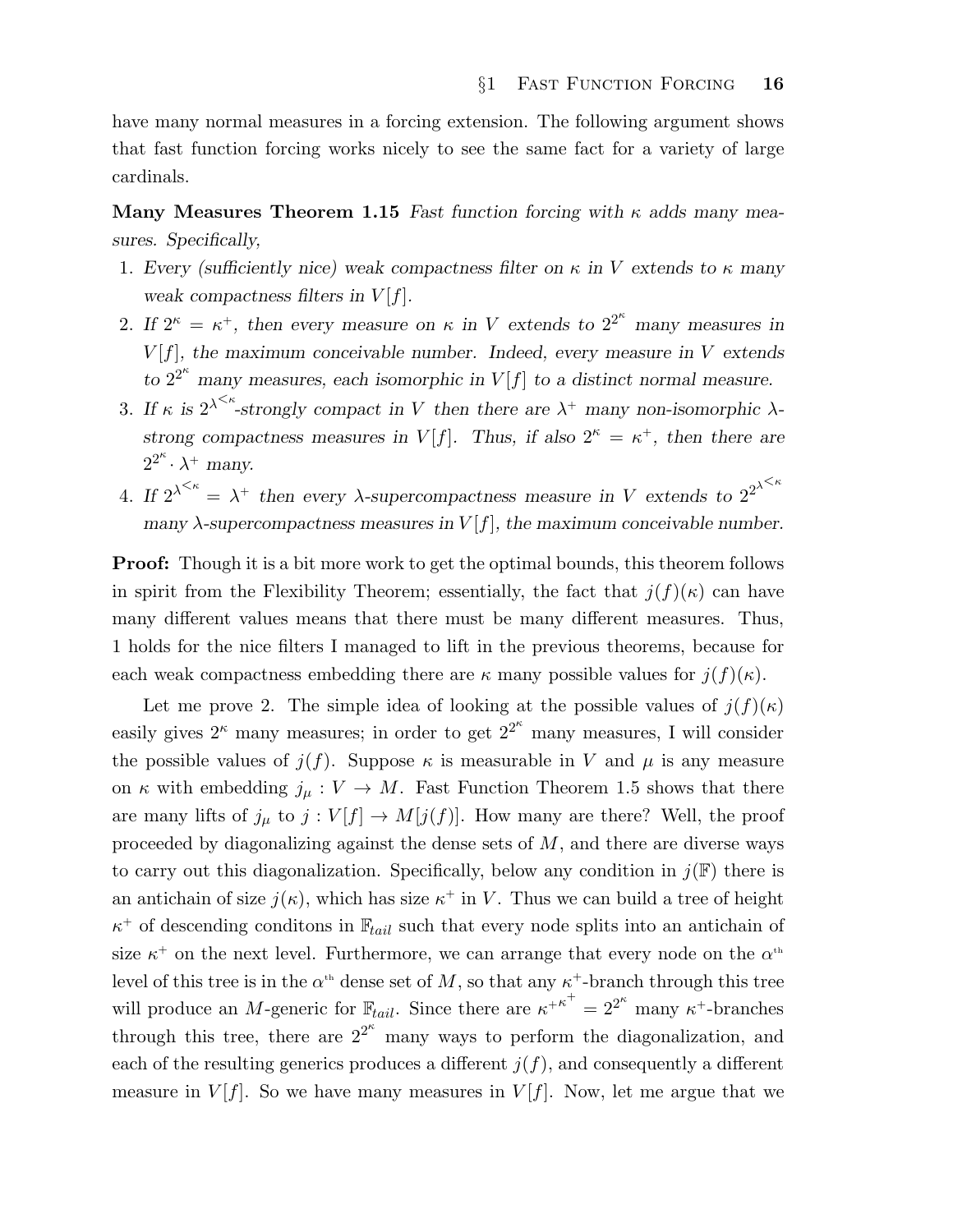can arrange for all of these embeddings to be ultrapowers by normal measures in V[f]. If we build the tree below the condition which ensures  $j(f)(\kappa) = \alpha$ , where  $\alpha = [\text{id}]_{\mu}$  is the canonical seed for  $\mu$ , then with respect to the lifted embedding  $j: V[f] \to M[j(f)]$ , the seed hull of  $\kappa$  generates the old seed  $\alpha$  and consequently all of  $M[j(f)]$  (see the Old Seed Lemma of [Ham97]). Thus, since the entire embedding is in the seed hull of  $\kappa$ , the embedding is an embedding by the normal measure  $\eta$ induced by  $\kappa$ . If  $\nu$  is the measure germinated by the seed  $\alpha$  with respect to j, then  $\mu$  extends to  $\nu$  since we lifted the embedding. But since  $\kappa$  generates  $\alpha$  and vice versa, the measures  $\nu$  and  $\eta$  are isomorphic, so 2 holds.

Statement 4 holds similarly. Suppose that  $2^{\lambda^{<\kappa}} = \lambda^+$  and  $j : V \to M$  is a  $\lambda$ -supercompactness embedding. The diagonalization technique of 1.10 shows that we may lift the embedding to  $j: V[f] \to M[j(f)]$ . Again, we can build a  $\leq \lambda$ -closed tree of height  $\lambda^+$  and  $\lambda^+$  branching at each node such that any branch through this tree provides a different generic  $j(f)$  with which to lift the embedding. By the Old Seed Lemma of [Ham97], the seed j "  $\lambda$  still generates the whole embedding, and consequently each of these lifts provides a different  $\lambda$ -supercompactness measure lifting and extending the original measure. Thus, there are  $(\lambda^+)^{\lambda^+} = 2^{2^{\lambda^{$ many measures extending the original measure, as desired. By working below a condition which forces  $j(f)(\kappa) = \lambda + 1$ , we can arrange that all these measures witness the Menas property of  $f$ .

Finally, let me prove 3. By 1.12, there are fine measures  $\mu$  on  $P_{\kappa}\lambda$  in  $V[f]$ witnessing the Menas property of f, so that the corresponding embedding  $j: V[f] \rightarrow$  $M[j(f)]$  has  $j(f)(\kappa) > |s|$  where  $s = |id]_{\mu}$ . Furthermore, we may assume that  $\kappa$  is the least element not in s, by simply removing it if necessary and working with the induced isomorphic measure; so we may assume that the measure  $\mu$  is standard. Thus, by statement 4 in the Flexibility Theorem, we may for any  $\alpha < \lambda^+$ find an embedding  $j^* : V[f] \to M[j^*(f)]$ , the ultrapower by a measure  $\mu^*$  with [id]<sub> $\mu^* = s$ , such that  $j^*(f)(\kappa) = \alpha$ ,  $j^* \upharpoonright V = j \upharpoonright V$  and  $M[j^*(f)] = M[j(f)]$ . Since</sub>  $j^*$  "  $\lambda = j$  "  $\lambda \subseteq s \in j^*(P_\kappa \lambda)$ , it follows that  $\mu^*$  is a fine measure on  $P_\kappa \lambda$ . And since different choices of  $\alpha$  provide different embeddings  $j^*$ , these measures are all pairwise non-isomorphic, and so we have  $\lambda^+$  many measures. Finally, since the argument before Theorem 4.2 shows that the product of a normal measure with a strong compactness measure is isomorphic to a strong compactness measure, by 2 if  $2^{\kappa} = \kappa^+$  there are at least  $2^{2^{\kappa}}$  many strong compactness measures on  $P_{\kappa} \lambda$  in  $V[f]$ , and so the theorem is proved.  $\Box$ Theorem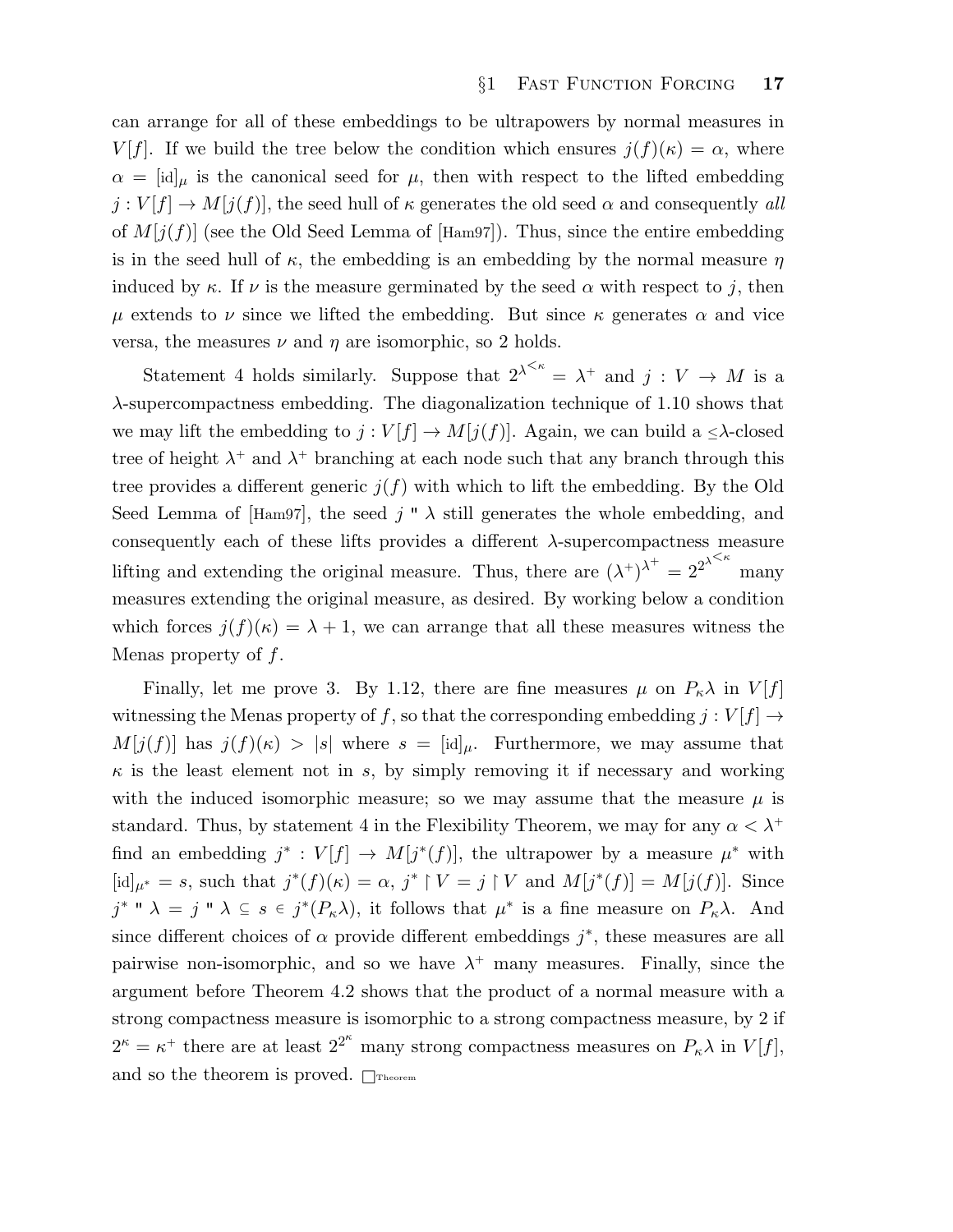Previously, it was not known even how to force two non-isomorphic λ-strong compactness measures for a strongly compact cardinal. Nevertheless, in the case of strong compactness, the theorem is not the strongest conceivable result, since the following question remains open.

Question 1.16 Suppose  $\kappa$  is strongly compact. Is there a forcing extension in which for every  $\lambda$  there are the maximum conceivable number of non-isomorphic fine measures on  $P_{\kappa} \lambda$ , namely  $2^{2^{\lambda^{ many?$ 

### §2 Generalized Laver Functions

The existence of Laver functions in the supercompact cardinal context has proved indispensible; these functions appear in dozens if not hundreds of articles. Because of this, we would really like to have Laver functions for other kinds of large cardinals. I am pleased, therefore, to prove here that fast function forcing adds a new completely general kind of Laver function to any large cardinal, thereby freeing the notion of Laver function from the supercompact cardinal context.

Specifically, I define in  $\overline{V}$  that  $\ell : \kappa \to \overline{V}_{\kappa}$  is a *generalized Laver function* under the function  $f: \kappa \to \kappa$  when for any embedding  $j: \overline{V} \to \overline{M}$  with critical point  $\kappa$ and any  $z \in H(\lambda^+)^M$  where  $\lambda = j(f)(\kappa)$  there is another embedding  $j^* : \overline{V} \to \overline{M}$ (yes, the same  $\overline{M}$ ) such that  $j^*(\ell)(\kappa) = z$  and  $j^* \upharpoonright$  ORD = j  $\upharpoonright$  ORD. This definition is perfectly sensible whether  $\kappa$  is measurable, strong, strongly compact, supercompact, or huge, and so on. Of course, I make this definition only in the nontrivial case that  $j(f)(\kappa) > 0$  is possible; naturally the function  $\ell$  would be the most useful when the function f, like a fast function, has the property that  $\lambda = j(f)(\kappa)$  can be very large. Often, the function  $f$  will in fact be a fast function or at least have the Menas property. In this case, every generalized Laver function on a supercompact cardinal is a Laver function in Laver's original sense. But the converse need not hold; indeed, there may be no generalized Laver functions at all:

**Observation 2.1** If  $V = HOD$  and  $\kappa$  is at least measurable, then there is no generalized Laver function for  $\kappa$ . In particular, there is no generalized Laver function in  $L[\mu]$  or in the core models.

**Proof:** Suppose  $V = \text{HOD}$  and  $\kappa$  is measurable. Let  $j: V \to M$  be any embedding with critical point  $\kappa$ . If  $j^* : V \to M$  is an embedding such that  $j \restriction$  ORD =  $j^* \restriction$ ORD then since every set is hereditarily ordinal definable, it follows that  $j = j^*$ . Consequently, there is no freedom to choose  $j^*(\ell)(\kappa)$ ; it must be equal to  $j(\ell)(\kappa)$ . So there is no generalized Laver function.  $\Box$ Observation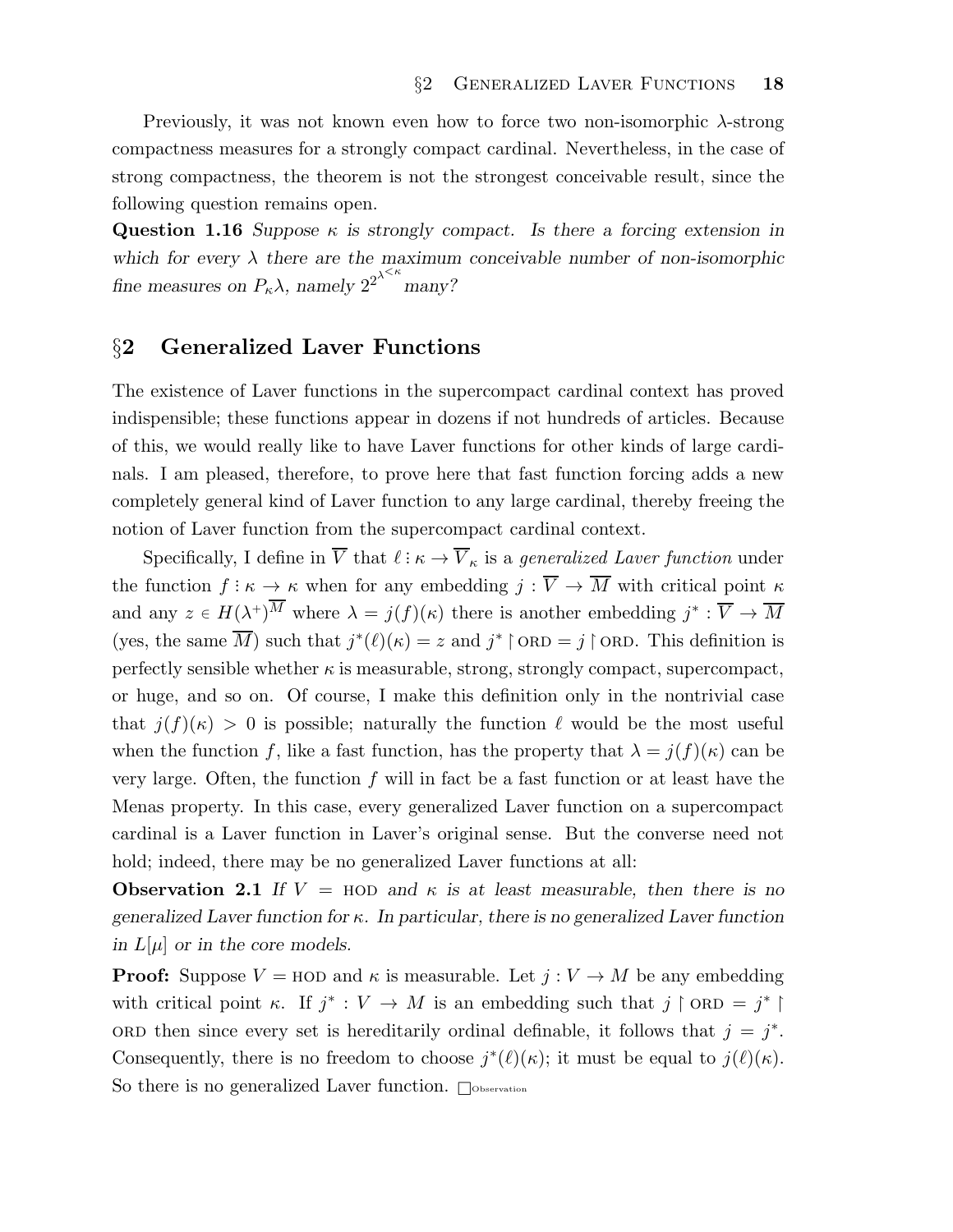Generalized Laver Function Theorem 2.2 Fast function forcing adds a generalized Laver function. Specifically, after fast function forcing  $V[f]$ , there is a function  $\ell : \kappa \to (V[f])_\kappa$  with the property that for any embedding  $j : V[f] \to M[j(f)]$  with critical point  $\kappa$  (whether internal or external) and for any  $z \in H(\lambda^+)^{M[j(f)]}$ , where  $\lambda = j(f)(\kappa)$ , there is another embedding  $j^* : V[f] \to M[j(f)]$  such that:

- 1.  $j^*(\ell)(\kappa) = z$ ,
- 2.  $M[j^*(f)] = M[j(f)],$
- 3.  $j^*$   $\upharpoonright$   $V = j \upharpoonright$   $V$ , and
- 4. If j is the ultrapower by a standard measure  $\eta$  concentrating on a set in V, then  $j^*$  is the ultrapower by a standard measure  $\eta^*$  concentrating on the same set and moreover  $\eta^* \cap V = \eta \cap V$  and  $[\mathrm{id}]_{\eta^*} = [\mathrm{id}]_{\eta}$ .

Proof: The idea is quite simple, given the Flexibility Theorem for fast function forcing. In V enumerate  $V_{\kappa}$  as  $\vec{a} = \langle a_{\alpha} | \alpha < \kappa \rangle$  with the property that for every  $\xi < \kappa$  every element of  $V_{\xi}$  appears unboundedly often among the first  $\mathbb{Z}_{\xi}$  many elements of the enumeration. In  $V[f]$  let  $\ell(\gamma) = (a_{f(\gamma)})_{f|\gamma}$ , provided that this makes sense, i.e., that  $\gamma \in \text{dom}(f)$  and  $a_{f(\gamma)}$  is an  $\mathbb{F}_{\gamma}$ -name. Suppose  $j: V[f] \to M[j(f)]$ is given and  $z \in H(\lambda^+)^{M[j(f)]}$  where  $\lambda = j(f)(\kappa)$ . By the closure of the tail forcing,  $z \in M[f]$  and so  $z = \dot{z}_f$  for some name  $\dot{z} \in M$ . The name  $\dot{z}$  must be  $j(\vec{a})(\alpha)$ for some index  $\alpha$ , and by the assumption on  $\vec{a}$  such an  $\alpha$  can be found below the next inaccessible beyond  $\lambda$  and  $\kappa$ . Therefore, by the Flexibility Theorem, there is another embedding  $j^* : V[f] \to M[j^*(f)] = M[j(f)]$  satisfying the conclusions of the Flexibility Theorem, with  $j^*(f)(\kappa) = \alpha$ . In particular, statements 2, 3 and 4 hold. It follows, by the definition of  $\ell$ , that  $j^*(\ell)(\kappa) = \dot{z}_f = z$ , as desired for statement 1. So the theorem is proved.  $\Box$ Theorem

Notice that the restriction that z is in  $H(\lambda^+)$  is not onerous, because by the Flexibility Theorem the value of  $\lambda = j(f)(\kappa)$  is highly mutable and can be made to be any desired ordinal up to  $j(\kappa)$ . Certainly, any z in  $H(\delta)^{M[j(f)]}$  can be accomodated without modification for any  $\delta$  up to the next inaccessible cluster point of dom $(j(f))$ beyond  $\kappa$ . And the arguments of 1.13 and 1.14 show that for  $\lambda$ -supercompact or  $(\lambda+1)$ -strong embeddings, this is always at least  $\lambda$ . More generally, though, any element of  $M_{j(\kappa)}[f]$  is a possible value of  $j^*(\ell)(\kappa)$ , because given any  $j:V[f]\to M[j(f)]$ one can first apply the Flexibility Theorem to get  $j^* : V[f] \to M[j^*(f)] \subseteq M[j(f)]$ such that  $j^*(f)(\kappa)$  is large, and then apply the Generalized Laver Function Theorem to make  $j^*(\ell)(\kappa)$  whatever element of  $M_{j(\kappa)}[f]$  was desired.

For the remainder of this section, let me simply spell out the particular con-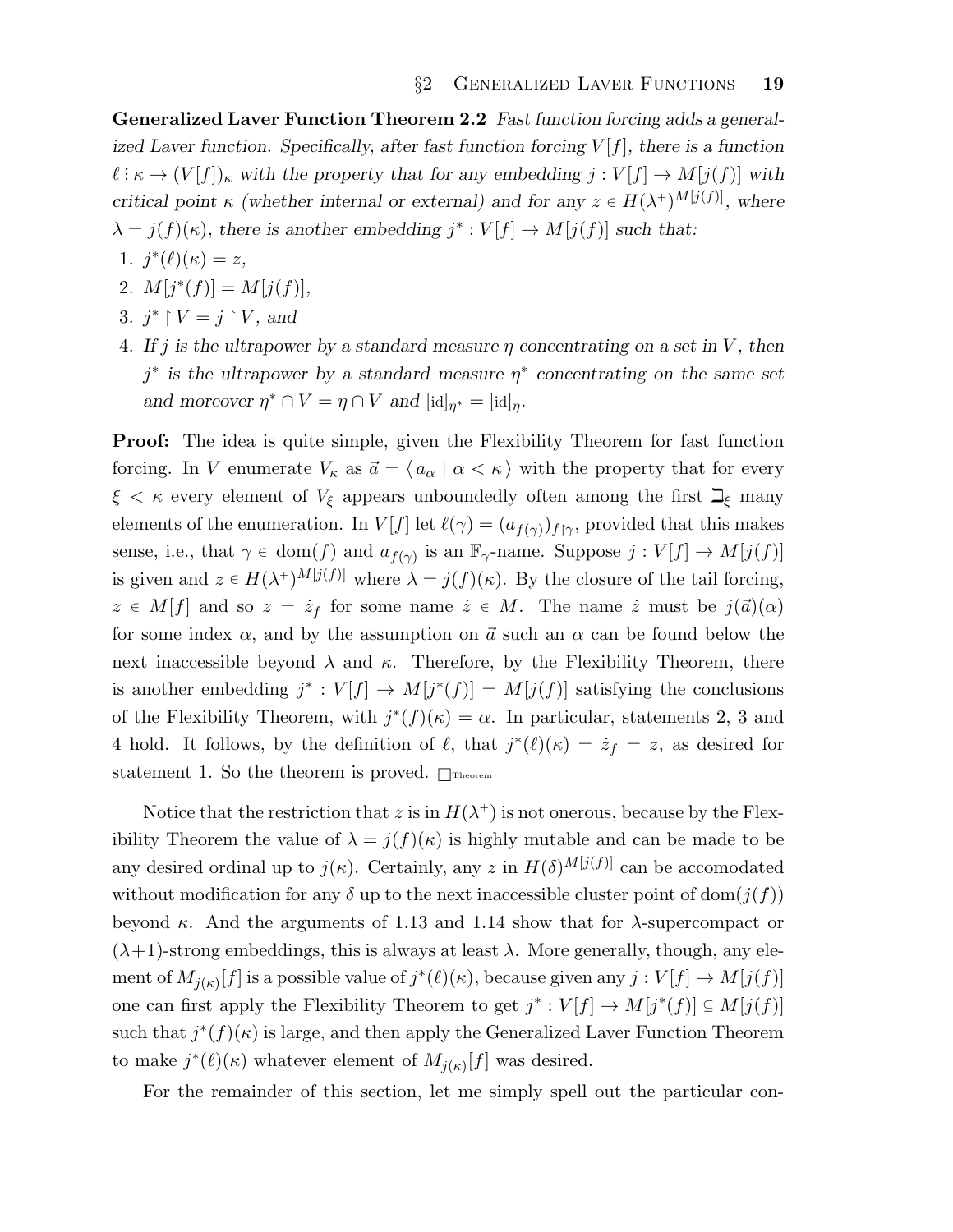sequences of the previous theorem for various large cardinals. Henceforth in this section, therefore, let  $\ell$  be the generalized Laver function of the previous theorem computed in the fast function extension  $V[f]$  relative to the fixed enumeration  $\vec{a}$  of  $V_{\kappa}$ .

**Theorem 2.3** Suppose in V that  $\kappa$  is measurable and  $2^{\kappa} = \kappa^+$ . Then for any ultrapower embedding  $j: V \to M$  by a measure on  $\kappa$  and any  $z \in H(\kappa^+)^{V[f]}$  there is a lift  $j: V[f] \to M[j(f)]$  such that  $j(\ell)(\kappa) = z$ . Furthermore, the lift can be arranged to be a normal ultrapower.

Proof: This is what falls out of the previous arguments. Beginning with any ultrapower  $j: V \to M$  by the measure  $\mu$  and any  $z \in H(\kappa^+)^{V[f]}$  it follows that  $z \in M[f]$  and so we can lift the embedding to  $j : V[f] \to M[j(f)]$  in such a way that  $j(f)(\kappa)$  picks out the ordinal index of a name for z, so that  $j(\ell)(\kappa) = z$ . By using a name, say, which also codes the ordinal  $\alpha = [id]_{\mu}$ , it follows that for some function  $g \in V[f]$  we have  $\alpha = j(g)(\kappa)$ . Since every element of M has the form  $j(g')(\alpha)$  where g' is a function in V, it follows from this that every element of  $M[j(f)]$  has the form  $j(h)(\kappa)$  for some function  $h \in V[f]$ , and consequently the lifted embedding is a normal ultrapower.  $\Box$ Theorem

Essentially the same argument works for weakly compact cardinals:

**Theorem 2.4** Suppose in V that  $\kappa$  is weakly compact. Then for any set  $z \in \mathbb{R}$  $H(\kappa^+)$  in  $V[f]$  there is a weakly compact embedding  $j : N[f] \to M[j(f)]$  such that  $j(\ell)(\kappa) = z$ . In particular,  $\diamondsuit_{\kappa}$  holds.

**Proof:** Since  $z \in V[f]$  there is a name  $\dot{z} \in V$  of hereditary size  $\kappa$ . Pick a transitive  $N \prec H(\kappa^+)$  of size  $\kappa$  in V such that  $\dot{z}, \mathbb{F}, \dot{\ell}, \vec{a} \in N$  and N is closed under  $\langle \kappa \cdot \rangle$ sequences. Since  $\kappa$  is weakly compact in V there is an embedding  $j: N \to M$  with critical point  $\kappa$ . As in 1.4, we can assume that M is also closed under  $\kappa$ -sequences. The usual argument shows  $P(\kappa)^N \subseteq M$  and so  $\dot{z} \in M$ . By the diagonalization argument, because there are only  $\kappa$  many dense subsets of  $\mathbb F$  in N, we can lift the embedding to  $j: N[f] \to M[j(f)]$ , and furthermore, we can do so in such a way that  $j(f)(\kappa) = \alpha$  where  $\alpha$  is the index of  $\dot{z}$  with respect to  $j(\vec{a})$ . Consequently,  $j(\ell)(\kappa) = \dot{z}_f = z$ , as desired. It is easy now to deduce that f is a powerful kind of  $\diamondsuit$  sequence.  $\Box$ Theorem

Let me now gradually move upwards through the large cardinal hierarchy.

**Theorem 2.5** If  $j: V[f] \to M[j(f)]$  is a  $\lambda$ -strong embedding (with the natural extender) and  $z \in (V[f])_\lambda$  then there is another  $\lambda$ -strong embedding  $j^* : V[f] \to$  $M[j^*(f)]$  such that  $j^*(\ell)(\kappa) = z$ ,  $j^* \upharpoonright V = j \upharpoonright V$  and  $M[j^*(f)] = M[j(f)]$ .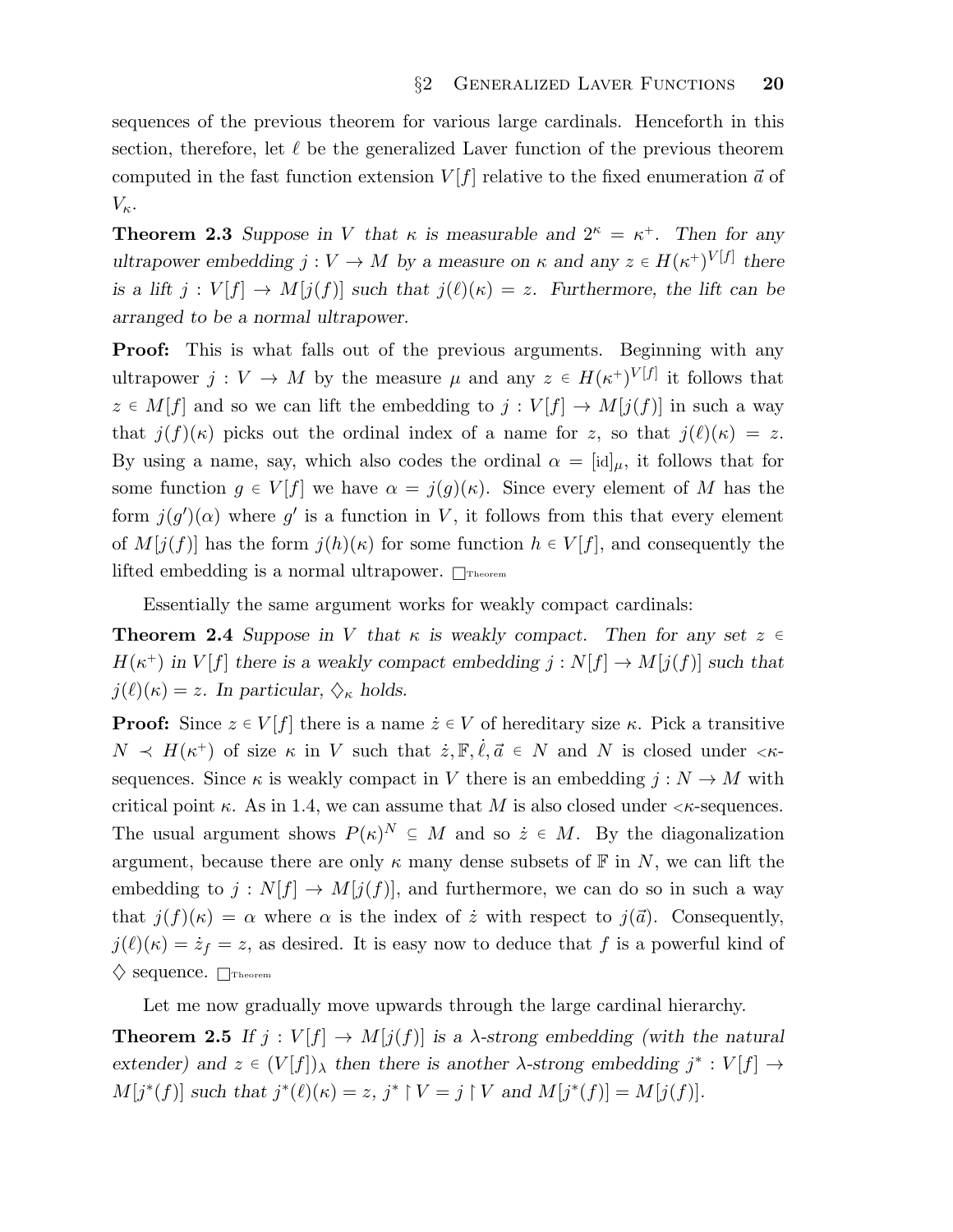**Proof:** Suppose that  $j: V[f] \to M[j(f)]$  is a  $\lambda$ -strong embedding generated by the natural extender, so that  $M[j(f)] = \{j(h)(s) | h \in V[f] \& s \in (V[f])_\lambda\}$ , and that  $z \in (V[f])_\lambda$ . If  $\lambda$  is a successor ordinal then the argument of 1.12 shows that  $j(f) \upharpoonright [\kappa, \lambda) \in M$ , and so  $z = \dot{z}_f$  for some  $\dot{z} \in M$ . Alternatively, if  $\lambda$  is a limit ordinal, then  $z \in (V[f])_{\beta}$  for some much smaller  $\beta$ , and consequently the argument of 1.14 applied to the induced factor embedding shows  $j(f) \upharpoonright [\kappa, \beta] \in M$ . Thus,  $z = \dot{z}_f$  for some  $\dot{z} \in M_{\lambda}$ . In either case, the name  $\dot{z}$  has, below the next inaccessible, some index  $\alpha$  with respect to  $j(\vec{a})$ , and so by the Flexibility Theorem, there is another embedding  $j^* : V[f] \to M[j^*(f)]$  such that  $j^*(f)(\kappa) = \alpha, j^* \upharpoonright V = j \upharpoonright V$  and  $M[j^*(f)] = M[j(f)]$ . By the choice of  $\alpha$  it follows that  $j^*(\ell)(\kappa) = z$ , and so the theorem is proved.  $\Box$ Theorem

As before, the theorem can be modified to allow for z which appear higher in the hierarchy if we are willing to give up the equality of  $M[j^*(f)]$  and  $M[j(f)]$ . Specifically, if  $z \in M_{j(\kappa)}[f]$ , then there will be an embedding  $j^* : V[f] \to M[j(f)]$ such that  $j^*(\ell)(\kappa) = z$ ,  $j^* \restriction V = j \restriction V$  and  $M[j^*(f) \subseteq M[j(f)]$ . The embedding  $j^*$ will still be a  $\lambda$ -strong embedding because  $(M[j(f)])_{\lambda} = (M[f])_{\lambda}$  by the argument showing  $j(f) \upharpoonright [\kappa, \beta] \in M$ . The next inaccessible cluster point of dom $(j(f))$  beyond  $\kappa$  must be at least  $\lambda$ .

Next, I treat the case of strongly compact cardinals.

**Theorem 2.6** If the embedding j of 2.2 is a  $\theta$ -strong compactness embedding, where  $\theta^{\leq \kappa} = \theta$ , then the embedding j<sup>\*</sup> may also be chosen to be a  $\theta$ -strong compactness embedding.

Since every  $\theta$ -strongly compact measure is in fact isomorphic to a  $\theta^{\leq \kappa}$ -strongly compact measure, we see by simply replacing  $\theta$  with  $\theta^{\leq \kappa}$  that the assumption that  $\theta^{\leq \kappa} = \theta$  is hardly a restriction at all. And because a measure  $\mu$  is a  $\theta$ -strong compactness measure exactly when  $s = [\mathrm{id}]_\mu$  is a cover of  $j_\mu \circ \theta$  with a subset of  $j_\mu(\theta)$ of size less than  $j_{\mu}(\kappa)$ , the theorem follows by statement 4 of 2.2 and the following lemma. Define that a forcing extension  $V[G]$  is mild if every set of hereditary size less than  $\kappa$  in  $V[G]$  is added by a poset of size less than  $\kappa$  in V. Certainly fast function forcing is mild, because all the tail forcings  $\mathbb{F}_{\lambda,\kappa}$  are  $\leq \lambda$ -closed.

**Lemma 2.7** Every  $\theta$ -strong compactness measure in a mild forcing extension  $V[G]$ , where  $\theta^{\leq \kappa} = \theta$ , is isomorphic to a standard  $\theta$ -strong compactness measure which concentrates on  $(P_{\kappa}\theta)^V$ .

**Proof:** Suppose that  $j: V[G] \to M[j(G)]$  is the ultrapower by a fine measure  $\eta$  on  $P_6\theta$  in  $V[G]$ . Since measures are isomorphic exactly when they induce the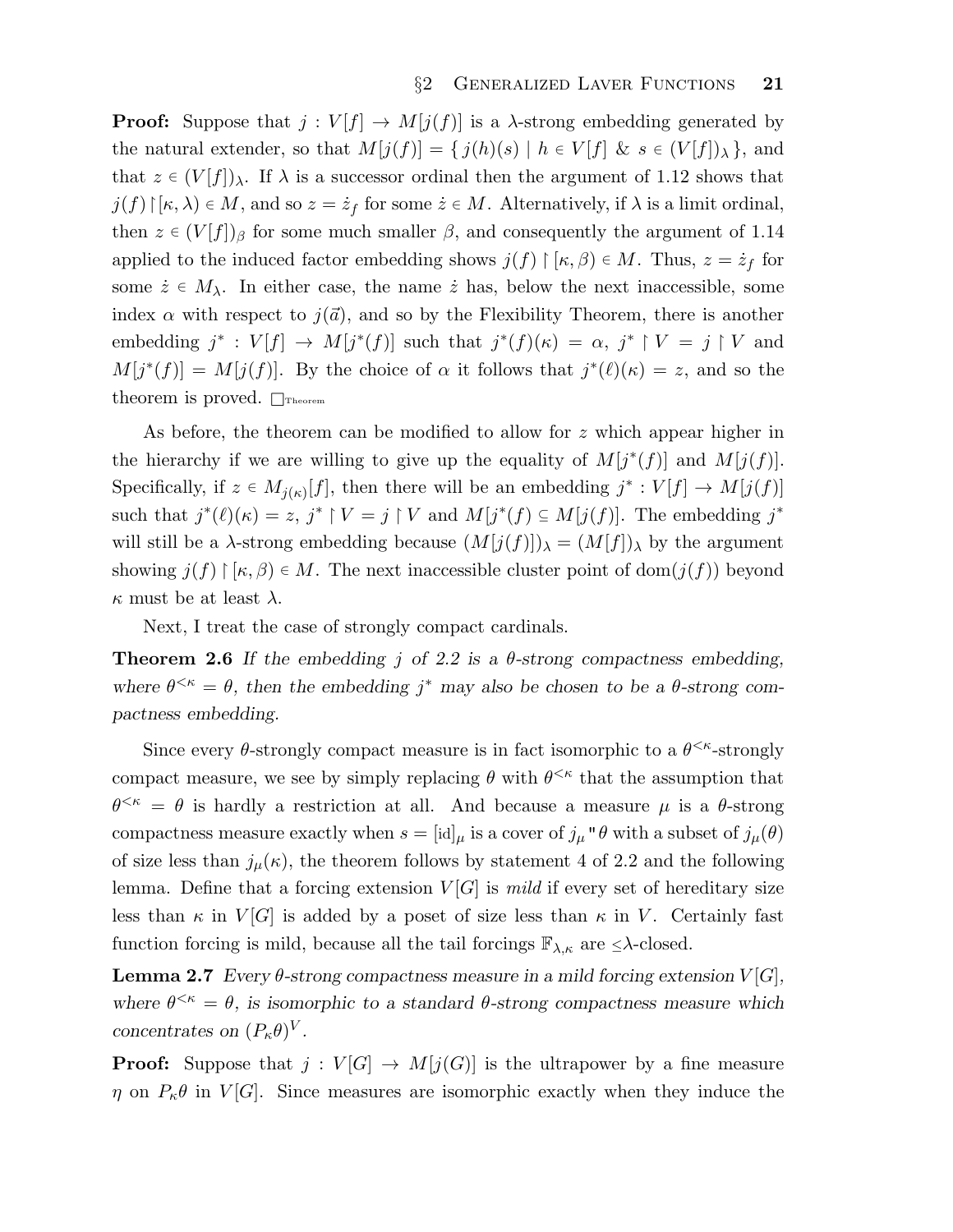same embedding (see [Ham97]), it suffices to show that j is the ultrapower by a standard fine measure concentrating on  $(P_\kappa \theta)^V$ . Let  $s = [\mathrm{id}]_\eta$ . Thus,  $j \circ \theta \subseteq s$  and  $|s|^{M[j(G)]} < j(\kappa)$ . Thus, by mildness,  $s \in M[\widetilde{G}]$  for some generic  $\widetilde{G} \subseteq \widetilde{P}$  for forcing of some size  $\gamma$  such that  $|s| \leq \gamma < j(\kappa)$ . Thus, s has a name  $\dot{s} \in M$  of size  $\gamma$ . Using this name it is possible to construct a set  $\tilde{s} \in M$  of size  $\gamma$  such that  $j'' \theta \subseteq \tilde{s}$  and  $\kappa \notin \tilde{s}$ . Since  $\theta^{\leq \kappa} = \theta$ , the measure  $\eta$  is isomorphic to a  $\kappa$ -complete measure on  $\theta$ . There must therefore be an ordinal  $\delta < j(\theta)$  such that  $M[j(G)] = \{j(h)(\delta) | h \in V[G] \}.$ We may assume, by simply adding such a point if necessary, that the largest element of  $\tilde{s}$  has the form  $\langle \beta, \delta \rangle$ , using a suitable definable pairing function, for some ordinal  $\beta < j(\theta)$ . Let  $\tilde{\eta}$  be the measure germinated by  $\tilde{s}$  via j. Since  $\tilde{s}$  is a subset of  $j(\theta)$ of size  $\gamma < j(\kappa)$  and j "  $\theta \subseteq \tilde{s}$ , it follows that  $\tilde{\eta}$  is a fine measure on  $P_{\kappa}\theta$  in  $V[G]$ . Furthermore, since  $\tilde{s} \in M$ , it concentrates on the  $P_{\kappa}\theta$  of the ground model V. I claim that  $\eta$  is isomorphic to  $\tilde{\eta}$ . To prove this, it suffices by the seed theory of [Ham97] to show that the seed hull of  $\tilde{s}$ , namely  $\mathbb{X} = \{j(h)(\tilde{s}) \mid h \in V[G]\} \prec M[j(G)]$ , is all of  $M[j(G)]$ . By the assumption on the largest element of  $\tilde{s}$ , we know  $\delta \in \mathbb{X}$  and since also ran(j)  $\subseteq \mathbb{X}$ , it follows that  $M[j(G)] \subseteq \mathbb{X}$ , as desired. The measure  $\tilde{\eta}$  is standard because  $\kappa$  is the least element not in  $\tilde{s} = [\text{id}]_{\tilde{\eta}}$ . So I have proved that every  $\theta$ -strong compactness measure  $\eta$  in  $V[G]$  is isomorphic to a standard  $\theta$ -strong compactness measure  $\tilde{\eta}$  in  $V[G]$  concentrating on the  $P_{\kappa}\theta$  of the ground model.  $\Box$ 

So Theorem 2.6 is proved. As usual, by giving up the equality of  $M[j^*(f)]$  and  $M[j(f)]$  it is possible to accomodate larger z than stated in the theorem, as I will prove next. Define that an embedding  $j : \overline{V} \to \overline{M}$  has the  $\theta$ -strong compactness *cover property* when there is a set  $s \in \overline{M}$  such that  $j'' \in S$  and  $|s|^M < j(\kappa)$ . Thus, s can be used to germinate via j a fine measure on  $P_k\theta$ . In the event that j is an ultrapower by a measure on some set, it follows by an easy argument that every subset of  $\overline{M}$  of size at most  $\theta$  is covered by an element of  $\overline{M}$  of size  $|s|^M$ .

**Theorem 2.8** If  $j: V[f] \to M[j(f)]$  is a  $\theta$ -strong compactness embedding and  $z \in M_{j(\kappa)}[f]$ , then there is another embedding  $j^* : V[f] \to M[j^*(f)]$  with the  $\theta$ strong compactness cover property such that  $j^*(\ell)(\kappa) = z$ ,  $M[j^*(f)] \subseteq M[j(f)]$  and  $j^* \restriction V = j \restriction V$ .

**Proof:** Suppose  $j: V[f] \to M[j(f)]$  is a  $\theta$ -strong compactness embedding in  $V[f]$ and  $z \in M_{j(\kappa)}[f]$ . Thus,  $z = \dot{z}_f$  for some name  $\dot{z} \in M_{j(\kappa)}$ . By the Flexibility Theorem, I may find  $j^* : V[f] \to M[j^*(f)]$  such that  $j^* \upharpoonright V = j \upharpoonright V$ ,  $M[j^*(f)] \subseteq$  $M[j(f)]$  and, most importantly,  $j^*(f)(\kappa)$  picks out the index of  $\dot{z}$  with respect to  $j(\vec{a})$ , so that  $j^*(\ell)(\kappa) = (\dot{z})_f = z$ . By Lemma 2.7 we may assume that there is a set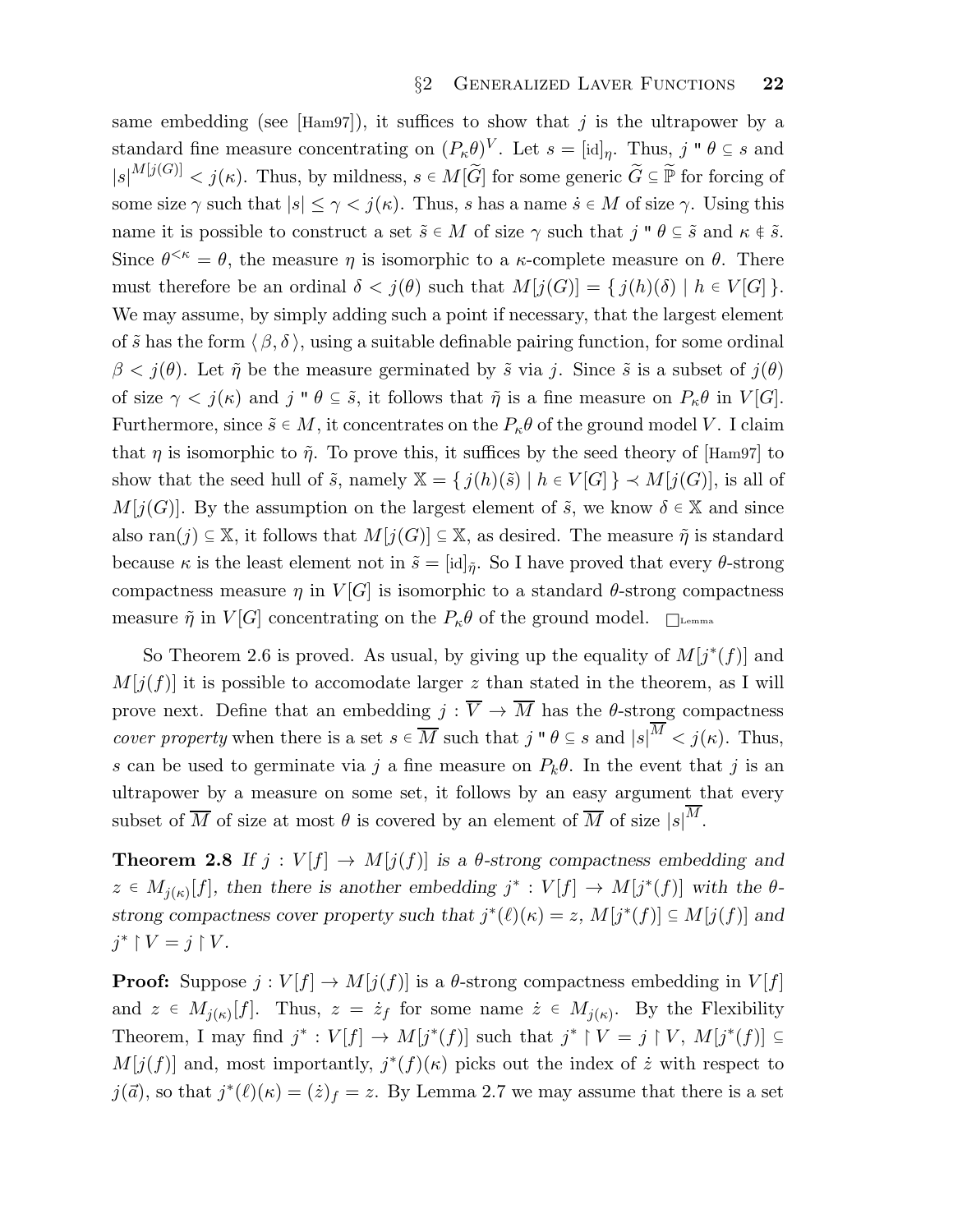$s \in M$  such that  $j \circ \theta \subseteq s$  and  $|s|^M < j(\kappa)$ . This set also works as a cover, therefore, in  $M[j^*(f)]$ .  $\Box$ Theorem

**Theorem 2.9** If the embedding j of 2.2 is a  $\theta$ -supercompactness embedding, then the embedding  $j^*$  may also be chosen to be a  $\theta$ -supercompactness embedding.

Proof: This is immediate by property 4 of 2.2 and Remark 1.2, since the remark shows that  $j \circ \theta \in M$ , and this is  $[\text{id}]_\eta$ . That is, supercompactness measures in  $V[f]$ are always standard, and they always concentrate on the  $P_{\kappa}\theta$  of the ground model  $V.$  Theorem

The next theorem improves on this; even when  $\lambda = j(f)(\kappa)$  is small it is possible for  $\theta$ -supercompactness embeddings to have  $j^*(\ell)(\kappa) = z$  for any  $z \in H(\theta^+)$ .

**Theorem 2.10** If  $j: V[f] \to M[j(f)]$  is a  $\theta$ -supercompactness embedding in  $V[f]$ and  $z \in H(\theta^+)^{V[f]}$  then there is another  $\theta$ -supercompactness embedding  $j^* : V[f] \to$  $M[j^*(f)]$  such that  $j^*(\ell)(\kappa) = z$ ,  $j^* \upharpoonright V = j \upharpoonright V$  and  $M[j^*(f)] = M[j(f)]$ .

**Proof:** This follows by the same idea as in 1.13; the point is that  $j(f) \upharpoonright \kappa, \theta$  must be a condition in M, and so the value of  $j(f)(\kappa)$  can be freely changed so as to pick out the index of the name of any element in  $H(\theta^+)^{M[j(f)]}$ .  $\Box$ Theorem

The previous theorem is true level-by-level in the sense that it is true even when  $\kappa$  is only partially supercompact; for example,  $\kappa$  may be only measurable. What's more, it is as before possible for the function  $\ell$  to capture more z than just those in  $H(\theta^+)$ . Specifically, if  $j: V[f] \to M[j(f)]$  is a  $\theta$ -supercompact embedding and  $z \in M_{j(\kappa)}[f]$  then there is an embedding  $j^* : V[f] \to M[j^*(f)]$  such that  $j^*(\ell)(\kappa) = z, j^* \upharpoonright V = j \upharpoonright V$  and  $M[j^*(f)] \subseteq M[j(f)]$ . In this case, however, the embedding  $j^*$  may not be a  $\theta$ -supercompactness embedding, though by Remark 1.2 it will have  $j^*$  "  $\theta = j$  "  $\theta \in M$ .

## §3 The Lottery Preparation

I aim here to present the lottery preparation, a new general kind of Laver preparation, which works uniformly with a variety of large cardinals—such as weakly compact cardinals, measurable cardinals, strong cardinals, strongly compact cardinals and supercompact cardinals—and makes them indestructible by various further forcing, depending on the strength of the cardinal.

Let me begin by defining my terms. The basic building block is what I call a lottery sum. Specifically, the lottery sum of a collection A of forcing notions is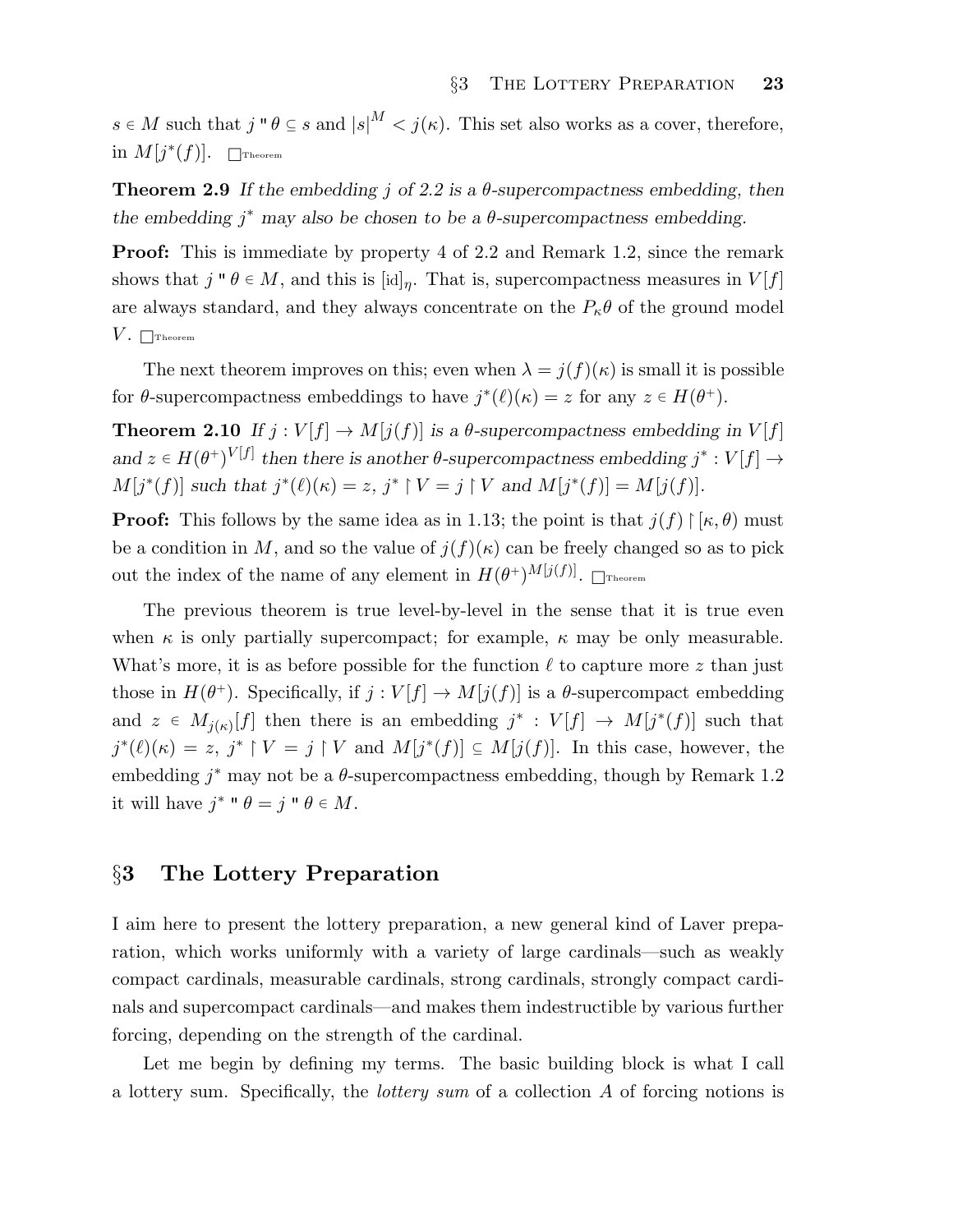the forcing notion  $\oplus A = \{ \langle \mathbb{Q}, p \rangle \mid \mathbb{Q} \in A \& p \in \mathbb{Q} \} \cup \{1\}$ , ordered with 1 above everything and  $\langle \mathbb{Q}, p \rangle \leq \langle \mathbb{Q}', q \rangle$  when  $\mathbb{Q} = \mathbb{Q}'$  and  $p \leq_{\mathbb{Q}} q$ . Because compatible conditions must have the same Q, the forcing effectively holds a lottery among all the posets in A, a lottery in which the generic filter selects a 'winning' poset  $\mathbb Q$  and then forces with it.

Note that the lottery sum of the empty set is the trivial poset  $\{1\}$ . I will define the lottery preparation of  $\kappa$  relative to a fixed function  $f: \kappa \to \kappa$ . Though the definition works fine with any function, the forcing works best when used with a function having the Menas property, such as a fast function.

The lottery preparation of  $\kappa$  will be a  $\kappa$ -iteration which at many stages  $\gamma < \kappa$ will perform the lottery sum of the collection of posets which are *allowed* at stage  $\gamma$ . Thus, at stage  $\gamma$ , the generic filter will effectively select a particular such poset as the winner of the lottery and then force with it. Generically, a wide variety of posets will be chosen in the lotteries below  $\kappa$ , thereby reflecting the possibilities at stage  $\kappa$  on the j-side. The essential idea is that rather than consulting a Laver function about which particular forcing is to be done at stage  $\gamma$ , the lottery preparation instead uses the lottery sum of all posets which we might like to see at stage  $\gamma$ , and lets the generic filter decide generically amongst them.

Officially, let me say that a poset  $\mathbb Q$  is *allowed* at stage  $\gamma$  when for every  $\delta < \gamma$  the poset  $\mathbb Q$  is  $\langle \delta\text{-strategy} \rangle$  closed (that is, the second player has a strategy enabling her to play a descending  $\delta$ -sequence from the poset, where the players alternately play elements descending through the poset, and the second player plays at limit stages). This requirement, while broadly inclusive, is enough to ensure that the tail forcing is distributive.

Let me now give the definition. The *lottery preparation* of  $\kappa$  relative to the function  $f: \kappa \to \kappa$  is the reverse Easton support<sup>\*</sup>  $\kappa$ -iteration which has nontrivial forcing at stage  $\gamma$  only when  $\gamma \in \text{dom}(f)$  and  $f'' \gamma \subseteq \gamma$ . At such stages, the forcing

By reverse Easton support, I mean that it is a forcing iteration in which direct limits are taken at all inaccessible limit stages, and inverse limits at all other stages.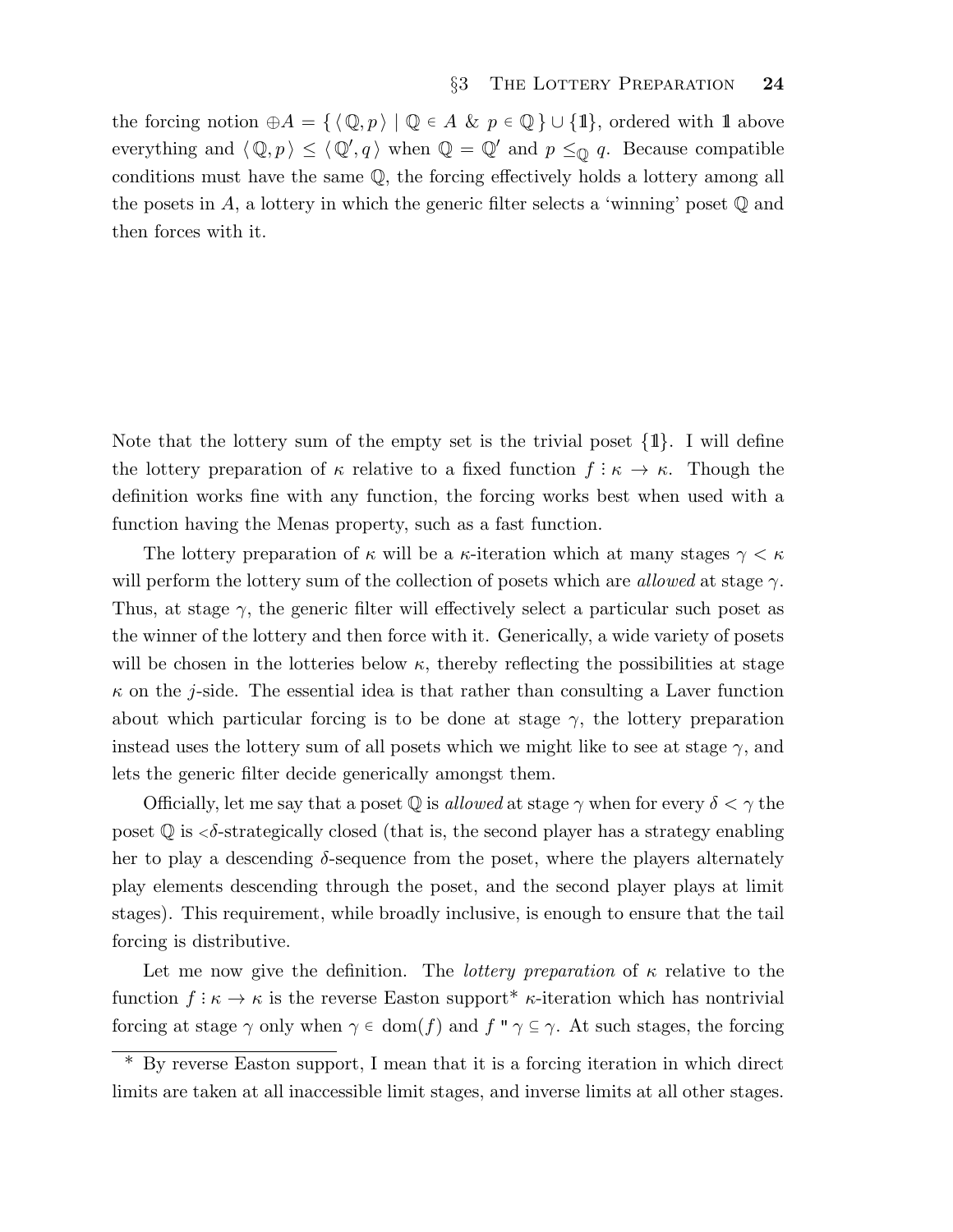$\mathbb{Q}_{\gamma}$  is the lottery sum in  $V^{\mathbb{P}_{\gamma}}$  of all posets in  $H(f(\gamma)^+)$  which are allowed at stage γ. Otherwise, the forcing at stage  $γ$  is trivial.

While I have proved in the previous section that fast function forcing adds a generalized Laver function, please observe that I am not using this generalized Laver function to define the lottery preparation. Certainly one could use the generalized Laver functions to define a kind of generalized Laver preparation, and such a preparation would have many of the same features (by essentially the same arguments) that I identify here for the lottery preparation. But it seems conceptually simpler to me, and more to the point, to use lottery sums in order to allow the generic filter to decide which forcing is to be done at each stage. Doing so avoids the need to carefully configure the embedding so that  $j(\ell)(\kappa)$  is as required; with a lottery, one simply works below the condition which opts for the desired forcing at stage κ. Indeed, this ability to select arbitrarily the winner of the stage  $\kappa$  lottery is what allows us to get by without any Laver function. In a sense the lottery preparation shows that what was truly important about Laver's function was not that  $j(\ell)(\kappa)$ could be arranged to be any desired set—since a lottery sum can generically pick out any desired set at stage  $\kappa$ —but rather that the Laver function could be arranged so that the next element of the domain of  $j(\ell)$  beyond  $\kappa$  was as large as you like. This is what supports the crucial tail forcing arguments; as long as one has a way of reaching up high (e.g. by the Menas property), one can use a lottery sum to allow the generic filter to select any desired set or poset, and the tail forcing will be sufficiently closed. Thus, the lottery preparation defined relative to a fast function works effectively with a wide variety of large cardinals.

Lottery Factor Lemma 3.1 For any  $\gamma < \kappa$  which is closed under f, the lottery preparation  $\mathbb{P}_{\kappa}$  factors as  $\mathbb{P}_{\gamma} * \mathbb{P}_{\gamma,\kappa}$  where  $\mathbb{P}_{\gamma}$  is the lottery preparation defined using  $f \restriction \gamma$  and  $\mathbb{P}_{\gamma,\kappa}$  is the lottery preparation defined in  $V^{\mathbb{P}_{\gamma}}$  using  $f \restriction [\gamma,\kappa)$ .

Proof: This follows by the usual iterated forcing factor arguments. The point is that the  $P_{\gamma+\alpha}$ -names appearing in the stage  $\gamma+\alpha$  lottery can be iteratively transformed, by recursion on  $\alpha$ , into  $\mathbb{P}_{\gamma} * \mathbb{P}_{\gamma, \gamma+\alpha}$ -names. There is no problem with the supports because we took an inverse limit at all but the inaccessible stages.  $\Box$ 

Lemma 3.2 If in the lottery preparation there is no nontrivial forcing until beyond stage  $\gamma$ , then the preparation is  $\leq \gamma$ -strategically closed.

**Proof:** Since the forcing at each stage  $\alpha > \gamma$  is  $\alpha$ -allowed, it is  $\leq \gamma$ -strategically closed, with a (name of a) strategy  $\sigma_{\alpha}$ . Given a partial play, a descending sequence of conditions  $\langle p^{\beta} | \beta \langle \gamma' \rangle$  for some  $\gamma' \langle \gamma$ , where  $p^{\beta} = \langle p^{\beta}_{\alpha} | \gamma \langle \alpha \langle \kappa \rangle$ , one applies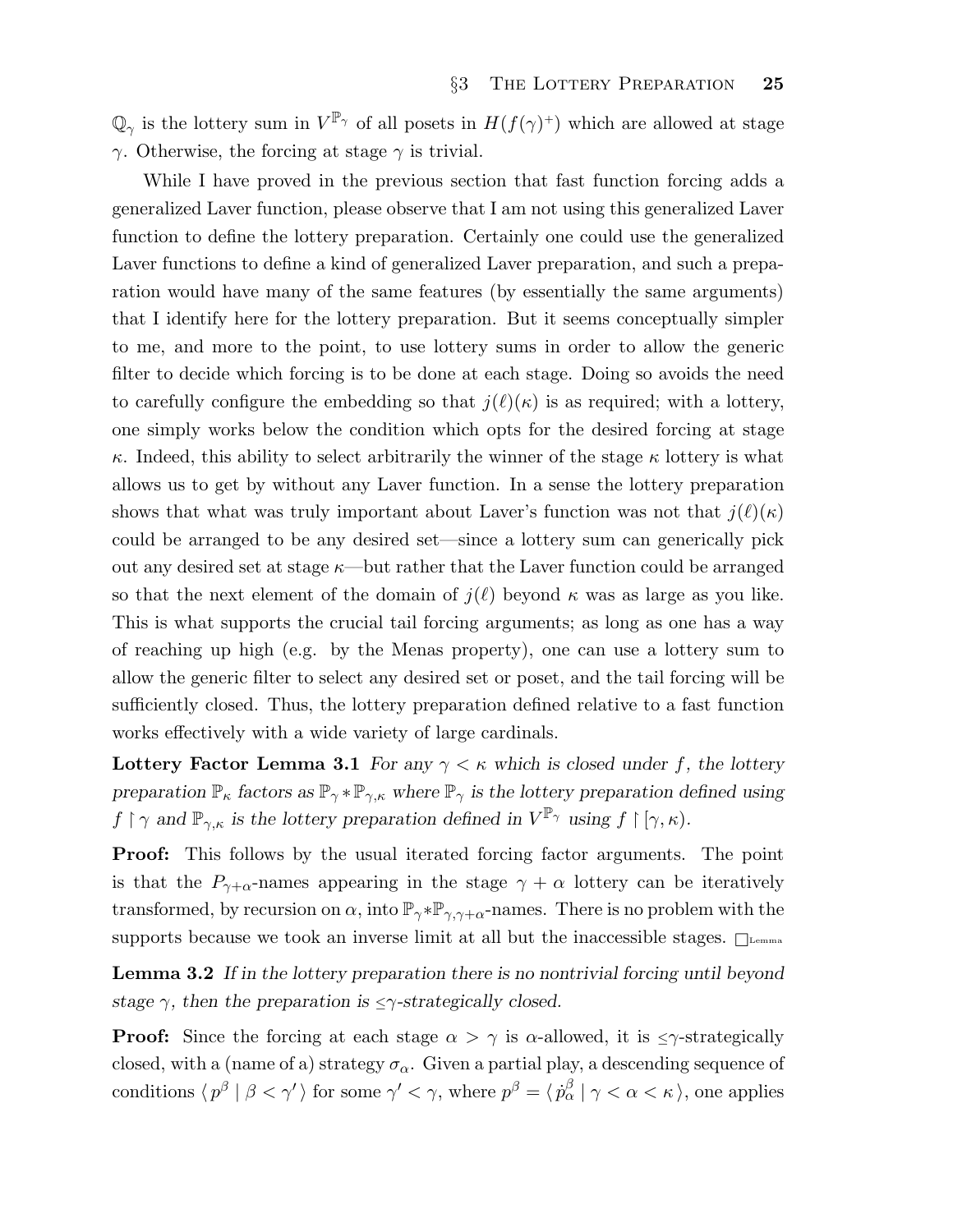the strategies  $\sigma_{\alpha}$  coordinate-wise to obtain  $\sigma(\langle p^{\beta} | \beta \langle \gamma' \rangle) = \langle \dot{q}_{\alpha} | \gamma \langle \alpha \langle \kappa \rangle$ , where  $\dot{q}_{\alpha}$  is the name for the condition obtained by applying the strategy  $\sigma_{\alpha}$  to  $\langle \dot{p}_{\alpha}^{\beta} | \beta \langle \gamma' \rangle$ . Recursively, since each of the strategies  $\sigma_{\alpha}$  can successfully negotiate all the limits up to  $\gamma$ , so does this strategy  $\sigma$ , and so the lemma is proved.  $\Box$ 

The consequence of this lemma is that when one factors the lottery preparation as  $\mathbb{P}_{\gamma} * \mathbb{P}_{\gamma,\kappa}$ , then  $\mathbb{P}_{\gamma,\kappa}$  is  $\langle \gamma$ -strategically closed in  $V^{\mathbb{P}_{\gamma}}$ . The two lemmas together show that if we are trying to lift an embedding  $j: V \to M$  and Q is some forcing which which is allowed in the stage  $\kappa$  lottery of  $j(\mathbb{P})$ , then by simply working below a condition p which opts for  $\mathbb Q$  in the stage  $\kappa$  lottery we may factor the forcing as  $j(\mathbb{P}) \restriction p \cong \mathbb{P} * \mathbb{Q} * \mathbb{P}_{tail}$ , where  $\mathbb{P}_{tail}$  has trivial stages until beyond  $j(f)(\kappa)$ . Through this simple lottery technique, we obtain the crucial factorization that one ordinarily needs a Laver function to obtain, and we have done so in a completely general large cardinal context, with no supercompactness assumptions. This is the idea which will support the indestructibility results of the next section.

Let me now prove that the lottery preparation preserves a variety of large cardinals, beginning at the bottom and moving upwards. In the theorems below, if no assumption is explicity made concerning  $f$ , then the theorem holds for the lottery preparation defined using any function  $f$ . To avoid the triviality of small forcing, let me assume that the domain of f is unbounded in  $\kappa$ .

Lottery Preparation Theorem 3.3 The lottery preparation of an inaccessible cardinal  $\kappa$  preserves the inaccessibility of  $\kappa$ .

**Proof:** Suppose that  $\kappa$  becomes singular in  $V[G]$ . Let  $\gamma \in \text{dom}(f)$  be a closure point of f larger than  $\delta = \text{cof}(\kappa)^{V[f]}$  and factor the forcing at stage  $\gamma$  as  $\mathbb{P}_{\gamma} * \mathbb{P}_{\gamma,\kappa}$ . The forcing  $\mathbb{P}_{\gamma}$  has size less than  $\kappa$  and so cannot have collapsed the cofinality of κ. The rest of the forcing  $\mathbb{P}_{\gamma,\kappa}$  is  $\leq \delta$ -strategically closed in  $V^{\mathbb{P}_{\gamma}}$ , and so also cannot have collapsed the cofinality of  $\kappa$  to  $\delta$ , a contradiction. Thus,  $\kappa$  must be regular in V[G]. Similarly, the forcing  $\mathbb{P}_{\gamma}$ , since it has size less then  $\kappa$ , cannot force  $2^{\delta} \geq \kappa$ for any  $\delta < \kappa$ , and the tail forcing  $\mathbb{P}_{\gamma,\kappa}$  adds no further subsets to  $\delta$  if  $\delta < \gamma$ . So  $\kappa$ remains inaccessible in  $V[G]$ .  $\Box$ Theorem

Lottery Preparation Theorem 3.4 The lottery preparation of a weakly compact cardinal  $\kappa$  preserves the weak compactness of  $\kappa$ .

**Proof:** Since the previous theorem shows that  $\kappa$  remains inaccessible, it suffices to show that  $\kappa$  has the tree property in  $V[G]$ . So, suppose T is a  $\kappa$ -tree in  $V[G]$ . Choose a name  $\dot{T} \in V$  so that  $\dot{T}_G = T$ . In V pick a transitive  $N \prec H(\kappa^+)$ of size  $\kappa$  so that  $\kappa, \dot{T}, \mathbb{P} \in N$  and  $N^{\leq \kappa} \subseteq N$ . Since  $\kappa$  is weakly compact in V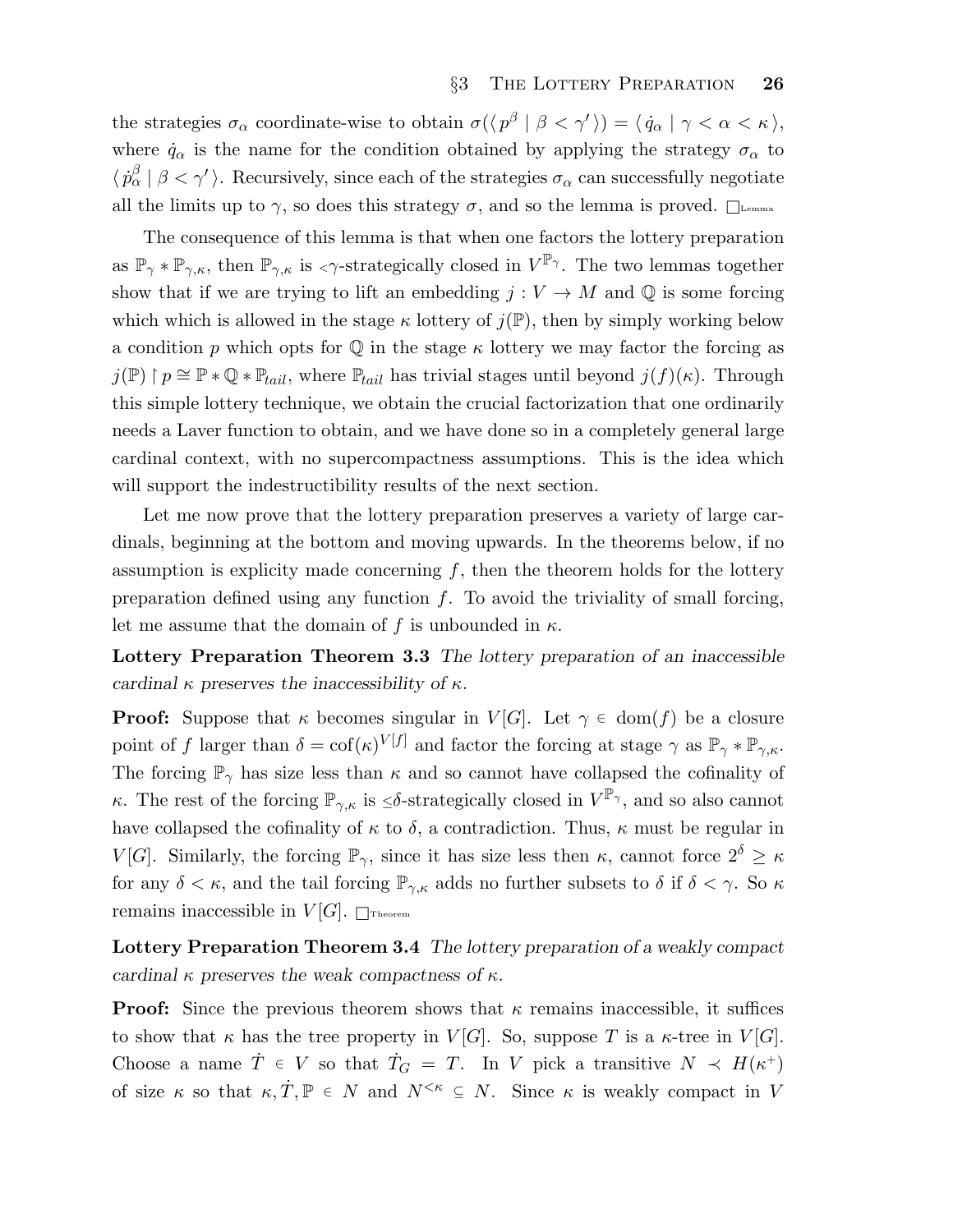there is an embedding  $j : N \to M$  with critical point  $\kappa$ . I may assume that  $M = \{ j(h)(\kappa) \mid h \in N \}$ , by replacing M with the collapse of this set if necessary. It follows, as in 1.4, that  $M^{<\kappa} \subseteq M$ . In M, the forcing  $j(\mathbb{P})$  factors as  $\mathbb{P} * \mathbb{P}_{tail}$ , where  $\mathbb{P}_{tail}$  is the lottery preparation using  $j(f) \upharpoonright [\kappa, j(\kappa))$ ; this is  $\langle \kappa$ -strategically closed in M[G]. Furthermore, it is not difficult to establish that  $(M[G])^{\leq\kappa} \subseteq M[G]$ . Thus, since  $M[G]$  has size  $\kappa$  we may by diagonalization construct in V an  $M[G]$ generic  $G_{tail} \subseteq \mathbb{P}_{tail}$ , and thereby lift the embedding to  $j: N[G] \to M[j(G)]$  where  $j(G) = G * G_{tail}$ . Since  $T_G = T$  we know  $T \in N[G]$ . Thus,  $j(T)$  is a  $j(\kappa)$ -tree in  $M[j(G)]$ . Any element on the  $\kappa^{\text{th}}$  level of  $j(T)$  provides a  $\kappa$ -branch through T in  $M[j(G)]$ , and hence in  $V[G]$ . So  $\kappa$  has the tree property in  $V[G]$  and therefore remains weakly compact.  $\Box$ Theorem

Lottery Preparation Theorem 3.5 The lottery preparation of a measurable cardinal  $\kappa$  satisfying  $2^{\kappa} = \kappa^+$  preserves the measurability of  $\kappa$ .

**Proof:** This argument is similar to 1.5. Suppose  $\kappa$  is measurable and  $2^{\kappa} = \kappa^+$ in V, and that G is V-generic for the lottery preparation of  $\kappa$  defined relative to some function f. I will show that every ultrapower embedding  $j: V \to M$  by a measure on  $\kappa$  in V lifts to an embedding in V[G]. Given such an embedding, factor the forcing  $j(\mathbb{P})$  as  $\mathbb{P} * \mathbb{P}_{tail}$ , where  $\mathbb{P}_{tail}$  is the lottery preparation defined in  $M[G]$  using  $j(f) \upharpoonright [\kappa, j(\kappa))$ . Below a condition which opts for trivial forcing in the stage κ lottery, the forcing  $\mathbb{P}_{tail}$  is  $\leq \kappa$ -strategically closed in  $M[G]$ . Furthermore, standard arguments establish that  $M[G]^{\kappa} \subseteq M[G]$  in  $V[G]$  and a counting argument establishes that  $|j(\kappa^+)|^V = \kappa^+$ . Thus, by diagonalization, we can in  $V[G]$  construct an M[G]-generic  $G_{tail} \subseteq \mathbb{P}_{tail}$ ; one simply lines up all the dense sets into a  $\kappa^+$ sequence and meets them one-by-one, following the strategy in order to get through the limit stages. Thus, in  $V[G]$  the embedding lifts to  $j: V[G] \to M[j(G)]$  where  $j(G) = G * G_{tail}$ , as desired.  $\Box$ Theorem

Lottery Preparation Theorem 3.6 The lottery preparation of a strong cardinal  $\kappa$  satisfying  $2^{\kappa} = \kappa^+$ , defined relative to a function with the strong Menas property, preserves the strongness of  $\kappa$ .

**Proof:** What is more, the result is completely local; following 1.6, I will show that if  $\kappa$  is  $\lambda$ -strong in V then this is preserved to the lottery preparation  $V[G]$ . Suppose  $j: V \to M$  witnesses the  $\lambda$ -strongness of  $\kappa$  and the Menas property of f, so that  $V_\lambda \subseteq M$  and  $\delta = |V_\lambda| < j(f)(\kappa)$ . By using the induced canonical extender if necessary, I may assume that  $M = \{ j(h)(s) | h \in V \& s \in \delta^{\langle \omega \rangle} \}$ . Since  $\delta < j(f)(\kappa)$ , below the condition  $p \in j(\mathbb{P})$  which opts for trivial forcing in the stage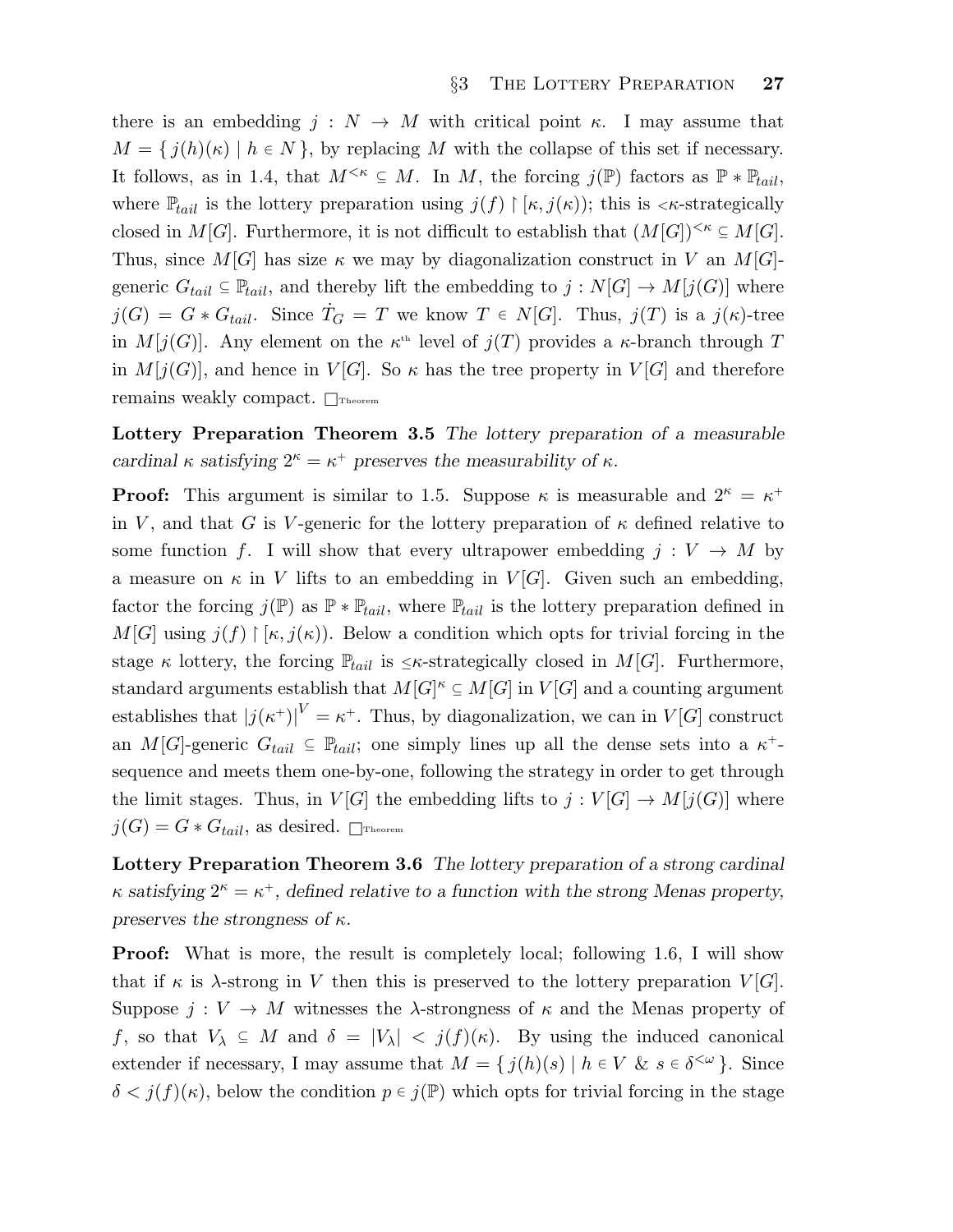κ lottery the forcing factors as  $\mathbb{P} * \mathbb{P}_{tail}$ , where  $\mathbb{P}_{tail}$  is  $\leq \delta$ -strategically closed. Let  $\mathbb{X} = \{ j(h)(\kappa, \delta) \mid h \in V \} \prec M$  be the seed hull of  $\langle \kappa, \delta \rangle$ , and factor the embedding as



where  $k : M_0 \to M$  is the inverse of the collapse of X. Since  $\kappa$  is in X, it follows that  $p \in \mathbb{X}$ , and so  $k(p_0) = p$  for some  $p_0 \in j_0(\mathbb{P})$ . Similarly, since  $\delta$  is in  $\mathbb{X}$ , we know that  $k(\delta_0) = \delta$  for some  $\delta_0 < j_0(\kappa)$ . Also, since  $\kappa$  is in X we know that cp(k) > κ. The embedding  $j_0 : V \to M_0$ , being generated by the seed  $\langle \kappa, \delta_0 \rangle$ , is simply an ultrapower by a measure on  $\kappa$ , and therefore lifts by the diagonalization argument of 1.5 to an embedding  $j_0: V[G] \to M_0[j_0(G)]$  below the condition  $p_0$ . It must be that  $j_0(G)$  factors as  $G * G_{tail}^{M_0}$ , where  $G_{tail}^{M_0} \subseteq \mathbb{P}_{tail}^{M_0}$  is  $M_0[G]$ -generic for  $\leq \delta_0$ -strategically closed forcing.

It remains to lift the embedding k to  $M_0[j_0(G)]$ . Since  $cp(k) > \kappa$ , certainly k lifts to  $k: M_0[G] \to M[G]$ . For the rest it suffices to show that  $k " G_{tail}^{M_0} \subseteq \mathbb{P}_{tail}$  is M[G]-generic. But every open dense set  $D \in M[G]$  for  $\mathbb{P}_{tail}$  has the form  $k(\overrightarrow{D})(s)$ for some  $\vec{D} = \langle D_{\sigma} \mid \sigma \in \delta_0^{<\omega}$  $\langle 0 \rangle$  in  $M_0[G]$  and  $s \in \delta^{\langle \omega \rangle}$ , where each  $D_{\sigma}$  is an open dense subset of  $\mathbb{P}_{tail}^{M_0}$ . Since  $\mathbb{P}_{tail}^{M_0}$  is  $\leq \delta_0$ -distributive in  $M_0[G]$ , the intersection  $\overline{D}$  =  $\cap_{\sigma} \vec{D}_{\sigma} \in M_0[G]$  remains open and dense. Furthermore,  $k(\overline{D}) \subseteq D$ . Thus, since  $G_{tail}^{M_0}$  is  $M_0[G]$ -generic, k "  $G_{tail}^{M_0}$  meets D, as desired. Consequently, k lifts fully to  $k: M_0[j_0(G)] \to M[k(j_0(G))],$  where  $k(j_0(G))$  is the filter generated by k "  $j_0(G)$ . The composition  $k \circ j_0$  provides a lift of j to  $j: V[G] \to M[j(G)]$ . Since  $V_\lambda \subseteq M$ and  $G \in M[j(G)]$ , it follows that  $(V[G])_\lambda \subseteq M[j(G)]$ , and so  $\kappa$  is still  $\lambda$ -strong in  $V[G]$ . Theorem

Lottery Preparation Theorem 3.7 The lottery preparation of a strongly compact cardinal  $\kappa$ , defined relative to a function with the Menas property, preserves the strong compactness of  $\kappa$ .

**Proof:** What is more, following 1.7 I will show that every strong compactness measure in the ground model extends to a measure in the forcing extension. Suppose that f has the Menas property in  $V$  (e.g. perhaps f was added by fast function forcing over a smaller model), that  $G \subseteq \mathbb{P}$  is V-generic for the lottery preparation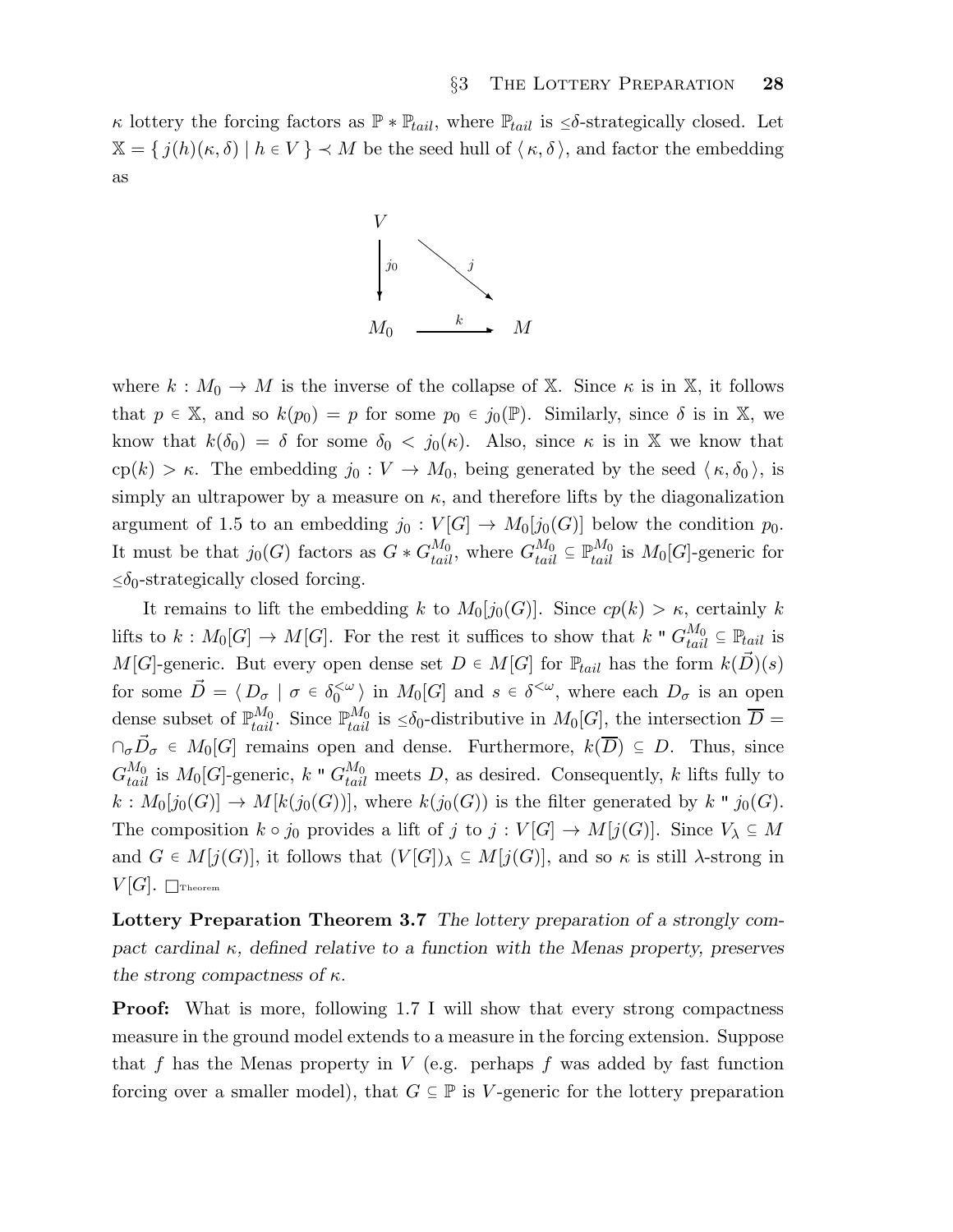relative to f, that  $\lambda \geq \kappa$  and that  $\mu_0$  is a fine measure on  $P_\kappa \lambda$  in V. Let  $\theta \geq 2^{\lambda^{<\kappa}}$ , and pick  $j: V \to M$  a  $\theta$ -strongly compact embedding, the ultrapower by a fine measure  $\eta$  on  $P_{\kappa}\theta$  in V witnessing the Menas property on f. As in 1.7, fix a seed  $s_0$  for  $\mu_0$ , so that  $X \in \mu_0 \leftrightarrow s_0 \in j(X)$  for  $X \subseteq P_\kappa \lambda$  in V. In particular, j "  $\lambda \subseteq s$  by fineness. Let  $s = [\mathrm{id}]_\eta$ , and  $\delta = |s|^M$ . Thus, j "  $\theta \subseteq s \in j(P_\kappa \theta)$  and  $\theta \leq \delta \langle j(\kappa) \rangle$ . Now, in  $j(\mathbb{P})$ , let p be the condition which opts in the stage  $\kappa$ lottery for a trivial poset. By the Menas property we know  $j(f)(\kappa) > \delta$ , and so the next nontrivial stage of forcing lies beyond  $\delta$ . In particular, below the condition p the forcing factors as  $\mathbb{P} * \mathbb{P}_{tail}$ , where  $\mathbb{P}_{tail}$  is  $\leq \delta$ -strategically closed in  $M[G]$ . Force below p to add  $G_{tail} \subseteq \mathbb{P}_{tail}$  generically over  $V[G]$ , and in  $V[G][G_{tail}]$  lift the embedding to  $j: V[G] \to M[j(G)]$ , where  $j(G) = G * G_{tail}$ . Let  $\mu_0^*$  be the measure germinated by the seed  $s_0$  via the lifted embedding, so that  $X \in \mu_0^* \leftrightarrow s_0 \in j(X)$  for  $X \in V[G]$ . It is easy to see that  $\mu_0^*$  measures every set in  $V[G]$ , that it extends  $\mu_0$ , and, since  $j'' \lambda \subseteq s_0$ , that is fine. It remains only for me to show that  $\mu_0^* \in V[G]$ . As in 1.7 there are again only  $2^{\lambda^{<\kappa}}$  many nice names in V for subsets of  $P_{\kappa}\lambda$  in  $V[G]$ , and we may enumerate them  $u = \langle \dot{X}_{\alpha} | \alpha \langle \theta \rangle$ . Thus,  $j(u) \in M$ , and consequently also  $j(u) \restriction s = \langle Y_\beta \mid \beta \in s \rangle \in M$ , with  $Y_{j(\alpha)} = j(\dot{X}_\alpha)$  for  $\alpha < \theta$ . Let  $t = \{ \beta \in s \mid s_0 \in (\dot{Y}_\beta)_{j(G)} \}$ . Thus,  $t \subseteq s$  and  $t \in M[j(G)]$ . Since s has size  $\delta$  and  $\mathbb{P}_{tail}$ is  $\leq \delta$ -strategically closed in  $M[G]$ , it follows that  $t \in M[G]$ , and therefore  $t \in V[G]$ . Since  $(\dot{X}_{\alpha})_G \in \mu_0^* \leftrightarrow s_0 \in j((\dot{X}_{\alpha})_G) = j(\dot{X}_{\alpha})_{j(G)} = (\dot{Y}_{j(\alpha)})_{j(G)} \leftrightarrow j(\alpha) \in t$ , it follows that  $\mu_0^*$  is definable in  $V[G]$  from t and  $j \upharpoonright \theta$ , and so  $\mu_0^* \in V[G]$  as desired.  $\Box$ Theorem

**Theorem 3.8** The lottery preparation of a supercompact cardinal  $\kappa$ , defined relative to a function with the Menas property, preserves the supercompactness of κ.

**Proof:** If in the previous argument one takes j to be a  $\theta$ -supercompact embedding and  $s_0 = j'' \lambda$ , then it is easy to see that the resulting measure  $\mu_0^*$  is normal and fine on  $P_{\kappa}\lambda$ , and so  $\kappa$  is  $\lambda$ -supercompact in  $V[G]$ , as desired.  $\Box$ Theorem

The previous two theorems are global in the sense that they assume  $\kappa$  is fully strongly compact or fully supercompact in the ground model and conclude that  $\kappa$ remains fully strongly compact or supercompact after the lottery preparation. But it is easy to extract from the proofs the following more local facts, where we assume the lottery preparation is made relative to a function with the appropriate amount of the Menas property: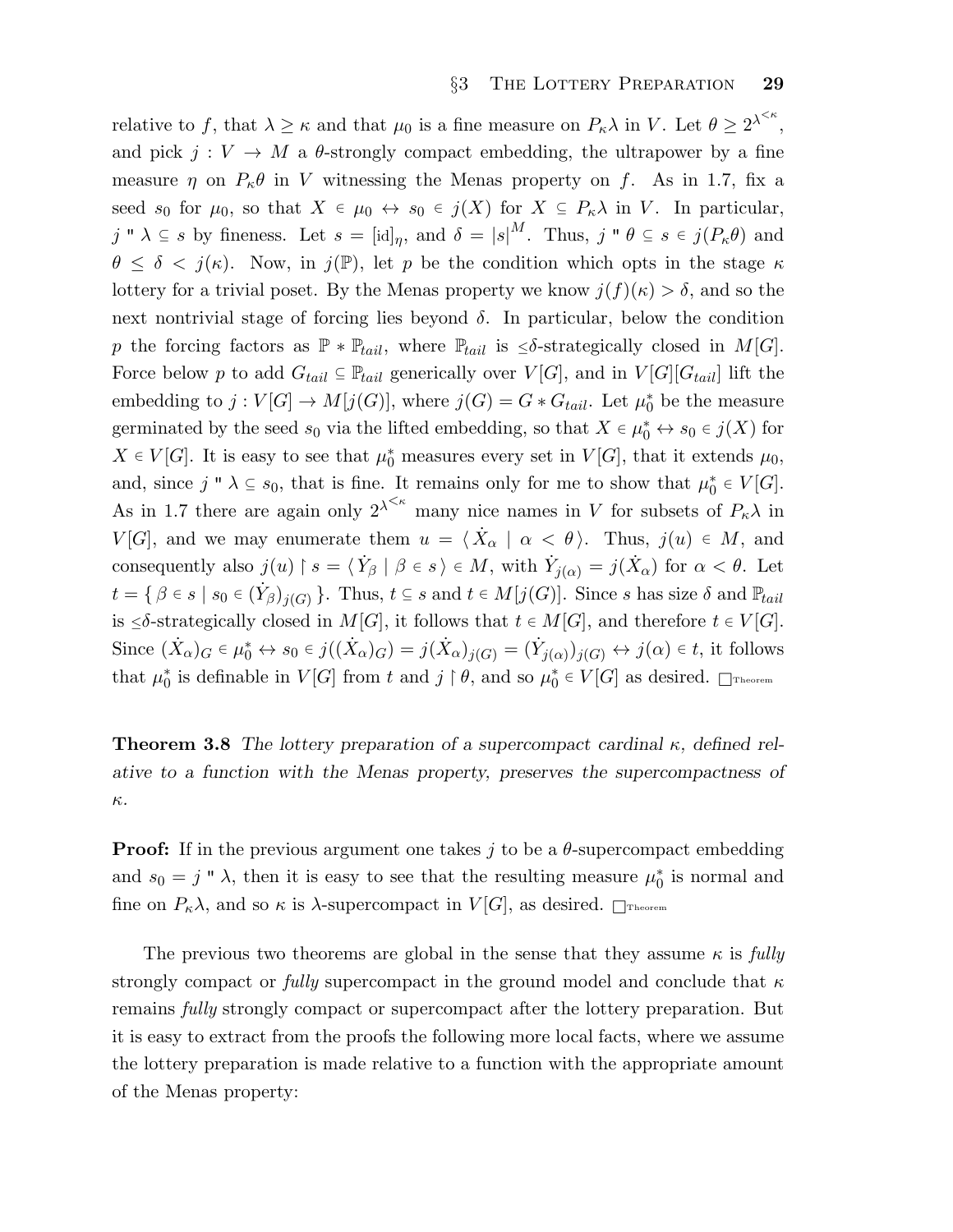**Local Version 3.9** If  $\kappa$  is  $2^{\lambda^{< \kappa}}$ -strongly compact in V, then after the lottery preparation  $\kappa$  remains  $\lambda$ -strongly compact. If  $\kappa$  is  $2^{\lambda^{<\kappa}}$ -supercompact in V, then, after the lottery preparation  $\kappa$  remains  $\lambda$ -supercompact. Indeed, if  $\kappa$  is  $2^{\lambda^{<\kappa}}$ -strongly compact and  $\lambda$ -supercompact in V, then after the lottery preparation  $\kappa$  remains  $\lambda$ supercompact.

A completely local result, in which the very same large cardinal assumption made in V is preserved to  $V[G]$ , is possible if one is willing to pay a slight GCH penalty:

Completely Local Version 3.10 The lottery preparation of a  $\lambda$ -supercompact cardinal  $\kappa$  with  $2^{\lambda^{<\kappa}} = \lambda^+$ , defined relative to a function with the Menas property, preserves the  $\lambda$ -supercompactness of  $\kappa$ .

**Proof:** This argument follows the diagonalization technique used in 1.10. Suppose that  $j: V \to M$  is a  $\lambda$ -supercompact embedding in V such that  $j(f)(\kappa) > \lambda$  and that  $V[G]$  is the lottery preparation of  $\kappa$ . By opting for trivial forcing in the stage k lottery, we may factor the forcing  $j(\mathbb{P})$  as  $\mathbb{P} * \mathbb{P}_{tail}$  where  $\mathbb{P}_{tail} = \mathbb{P}_{\lambda, j(\kappa)}$  is  $\leq \lambda$ strategically closed in  $M[G]$ . Standard arguments establish that  $M[G]$  is closed under  $\lambda$ -sequences in  $V[G]$ , and a simple counting argument shows that there are at most  $2^{\lambda^{<\kappa}} = \lambda^+$  many subsets of  $\mathbb{P}_{tail}$  in  $M[G]$ , counted in  $V[G]$ . Thus, I may line up the open dense subsets of  $\mathbb{P}_{tail}$  in  $M[G]$  into a  $\lambda^+$ -sequence, and construct by diagonalization a descending  $\lambda^+$ -sequence of conditions, according to the strategy, which meets every open dense set on the list. Every initial segment of the sequence is in  $M[G]$ , and so the strategy ensures that the construction can proceed through any limit stage. Thus, in  $V[G]$  I construct an  $M[G]$ -generic  $G_{tail} \subseteq \mathbb{P}_{tail}$  and thereby lift the embedding to  $j: V[G] \to M[j(G)]$ . So  $\kappa$  remains  $\lambda$ -supercompact in  $V[G]$ , as desired.  $\Box$ Theorem

The measures which exist after the lottery preparation  $V[G]$  enjoy a special relationship with the measures from the ground model. Namely, I have shown that under suitable hypothesis every supercompactness or strong compactness measure in the ground model extends to a measure in the forcing extension; amazingly, the converse also holds.

For the following theorem, assume that the first element of the domain of the function  $f$  used to define the iteration is very small, say, below the least weakly compact limit of weakly compact cardinals, and that  $f(\beta) \geq \beta$ .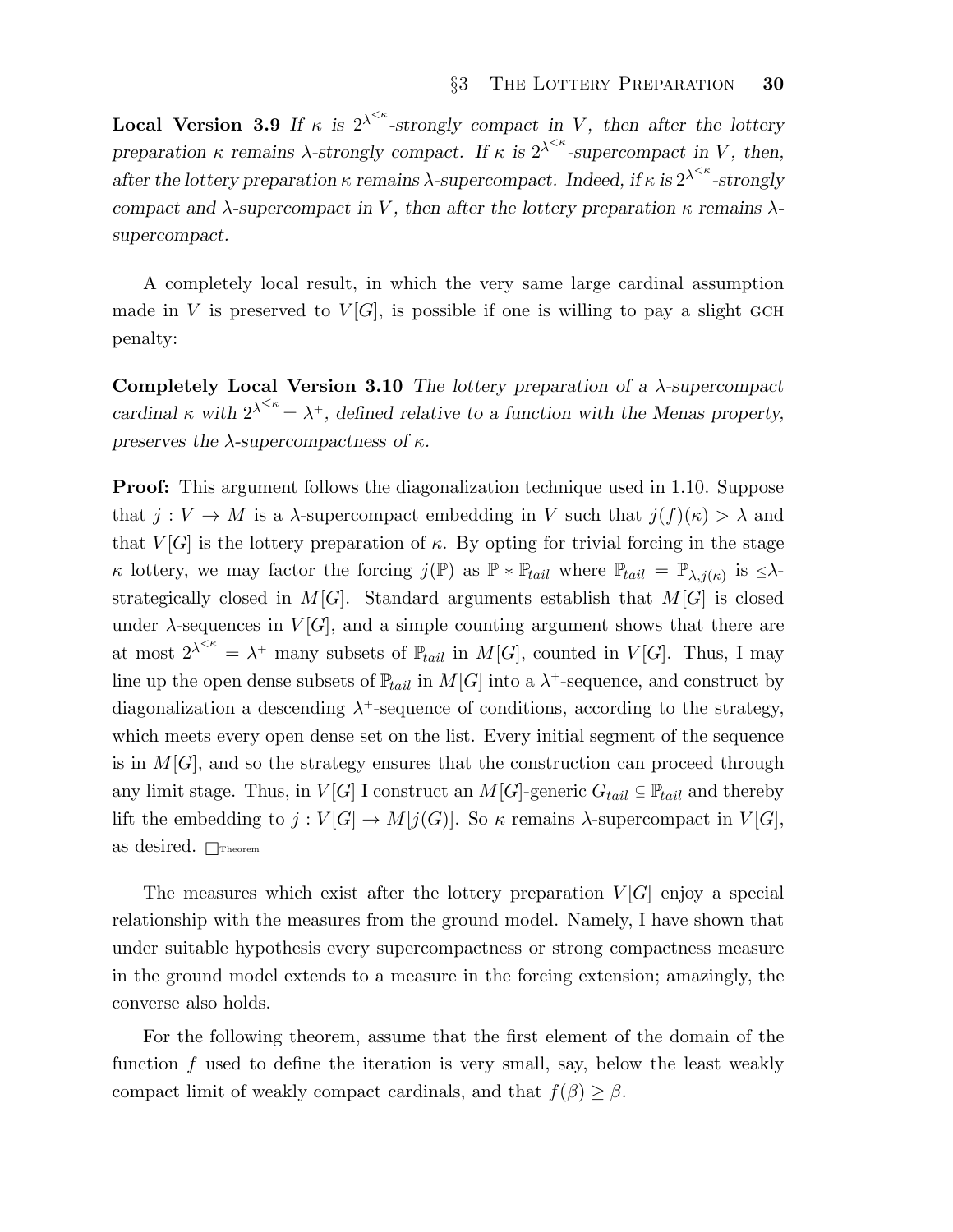Theorem 3.11 Below a condition, the lottery preparation creates no new measurable, strong, Woodin, strongly compact, or supercompact cardinals. In addition, it does not increase the degree of strong compactness or supercompactness of any cardinal. And except possibly for certain limit ordinals of small cofinality, it does not increase the degree of strongness of any cardinal. The reason for each of these facts is that every measure in the forcing extension which concentrates on a set in the ground model extends a measure from the ground model.

**Proof:** Suppose that G is generic for the lottery preparation below the condition which opts, in the very first lottery at stage  $\beta$ , to add a Cohen subset to  $\beta$ . If  $\gamma$  is the next element of the domain beyond  $f(\beta)$ , then the forcing factors as  $Add(\beta, 1) * \mathbb{P}_{\gamma,\kappa}$ , where  $\mathbb{P}_{\gamma,\kappa}$  is the remainder of the preparation. Thus, this is forcing of size  $\beta$ followed by forcing which is  $\leq \beta^+$ -strategically closed. Such forcing is said in [Ham98] to admit a gap at  $\gamma = \beta^+$ . As I explained in Remark 1.2, The Gap Forcing Corollary of [Ham∞] asserts that after such forcing every embedding  $j: V[G] \to M[j(G)]$ with the property that  $M[j(G)]$  is closed under  $\gamma$ -sequences—and this includes any ultrapower embedding with critical point  $\kappa$  by a measure on any set, because such embeddings are always closed under  $\kappa$ -sequences—lifts an embedding from the ground model. That is,  $M \subseteq V$  and  $j \upharpoonright V : V \to M$  is definable in V. If j was the ultrapower by some measure  $\mu$  concentrating on a set  $D \in V$ , then  $s = [\mathrm{id}]_{\mu} \in j(D) \in M$  is a seed for  $\mu$  in the sense that  $X \in \mu \leftrightarrow s \in j(X)$ . Consequently,  $\mu \cap V$  is definable in V from  $j \upharpoonright V$ . If  $\mu$  is measure on  $\kappa$ , or a strong or supercompactness measure in  $V[G]$ , then it is not difficult to see that  $\mu \cap V$  is the corresponding kind of measure in V. If the original embedding j was a natural  $\lambda$ strongness extender embedding for  $\lambda$  either a successor ordinal or a limit ordinal of cofinality above  $\gamma$ , then [Ham $\infty$ ] shows that the restricted embedding j  $\upharpoonright V$  witnesses the  $\lambda$ -strongness of  $\kappa$  in V. It follows that Woodin cardinals also cannot be created. So the theorem is proved.  $\Box$ Theorem

Thus, the lottery preparation is a gentle one; measures in the lottery preparation extension are closely related to measures in the ground model. And Remark 1.2 shows that the same is true of fast function forcing, provided that it is prefaced by some small forcing.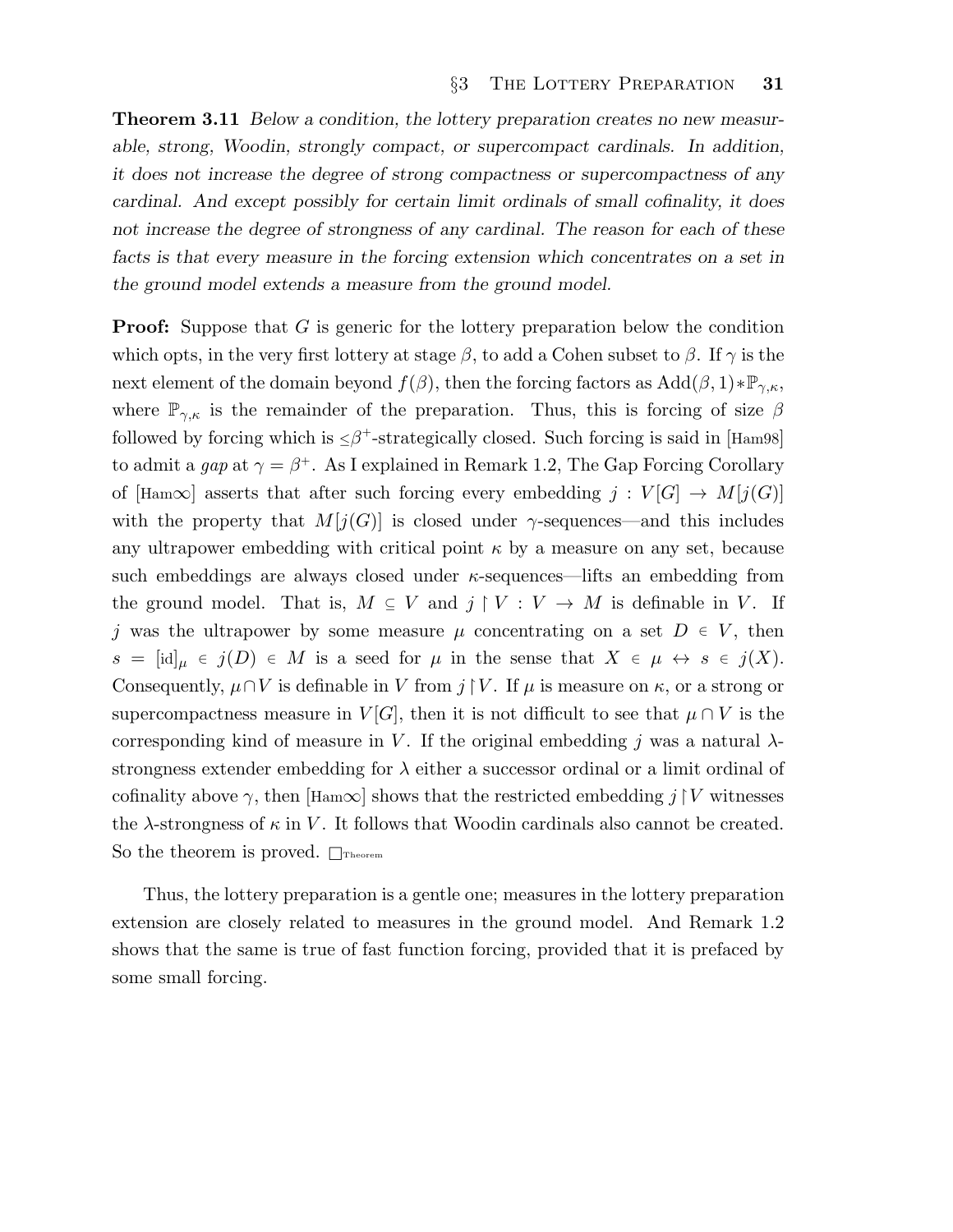### §4 Indestructibility After the Lottery Preparation

Now I come to the main contribution of this paper, namely, that the lottery preparation makes large cardinals indestructible. Laver's [Lav78] original preparation—my inspiration, of course—showed spectacularly that any supercompact cardinal can be made highly indestructible. Gitik and Shelah [GitShl89] extended the analysis to strong cardinals. Here, the lottery preparation unifies and generalizes these results by providing a uniform preparation which works with any large cardinal, whether it is supercompact, strongly compact, strong, partially supercompact, partially strongly compact, or merely measurable, and so on. In each of these cases, the lottery preparation makes the cardinal indestructible by a variety of forcing notions, depending on the strength of the cardinal in the ground model.

Of course, the lottery preparation will make a supercompact cardinal  $\kappa$  fully indestructible by  $\langle \kappa$ -directed closed forcing, and a strong cardinal  $\kappa$  (such that  $2^{\kappa} = \kappa^{+}$ ) indestructible by  $\leq \kappa$ -distributive forcing, and more. These arguments, given below, essentially follow the corresponding results in [Lav78] and [GitShl89]. The level-by-level result, lacking in the Laver preparation because Laver functions are not available level-by-level, is nevertheless possible with the lottery preparation, which requires no Laver function. Thus, with a bit of the GCH, even partially supercompact cardinals can be made indestructible.

The most significant contribution of this paper, however, concerns the strongly compact cardinals. Because the lifting arguments involved in Laver's theorem simply fail when used with a strongly compact embedding, it has been an open question for some time to determine the degree to which a strongly compact cardinal can be preserved by forcing. Indeed, Menas [Men74] seems very concerned with this question. Apter concludes his paper [Apt97] with questions asking how much indestructibility is possible with a strongly compact non-supercompact cardinal. Until now, there have been no nontrivial instances of an arbitrary strongly compact cardinal being preserved by forcing. Progress had been made in the special case of a strongly compact limit of supercompact cardinals (for which a Menas function always exists): Apter [Apt96], using Menas's technique, showed how to make such cardinals  $\kappa$  indestructible by Add( $\kappa$ , 1); Menas |Men74| himself also seems also very close to proving this. Apter [Apt97] shows how to make any strongly compact limit of supercompact cardinals indestructible by any  $\lt \kappa$ -directed closed forcing which does not add a subset to  $\kappa$ . Recently, Apter and Gitik [AptGit97] proved, impressively, that any supercompact cardinal can be made into strongly compact cardinal which is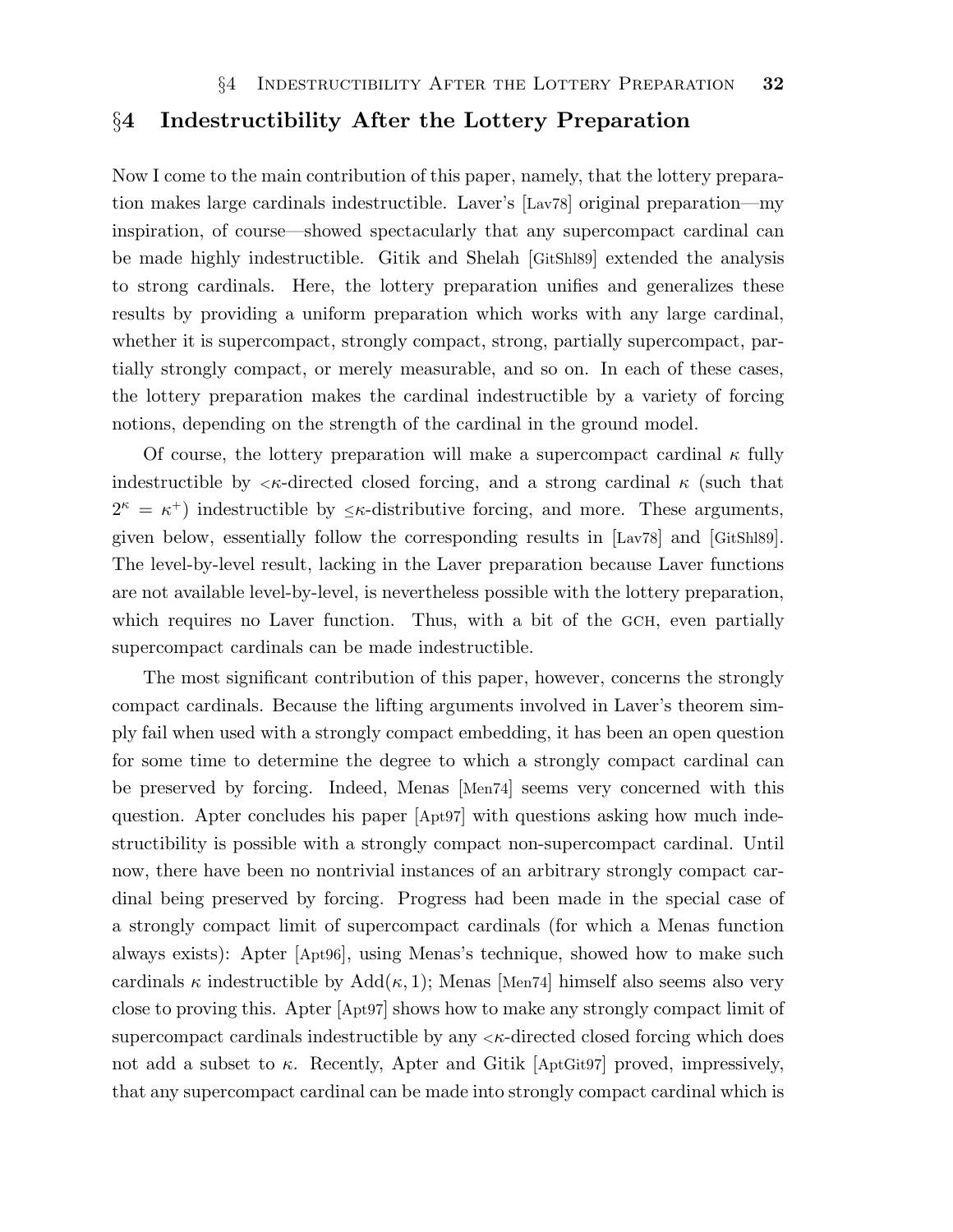simultaneously the least measurable cardinal and fully indestructible by  $\langle \kappa \cdot \text{directed} \rangle$ closed forcing. Here, I aspire to eliminate such supercompactness assumptions and work with an arbitrary strongly compact cardinal. How much indestructibility is possible?

For the remainder of this section, assume that  $V[G]$  is the lottery preparation of  $\kappa$  relative to a function f with the suitable Menas property in V. For example, perhaps f was previously added by fast function forcing. Occasionally, for a few of the theorems, I will make the additional assumption that in fact  $f$  was added in this way.

Indestructibility Theorem 4.1 After the lottery preparation, a strongly compact cardinal  $\kappa$  becomes indestructible by Cohen forcing Add( $\kappa$ , 1).

**Proof:** Suppose that  $V[G]$  is the lottery preparation of  $\kappa$  relative to the function f with the strongly compact Menas property, and that  $g \subseteq \kappa$  is  $V[G]$ -generic for  $\text{Add}(\kappa,1)^{V[G]}$ . I will show that every fine measure  $\mu_0$  on  $P_\kappa\lambda$  in V extends to a measure in  $V[G][g]$ . Let  $\theta \geq 2^{\lambda^{<\kappa}}$ , and suppose  $j: V \to M$  witnesses the Menas property of f, so that it is the ultrapower by a fine measure  $\eta$  on  $P_{\kappa}\theta$  in V and  $j(f)(\kappa) > \delta = |s|$  where  $s = |id|_p$ . Below the condition p which opts in the stage  $\kappa$ lottery for  $\text{Add}(\kappa,1)^{M[G]} = \text{Add}(\kappa,1)^{V[G]},$  the forcing  $j(\mathbb{P})$  factors as  $\mathbb{P} * \text{Add}(\kappa,1) *$  $\mathbb{P}_{tail}$ , where the forcing  $\mathbb{P}_{tail}$  is  $\leq \delta$ -strategically closed in  $M[G][g]$ . Force to add  $G_{tail} \subseteq \mathbb{P}_{tail}$  over  $V[G][g]$ , and lift the embedding to  $j: V[G] \to M[j(G)]$ , where  $j(G) = G*g*G_{tail}$ . Now consider the forcing  $j(\text{Add}(\kappa,1)^{V[G]}) = \text{Add}(j(\kappa),1)^{M[j(G)]}$ . The set  $g \subseteq \kappa$  is a condition in this poset, so I can force below it to add a generic  $\tilde{g} \subseteq j(\kappa)$ . Since  $\tilde{g}$  pulls back to g via j, that is to say, since g is a master condition, the embedding lifts in  $V[G][g][G_{tail}][\tilde{g}]$  to  $j: V[G][g] \rightarrow M[j(G)][j(g)]$  where  $j(g)$  =  $\tilde{g}$ . Select a seed  $s_0$  for  $\mu_0$  as in Theorem 1.7, and let  $\mu_0^*$  be the  $V[G][g]$ -measure germinated by  $s_0$  via the lifted embedding, so that  $X \in \mu_0^* \leftrightarrow s_0 \in j(X)$ . I want to show that  $\mu_0^*$  is in  $V[G][g]$ . Enumerate  $u = \langle \dot{X}_\alpha | \alpha \langle \theta \rangle$  the names for subsets of  $P_{\kappa}\lambda$  in  $V[G][g]$ . Again, let t be the set of all  $\beta \in s$  such that  $s_0 \in (\dot{Y}_{\beta})_{j(G)*j(g)},$ where  $j(u) \upharpoonright s = \langle Y_\beta \mid \beta \in s \rangle$ . Since  $t \subseteq s$  and the tail forcing is  $\leq \delta$ -strategically closed, it follows that  $t \in M[G][g]$ , and consequently  $t \in V[G][g]$ . Using t and  $j \upharpoonright \theta$ as in Theorem 3.7, I conclude that  $\mu_0^*$  is in  $V[G][g]$ , as desired.  $\Box$ Theorem

Let me introduce now another kind of forcing for which strongly compact cardinals will become indestructible. For any set S which is in a normal measure on  $\kappa$ , the *club forcing*  $\mathbb{Q}_S$  will add a club  $C \subseteq \kappa$  such that  $C \cap \text{INACC} \subseteq S$ ; conditions are closed bounded sets  $c \subseteq \kappa$  such that  $c \cap \text{INACC} \subseteq S$ , ordered by end-extension.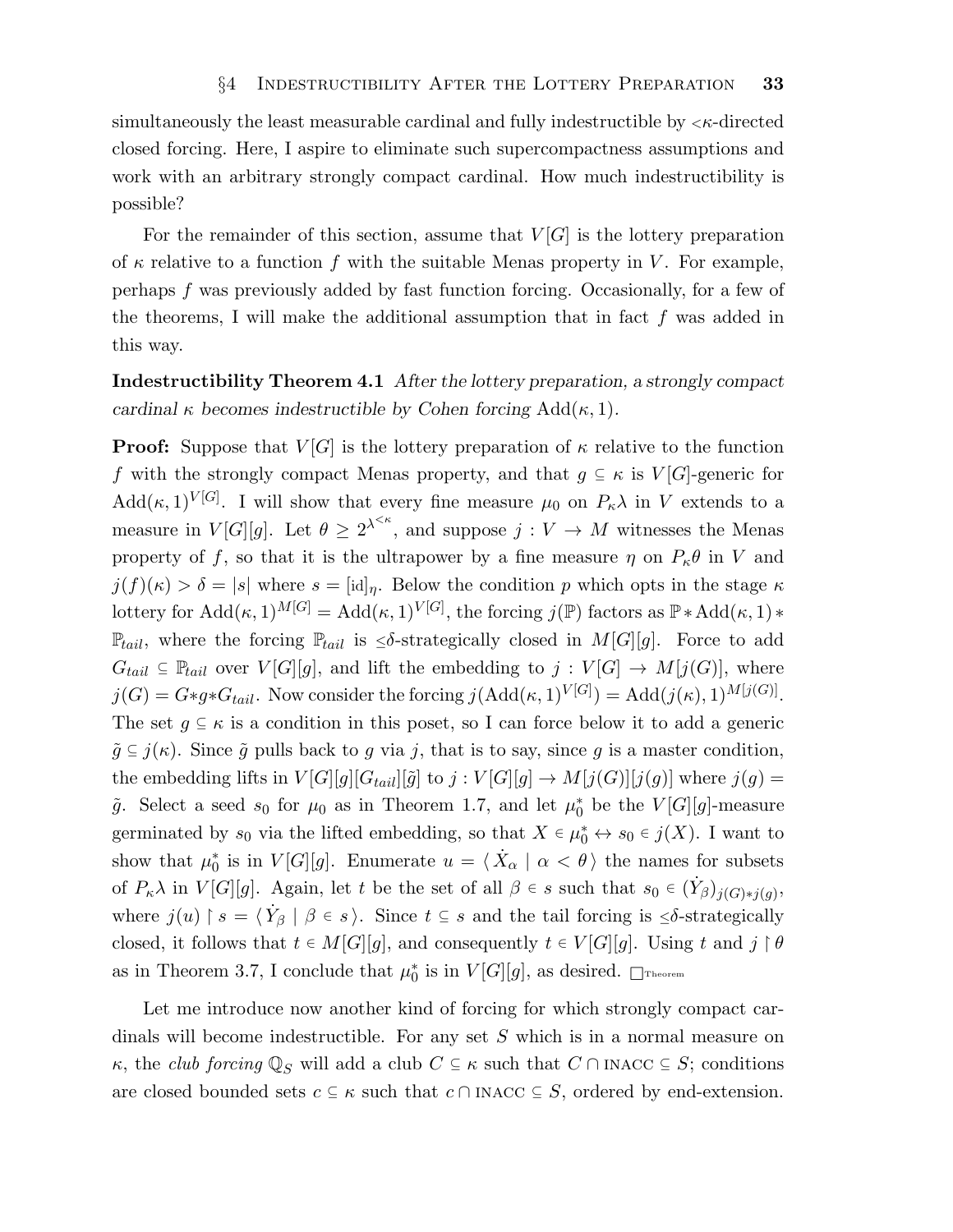For every  $\beta < \kappa$ , the set of such c which mention an element above  $\beta$  is a  $\leq \beta$ -closed open dense set, since one can simply take the union of a  $\beta$ -chain of such conditions and add the supremum to obtain a stronger condition; the supremum cannot be inaccessible since it is above  $\beta$  but was reached by the  $\beta$ -sequence. Thus  $\mathbb{Q}_S$ preserves all cardinals and cofinalities. A variant, the *coherent club forcing*  $\widetilde{\mathbb{Q}}_S$ , is meant directly to follow a lottery preparation or other iteration, and imposes the additional requirement that whenever  $\delta$  is an inaccessible cluster point of C, then the preceding iteration added the club  $C_{\delta} = C \cap \delta$  by forcing with  $\mathbb{Q}_{S \cap \delta}$  at stage δ. This forcing adds a coherent system of clubs which reflect at their inaccessible cluster points.

In the next theorem I will need the simple fact (proved also in [Men74]) that if  $\mu$  is a normal fine measure on  $P_{\kappa}\lambda$  and  $\eta$  is a fine measure on  $P_{\kappa}\theta$  for some  $\theta \geq \lambda$ of cofinality at least  $\kappa$ , then the product measure  $\mu \times \eta$  is isomorphic to a fine measure on  $P_{\kappa}\theta$ , and the resulting  $\theta$ -strongly compact embedding  $j: V \to M$  is closed under  $\lambda$ -sequences; in particular,  $j'' \lambda \in M$ . To see why this is true, consider the commutative diagram corresponding to the product measure  $\mu \times \eta$ :



where k is the ultrapower of  $M_{\mu}$  by  $j_{\mu}(\eta)$ . Every element of  $M_{\mu}$  has the form  $j_{\mu}(h)(j_{\mu} \cdot \nabla \lambda)$  for some  $h \in V$ , and every element of M has the form  $k(F)(s)$ , where  $F \in M_{\mu}$  and  $s = [\mathrm{id}]_{j_{\mu}(\eta)}$ . Thus, since  $k(j_{\mu} \circ \lambda) = j \circ \lambda$ , every element of M has the form  $j(h)((j'' \lambda), s)$ . Let t be the element of  $j(P_\kappa \theta)$  which is obtained in M by simply placing a copy of  $j'' \lambda$  at the top of s, separated by a brief gap. From t one can recover both s and j "  $\lambda$ , so every element of M has the form  $j(h)(t)$  for some function  $h \in V$ . In the seed terminology of [Ham97], the seed t generates all of M. It follows that j is the ultrapower by the corresponding measure  $\bar{\eta}$ , defined by  $X \in \bar{\eta} \leftrightarrow t \in j(X)$ , and consequently that  $\bar{\eta}$  is isomorphic to  $\mu \times \eta$ . Since j "  $\theta \subseteq s \subseteq t$ , it follows that  $\bar{\eta}$  is a fine measure on  $P_{\kappa}\theta$ . Thus, j is a  $\theta$ -strongly compact embedding, as desired. Since  $j \in \mathcal{M}$ , it follows that M is closed under λ-sequences, since any λ-sequence  $\langle j(f_\alpha)(t) | \alpha < \lambda \rangle$  is equal to  $j(F)(t, j''\lambda)$  where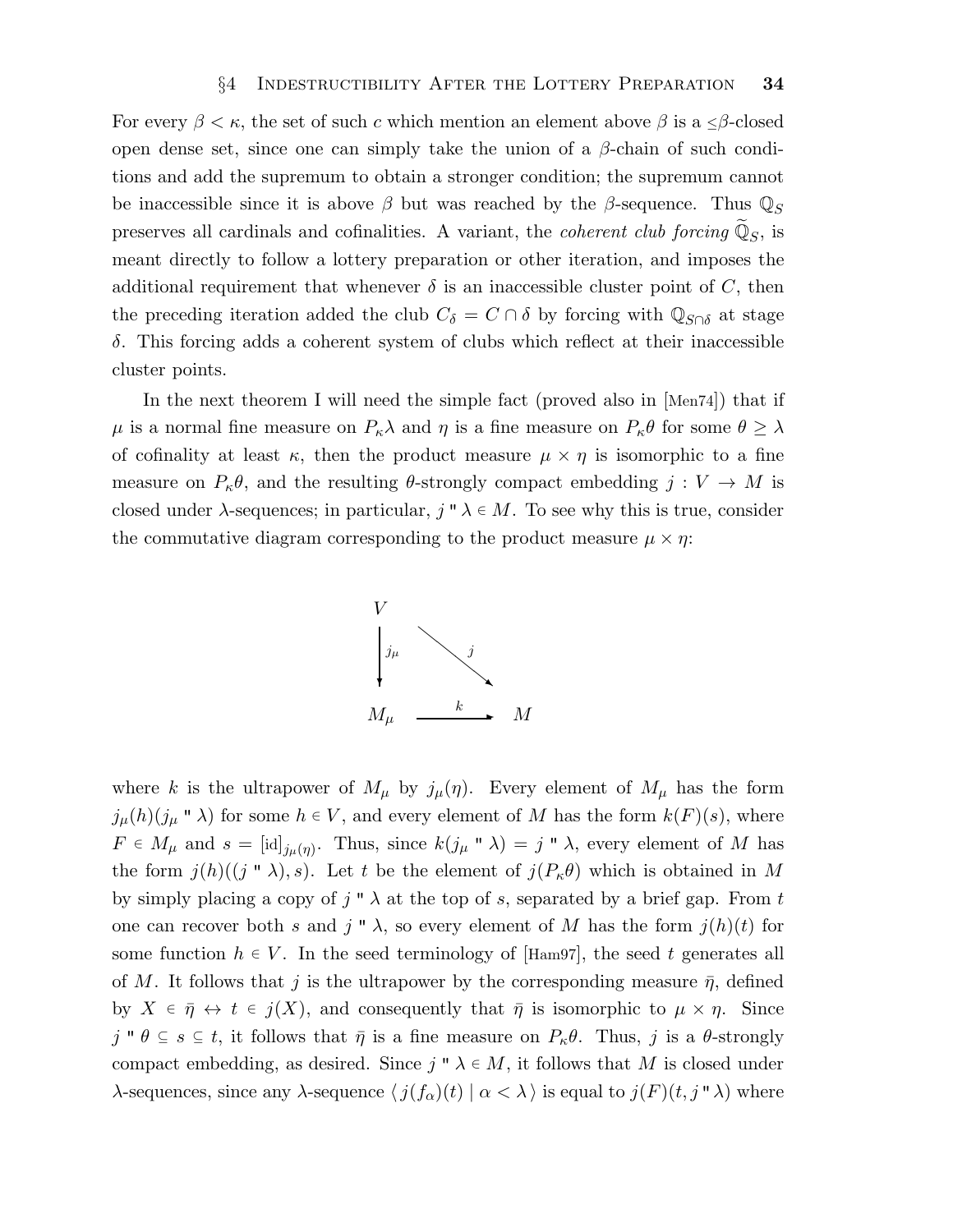$F(\sigma, \tau) = \langle f_\alpha(\sigma) | \alpha \in \tau \rangle$ , and is therefore in M. So I have proved the fact that I need. The argument also works to show that if  $\mu$  is merely a fine measure on  $P_{\kappa}\lambda$ , then still  $\mu \times \eta$  is isomorphic to a fine measure on  $P_{\kappa}\theta$ .

For the purposes of the next theorem, let me say that a subset S of the strongly compact cardinal  $\kappa$  is special when for arbitrarily large  $\theta$  it is in the induced normal measure of a  $\theta$ -strong compactness embedding witnessing the Menas property of f. If  $2^{\kappa} = \kappa^+$  and the function f was added by fast function forcing, then the special sets include any set in a normal measure on  $\kappa$  in the original ground model. To see why this is so, suppose that S is in a normal measure on  $\kappa$  in  $\overline{V}$  and  $V = \overline{V}[f]$  is the fast function extension. By 1.5 we know that S is in a normal measure in  $V$ , and in  $V$ we can take a product of this measure with any θ-strong compactness measure to get a  $\theta$ -strong compactness measure with  $\kappa \in j(S)$ . Then, by the Flexibility Theorem 1.11, we can modify  $j(f)$  and factor the embedding in the manner of Theorem 1.12 to ensure that  $j(f)(\kappa)$  is large enough to witness the Menas property; since  $S \in \overline{V}$ , these modifications do not affect whether  $\kappa \in j(S)$ , and so the desired hypothesis is obtained. Therefore, we have numerous interesting sets S which are special.

Indestructibility Theorem 4.2 After the lottery preparation, a strongly compact cardinal  $\kappa$  becomes indestructible by the club forcing  $\mathbb{Q}_S$ , and by the coherent club forcing  $\widetilde{\mathbb{Q}}_S$ , for any special set S in V.

**Proof:** Suppose that  $V[G]$  is the lottery preparation of the strongly compact cardinal  $\kappa$  relative to f, that  $S \in V$  is special and that C is the generic club added by  $\mathbb{Q}_S$ . I want to show that  $\kappa$  remains strongly compact in  $V[G][C]$ ; indeed, I will show that all the strongly compact measures in V extend to measures in  $V[G][C]$ . Fix any  $\lambda \geq \kappa$  and choose  $\theta \geq 2^{\lambda^{<\kappa}}$  and a  $\theta$ -strong compactness measure  $\eta$  on  $P_{\kappa}\theta$ which witnesses the speciality of S. Thus, the corresponding embedding  $j: V \to M$ has  $\kappa \in j(S)$  and  $j(f)(\kappa) > \delta = |s|$  where  $s = |id|_{\eta}$ .

Let p be the condition which opts for  $\mathbb{Q}_S$  in the stage  $\kappa$  lottery, so that below p the forcing  $j(\mathbb{P})$  factors as  $\mathbb{P} * \mathbb{Q}_S * \mathbb{P}_{tail}$ . Add  $G_{tail} \subseteq \mathbb{P}_{tail}$  generically over  $V[G][C]$ (this is  $\leq \delta$ -strategically closed in  $M[G][C]$ ), and lift the embedding to  $j: V[G] \to$  $M[j(G)]$ , where  $j(G) = G * C * G_{tail}$ . Because C is explicit in  $j(G)$ , we know  $C \in M[j(G)]$ ; and since  $\kappa \in j(S)$  the set  $\overline{C} = C \cup {\kappa}$  is available as a condition in  $j(\mathbb{Q}_S)$ . In the coherent club context, in which C is generic for  $\widetilde{\mathbb{Q}}_S$ , observe similarly that  $\overline{C}$  is a condition in  $j(\widetilde{\mathbb{Q}}_S)$ , since  $\overline{C} \cap \kappa = C$ , and this is the generic which was used at stage  $\kappa$  in  $j(G)$ . In either context, let  $j(C)$  be  $V[G][G][G_{tail}]$ -generic below  $\overline{C}$ , and lift the embedding to  $j: V[G][C] \to M[j(G)][j(C)]$  in  $V[G][C][G_{tail}][j(C)]$ .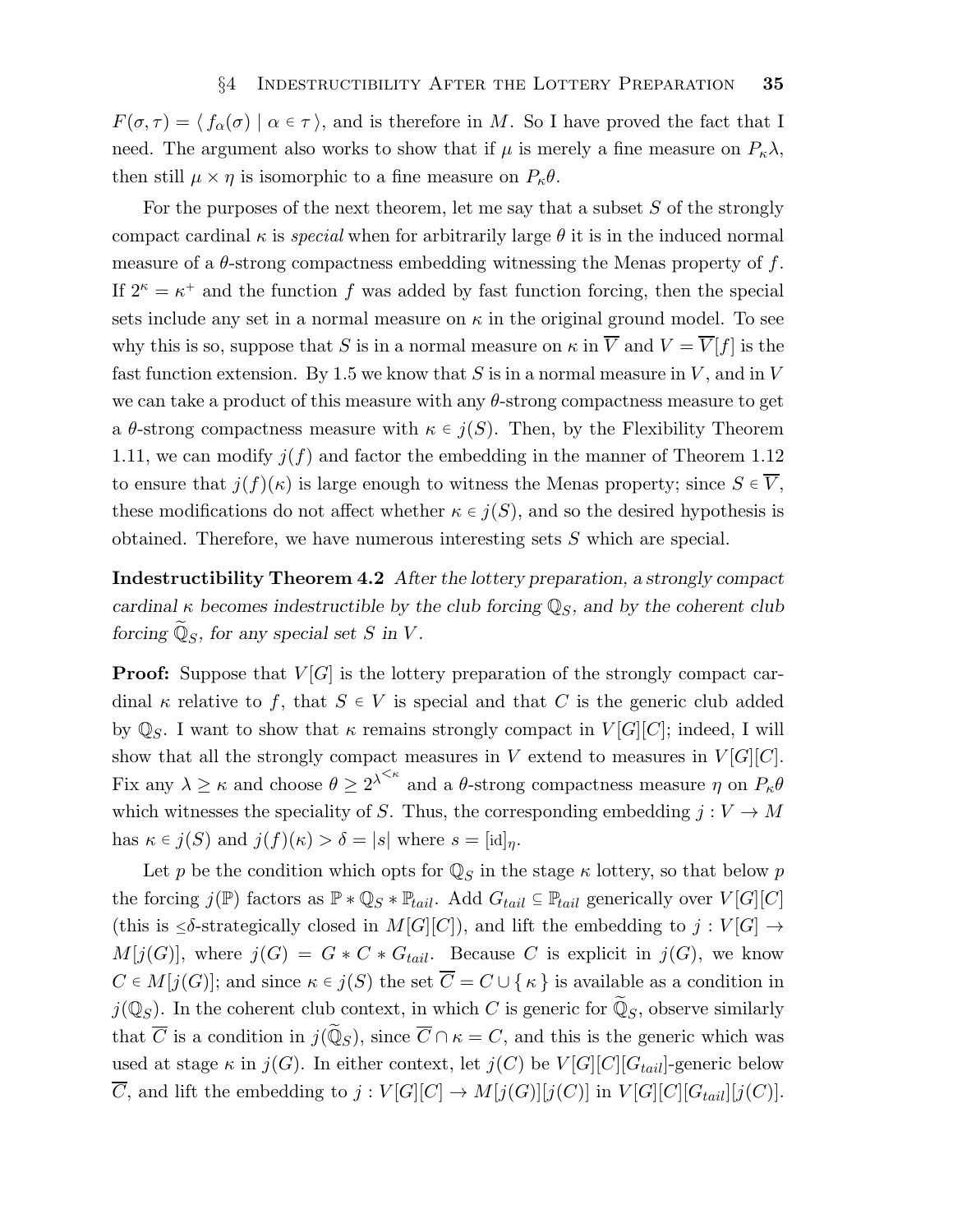For any fine measure  $\mu_0$  on  $P_\kappa \lambda$  in V, we can find by the cover property for j an element  $s_0$  such that  $X \in \mu_0 \leftrightarrow s_0 \in j(X)$  for  $X \subseteq P_{\kappa} \lambda$  in V. Use this same seed to germinate a measure with respect to the lifted embedding j according to the rule  $X \in \mu_0^* \leftrightarrow s_0 \in j(X)$  for  $X \subseteq P_\kappa \lambda$  in  $V[G][C]$ . It is clear that  $\mu_0^*$  extends  $\mu_0$ , and the argument of Theorem 3.7, using the enumeration  $u$  of the names for subsets of  $P_{\kappa} \lambda$ , shows that  $\mu_0^*$  is in  $V[G][C]$ , as desired.  $\Box$ Theorem

I would like now to amuse the reader by applying the idea of the previous theorem with the set S of non-measurable cardinals.

Corollary 4.3 Assume that the GCH holds. Then, while preserving the strong compactness of any strongly compact cardinal  $\kappa$ , one can add a club  $C \subseteq \kappa$  which contains no measurable cardinals. Furthermore, this can be done while preserving all cardinals and cofinalities, and while neither creating nor destroying any measurable cardinals.

**Proof:** We first add a fast function  $f: \kappa \to \kappa$  over V. This preserves all cardinals and cofinalities and neither creates nor destroys any measurable cardinals. Next, we will force over the modified lottery preparation  $\mathbb{P}$ , in which forcing is allowed in the stage  $\gamma$  lottery only when, in addition to the earlier requirement that it is in  $H(f(\gamma)^+)$ and for every  $\beta < \gamma$  it is  $\beta$ -strategically closed, but also that it preserves all cardinals and cofinalities and does not destroy any measurable cardinals. Suppose that  $G \subseteq \mathbb{P}$  is  $V[f]$ -generic for this modified preparation. Since we can arrange the preparation to admit a very low gap, by Remark 1.2 the forcing does not create any measurable cardinals. By the remarks preceding the previous theorem, the set S of non-measurable cardinals in V is special in  $V[f]$ , and consequently, since the modifications to the lottery preparation here do not create any difficulties in the lifting argument of the previous theorem, it follows that  $\kappa$  remains strongly compact in in  $V[f][G][C]$ , where  $C \subseteq \kappa$  is the club added by forcing with  $\mathbb{Q}_S$  over  $V[f][G]$ . Since  $C \cap \text{INACC} \subseteq S$ , it follows that C contains no cardinals which are measurable in  $V$ . Since no measurable cardinals are created,  $C$  contains no cardinals which are measurable in  $V[f][G]$  or in  $V[f][G][C]$ . Because the forcing at every stage preserves cardinals and cofinalities, the standard reverse Easton iteration arguments establish that the entire iteration also preserves cardinals and cofinalities. Finally, I will show that all measurable cardinals are preserved. Certainly the measurable cardinals in V above  $\kappa$  are preserved. Also, I have argued that the strong compactness of  $\kappa$ itself is preserved. So suppose that  $\gamma < \kappa$  is a measurable cardinal in V, and hence also  $V[f]$ . Since the forcing after stage  $\gamma$  in  $\mathbb P$  is strategically closed up to the next inaccessible cardinal, it cannot affect the measurability of  $\gamma$ . Also, forcing at stage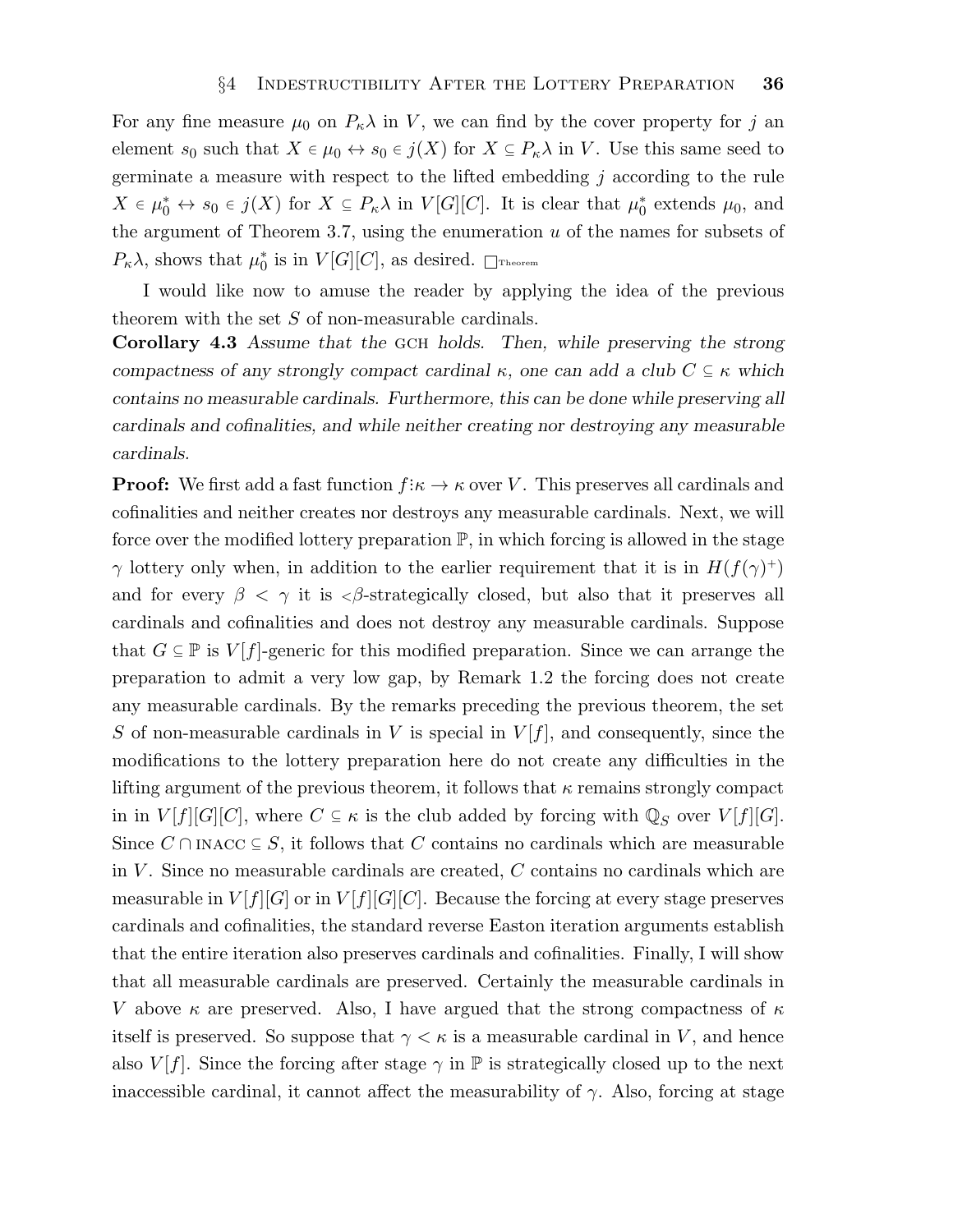$\gamma$  is only allowed when it preserves the measurability of  $\gamma$ . Thus, it suffices to show that  $\gamma$  is measurable in  $V[f][G_{\gamma}]$ . There are two cases. First, it may happen that  $f'' \gamma \subseteq \gamma$ . In this case, the forcing up to stage  $\gamma$  is exactly the modified lottery preparation of  $\gamma$ , which by the argument of 3.5 preserves the measurability of  $\gamma$ . Second, alternatively, it may happen that for some  $\beta < \gamma$  we have  $f(\beta) \geq \gamma$ . So there is no forcing between stage  $\beta$  and  $\gamma$ . In this case, the forcing up to stage  $\beta$  is small relative to  $\gamma$ , and therefore preserves the measurability of  $\gamma$ , and the forcing at stage  $\beta$  was only allowed provided that it also preserved the measurability of  $\gamma$ , so  $\gamma$  is measurable in  $V[f][G_{\gamma}]$ , as desired.  $\Box$ Corollary

In the previous argument, if one uses coherent club forcing one obtains also a whole sequence of clubs  $C_{\gamma} \subseteq \gamma$  for lots of  $\gamma \leq \kappa$ , all disjoint from the measurable cardinals, with the coherency property, so that whenever  $\beta$  is an inaccessible cluster point of  $C_{\gamma}$ , then  $C_{\beta}$  exists and  $C_{\gamma} \cap \beta = C_{\beta}$ .

Let me introduce another forcing notion for which strongly compact cardinals become indestructible. The long Priky forcing poset  $\mathbb{Q}_F$ , where F is a  $\kappa$ -complete filter on  $\kappa$ , consists of conditions  $\langle s, A \rangle$ , where  $s \in [\kappa]^{<\kappa}$  and  $A \in F$ , ordered in the Prikry manner, so that  $\langle s, A \rangle \leq \langle t, B \rangle$  when s end-extends t,  $A \subseteq B$ , and  $s \setminus t \subseteq B$ . This forcing adds a single set  $g \subseteq \kappa$  such that every set in F contains a tail of g. It is  $\lt$ κ-directed closed and has the  $\kappa^+$ -chain condition; so all cardinals and cofinalities are preserved. Define that a set z is *accessible* to an embedding  $j : \overline{V} \to \overline{M}$  when  $z \in \overline{M}$ .

Indestructibility Theorem 4.4 After the lottery preparation relative to a fast function, a strongly compact cardinal  $\kappa$  becomes indestructible by long Prikry forcing  $\mathbb{Q}_F$  for any  $\kappa$ -complete filter F on  $\kappa$  which is accessible to a strongly compact embedding.

**Proof:** Suppose  $V[f][G]$  is the lottery preparation of  $\kappa$  obtained by first adding the fast function f and  $g \subseteq \mathbb{Q}_F$  is  $V[f][G]$ -generic for long Prikry forcing  $\mathbb{Q}_F$  on the  $\kappa$ -complete filter F which is accessible to a strongly compact embedding in  $V[f][G]$ . By the product measure argument preceding Theorem 4.2, it follows by taking products that F is accessible to  $\theta$ -strongly compact embeddings for all sufficiently large  $\theta$ . Suppose  $\theta \geq 2^{\lambda^{<\kappa}}$  and F is accessible to the ultrapower embedding j:  $V[f][G] \to M[j(f)][j(G)]$  by the  $\theta$ -strong compactness measure  $\eta$ . By the closure considerations on the forcing,  $F \in M[f][G][\tilde{g}]$ , where  $\tilde{g} \subseteq \mathbb{R}$  is the (possibly trivial) stage κ forcing in  $j(G)$ . Let  $\delta = |s|$  where  $s = [id]_n$ . By Lemma 2.7, we may replace  $\eta$  if necessary with an isomorphic measure and assume  $s \in M$ . By the Flexibility Theorem applied to  $j \restriction V[f]$ , there is another embedding  $j^* : V[f] \to$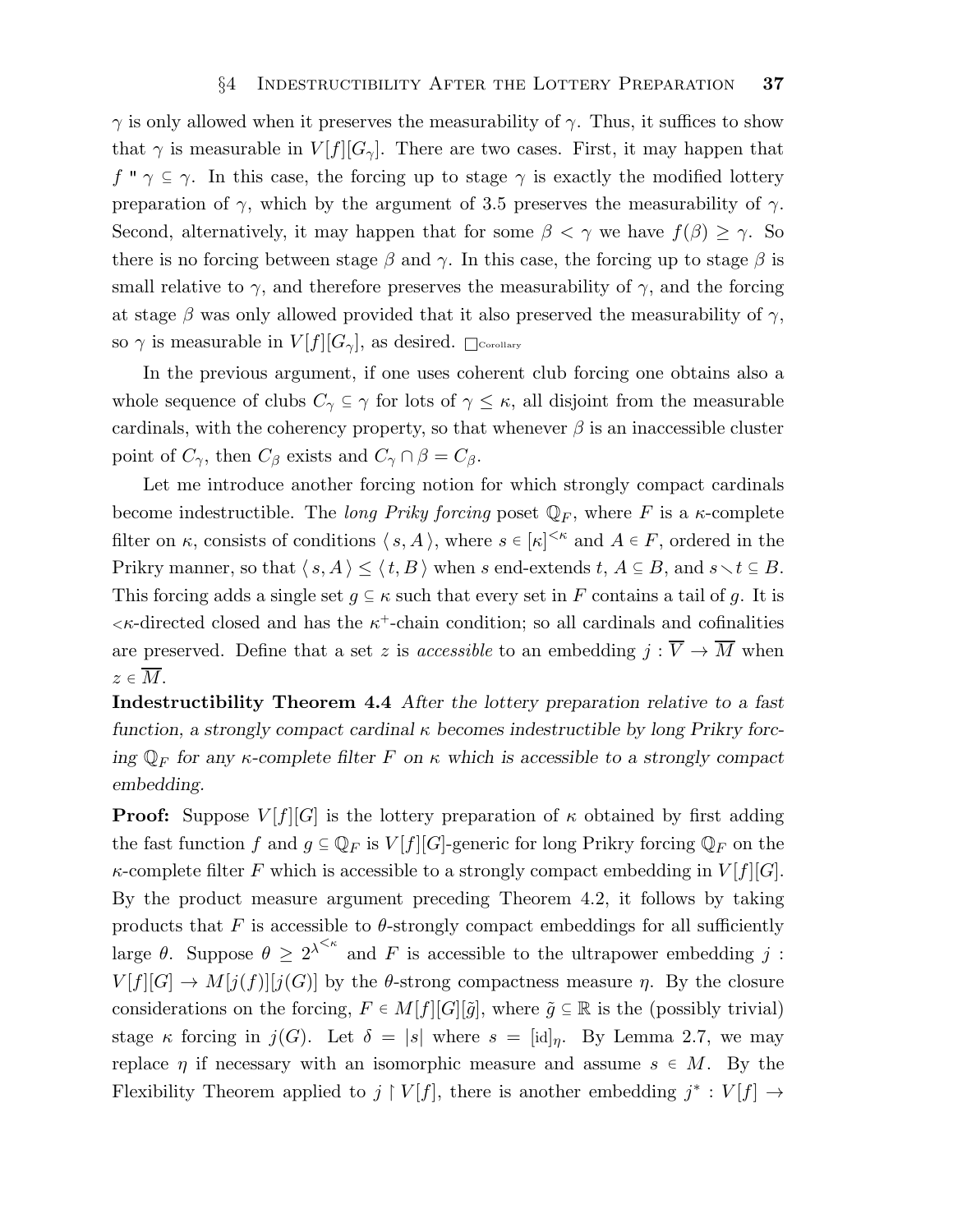$M[j^*(f)] \subseteq M[j(f)]$  such that  $j^*(f)(\kappa) > \delta$ . Since R was allowed at stage  $\kappa$ , it is in  $H(j(f)(\kappa)^+)^{M[j(f)][G]}$ , and consequently, by the closure of  $f_{tail}$ , it is in  $M[f][G]$ . And since also  $\mathbb{Q}_F \in M[f][G][\tilde{g}]$  and the poset  $\mathbb{R} * \mathbb{Q}_F$  satisfies the required closure conditions, it is allowed to appear in the stage  $\kappa$  lottery of  $j^*(\mathbb{P})$ . Let p be the condition which opts for  $\mathbb{R} * \mathbb{Q}_F$  at stage  $\kappa$ , so that below p the forcing  $j^*(\mathbb{P})$  factors as  $\mathbb{P} * (\mathbb{R} * \mathbb{Q}_F) * \mathbb{P}_{tail}$ , where  $\mathbb{P}_{tail}$  is  $\leq \delta$ -strategically closed in  $M[j^*(f)][G][\tilde{g}][g]$ . Force to add  $G_{tail}^* \subseteq \mathbb{P}_{tail}$  over  $V[f][G][g]$  and lift the embedding to  $j^* : V[f][G] \to$  $M[j^*(f)][j^*(G)]$  where  $j^*(G) = G * (\tilde{g} * g) * G^*_{tail}$ . Now consider the  $j^*(\mathbb{Q}_F)$  forcing. Enumerate  $F = \langle X_\alpha | \alpha < 2^{\kappa} \rangle$ . Since j "  $\theta \subseteq s$ , it follows that  $j^*(F) \upharpoonright s = \langle Y_\beta | \beta \in$  $s \upharpoonright j(2^{\kappa})$  provides a cover of  $j^* "F$  of size at most  $\delta$ . Since the sets  $Y_{\beta}$  are all in  $j^*(F)$ , and  $j^*(F)$  is a  $j^*(\kappa)$ -complete filter in  $M[j^*(f)][j^*(G)]$ , I can intersect them all to obtain a set  $Y = \bigcap \{ Y_\beta \mid \beta \in s \upharpoonright j(2^{\kappa}) \} \in j^*(F)$ . Since  $j^*(X_\alpha) = Y_{j^*(\alpha)}$ , it follows that  $Y \subseteq j^*(X)$  for any  $X \in F$ . Thus,  $\langle g, Y \rangle$  is a condition in  $j^*(\mathbb{Q}_F)$  with the property that any  $\langle t, A \rangle \in g$  has  $\langle g, Y \rangle \leq \langle t, j^*(A) \rangle = j^*(\langle t, A \rangle)$ ; that is, it is a master condition. Force below it to add the generic  $j^*(g)$ , and in  $V[f][G][g][G_{tail}^*][j^*(g)]$  lift the embedding to  $j^*: V[f][G][g] \to M[j(f)][j^*(G)][j^*(g)]$ . If  $\mu_0$  is any fine measure on  $P_{\kappa} \lambda$  in V, then we may find a seed  $s_0 \in M$  for  $\mu_0$  as in 3.7, and let  $\mu_0^*$  be the measure germinated by  $s_0$  via  $j^*$ . Certainly  $\mu_0^*$  extends  $\mu_0$  and the argument of 3.7 involving the enumeration u of the nice names in V for subsets of  $P_{\kappa} \lambda$  in  $V[f][G][g]$ shows that  $\mu_0^*$  lies in  $V[f][G][g]$ , as desired.  $\Box$ Theorem

In the case that a strongly compact cardinal has some nontrivial degree of supercompactness, this partial supercompactness can be used to obtain more indestructibility for the full strong compactness.

Indestructibility Theorem 4.5 If  $\kappa$  is strongly compact and  $\lambda$ -supercompact in the ground model, then after the lottery preparation relative to a fast function, both of these properties are indestructible by any  $\langle \kappa \rangle$ -directed closed forcing of size less than or equal to  $\lambda$ .

**Proof:** First let me show the preliminary claim in  $V[f]$  that for any  $\theta$  there is a λ-closed θ-strongly compact embedding witnessing the Menas property of f. Begin with the argument preceding Theorem 4.2, which produces a  $\theta$ -strongly compact embedding  $j: V[f] \to M[j(f)]$ , the ultrapower by a fine measure  $\eta$  on  $P_{\kappa}\theta$ , which is closed under  $\lambda$ -sequences. In particular,  $j'' \lambda \in M[j(f)]$ . By Remark 1.2, it must be that  $j'' \lambda \in M$ . By Lemma 2.7, we may assume that  $s = [id]_{\eta} \in M$ , and moreover that  $j'' \lambda$  is directly coded into the top elements of s. Now, by the Flexibility Theorem 1.11, there is another embedding  $j^* : V[f] \to M[j^*(f)] \subseteq M[j(f)]$  with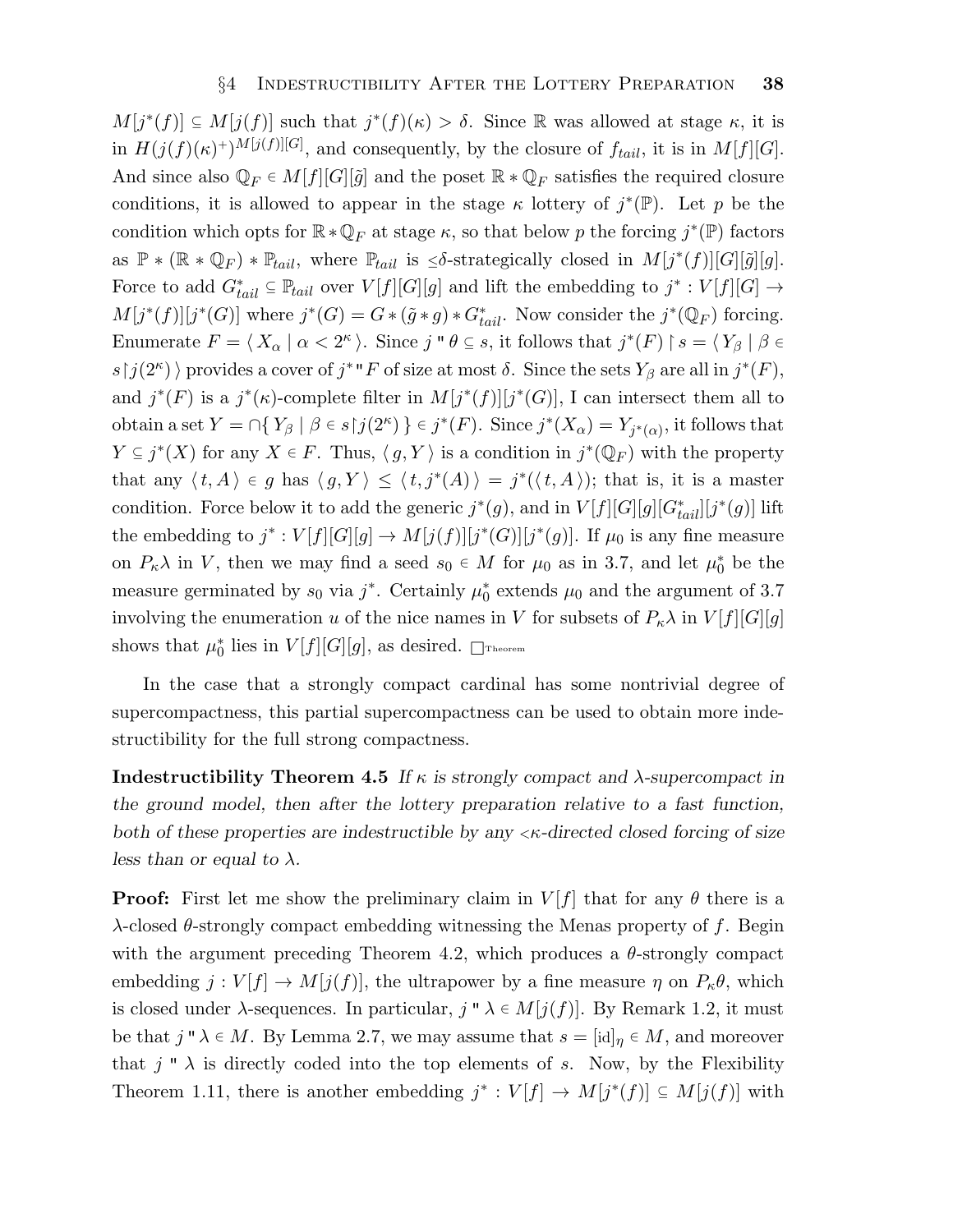$j^*(f)(\kappa) > |s|$ . Let  $\mathbb{X} = \{j^*(h)(s) \mid h \in V[f]\} \prec M[j^*(f)]$  be the seed hull of s with respect to j<sup>\*</sup>, and j<sub>0</sub> :  $V[f] \rightarrow M_0[j_0(f)]$  the induced factor embedding, with  $j_0 = \pi \circ j$  where  $\pi$  is the Mostowski collapse of X. It follows that  $s_0 = \pi(s)$ generates all of  $M_0[j_0(f)]$ , and so  $j_0$  is the ultrapower by the  $\theta$ -strongly compact measure  $\eta_0$  germinated by s via j (or by s<sub>0</sub> via j<sub>0</sub>). Since j "  $\lambda \in \mathbb{X}$ , it follows that  $j_0$  "  $\lambda \in M_0[j_0(f)]$ . Furthermore,  $j_0(f)(\kappa) > |s_0|$ . In particular,  $j_0$  is a  $\lambda$ -closed  $\theta$ -strongly compact embedding which witnesses the Menas property of f, so the preliminary claim is proved.

Continuing with the main argument now, fix any  $\bar{\lambda} \geq \lambda$  and any  $\theta \geq 2^{2^{\bar{\lambda} \leq \kappa}}$ , and suppose that  $j: V[f] \to M[j(f)]$  is a  $\lambda$ -closed  $\theta$ -strongly compact embedding witnessing the Menas property of f. We may assume  $j'' \lambda \in M$  and  $j(f)(\kappa) >$  $\delta = |s|$  where  $s = [\mathrm{id}]_{\eta} \in M$ . Suppose  $g \subseteq \mathbb{Q}$  is  $V[f][G]$ -generic for the  $\lt \kappa$ -directed closed forcing  $\mathbb Q$  of size at most  $\lambda$ . By the techniques used previously I can lift the embedding to  $j: V[f][G] \to M[j(f)][j(G)]$  in  $V[f][G][g][G_{tail}]$  such that the generic  $j(G) = G * g * G_{tail}$  opts for the forcing Q at stage  $\kappa$ , and the next stage of forcing is beyond  $\delta$ . I know that  $\mathbb{Q} \in M[j(f)][G]$  since  $M[j(f)]$  is closed under λ-sequences and  $\mathbb Q$  has size at most λ. It is allowed to appear in the stage  $\kappa$  lottery because  $j(f)(\kappa) > \delta \geq \theta$ . Consider now the forcing  $j(\mathbb{Q})$ . From g and j "  $\lambda$  we can construct j " g in  $M[j(f)][j(G)]$ . And since this set has size  $\lambda < j(\kappa)$  and is directed, there is a condition  $p \in j(\mathbb{Q})$  below every element of j " g. Force below p to add  $j(g)$ , and lift the embedding to  $j: V[f][G][g] \to M[j(f)][j(G)][j(g)]$  in  $V[f][G][g][G_{tail}][j(g)]$ . Let  $\mu$  be the set of all  $X \subseteq P_{\kappa}\lambda$  in  $V[f][G][g]$  such that  $j'' \lambda \in j(X)$ . It is easy to see that this is normal and fine. Furthermore, the arguments of the previous theorems show that  $\mu \in V[f][G][g]$ . Consequently,  $\kappa$  is  $\lambda$ supercompact there. Finally, any fine measure  $\mu_0$  on  $P_{\kappa} \bar{\lambda}$  extends to a fine measure  $\mu_0^*$  in  $V[f][G][g]$  by the arguments given previously, so  $\kappa$  is strongly compact there as well, as desired. Indeed, I have shown that every  $\lambda$ -supercompactness measure in V extends to a measure in  $V[f][G][g]$ , and every strong compactness measure in V extends to a measure in  $V[f][G][g]$ .  $\Box$ Theorem

Notice that while the lottery preparation uses strategically closed forcing at every stage, I only claim preservation by  $\lt k$ -directed closed forcing in the previous theorem. This cannot be generalized to include all  $\lt$  ex-strategically closed forcing, because the forcing which adds a non-reflecting stationary subset to  $\kappa$  is  $\lt$ κ-strategically closed, but always destroys even the weak compactness of κ. The reason for using strategically closed forcing in the lottery preparation is to allow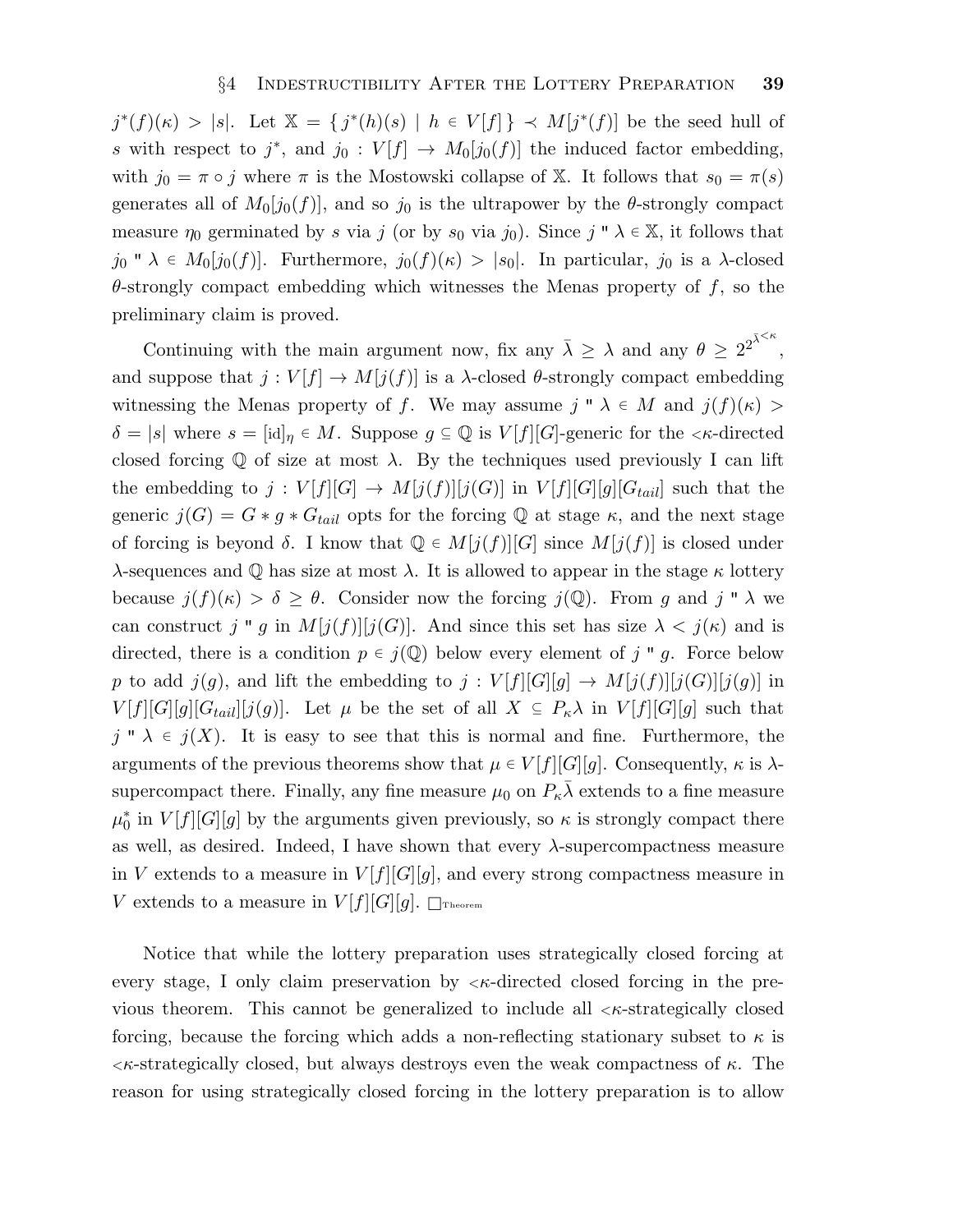for the forcing such as  $\mathbb{Q}_S$ , which is not generally  $\lt \kappa$ -closed, while simultaneously retaining the distributivity of the tail forcing  $\mathbb{P}_{tail}$ .

In any case, it follows from the previous argument that for a supercompact cardinal, the lottery preparation accomplishes everything that the original Laver preparation was meant to accomplish:

Corollary 4.6 After the lottery preparation, a supercompact cardinal  $\kappa$  becomes indestructible by any  $\langle \kappa$ -directed closed forcing.

Proof: If one uses a fast function, this corollary follows immediately from the previous theorem. Let me illustrate, nevertheless, how one can directly follow Laver's [Lav78] original argument in the lottery context, while assuming only the Menas property on f. Suppose  $g \subseteq \mathbb{Q}$  is  $V[G]$ -generic for some  $\lt \kappa$ -directed closed forcing Q. Fix any  $\lambda$  and let  $j: V \to M$  be a  $\theta$ -supercompact embedding for some  $\theta \geq 2^{\lambda^{<\kappa}}, |\mathbb{Q}|$  which witnesses the Menas property of f, so that  $j(f)(\kappa) > \theta$ . Below a condition which opts for  $\mathbb Q$  in the stage  $\kappa$  lottery, the forcing  $j(\mathbb P)$  factors as  $\mathbb{P} * \mathbb{Q} * \mathbb{P}_{tail}$ , where  $\mathbb{P}_{tail}$  is  $\leq \theta$ -strategically closed in  $M[G][g]$ . Force to add a generic  $G_{tail} \subseteq \mathbb{P}_{tail}$ , and in  $V[G][g][G_{tail}]$  lift the embedding to  $j: V[G] \to M[j(G)]$  where  $j(G) = G * g * G_{tail}$ . Now, using j "  $\theta$ , it follows that j "  $g \in M[j(G)]$ , and so by the directed closure of  $j(\mathbb{Q})$  there is a master condition  $q \in j(\mathbb{Q})$  below every element of j " g. Force to add  $j(g)$  below q and lift the embedding in  $V[G][g][G_{tail}][j(g)]$ to  $j: V[G][g] \to M[j(G)][j(g)]$ . Let  $\mu$  be the normal fine measure on  $P_{\kappa}\lambda$  germinated via j by j "  $\lambda$ . Since  $\mu$  measures every set in  $V[G][g]$ , it suffices to show that  $\mu \in V[G][g]$ . Certainly  $\mu$  is in  $V[G][g][G_{tail}][j(g)]$ . Since the forcing  $G_{tail} * j(g)$  was  $≤θ$ -directed closed in  $V[G][g]$ , it could not have added  $μ$ . So  $μ$  is in  $V[G][g]$ , as desired.  $\Box$ Corollary

Improved Version 4.7 After the lottery preparation relative to a fast function and any further  $\langle \kappa \rangle$ -directed closed forcing, every supercompactness measure on  $\kappa$ from the ground model extends to a measure in the forcing extension, and every supercompactness measure in the forcing extension extends a measure from the ground model. Furthermore, if the GCH holds, then every sufficiently large supercompactness embedding from the ground model lifts to the extension.

This is an improvement over the Laver preparation, through which one can lift an embedding  $j: V \to M$  only when  $j(\ell)(\kappa)$  is appropriate.

Proof: The first half of the first sentence follows immediately from the proof of 4.5. The second half follows from Remark 1.2. The second sentence follows by the diagonalization technique of Theorems 3.10 and 1.10. Specifically, if  $V[f][G]$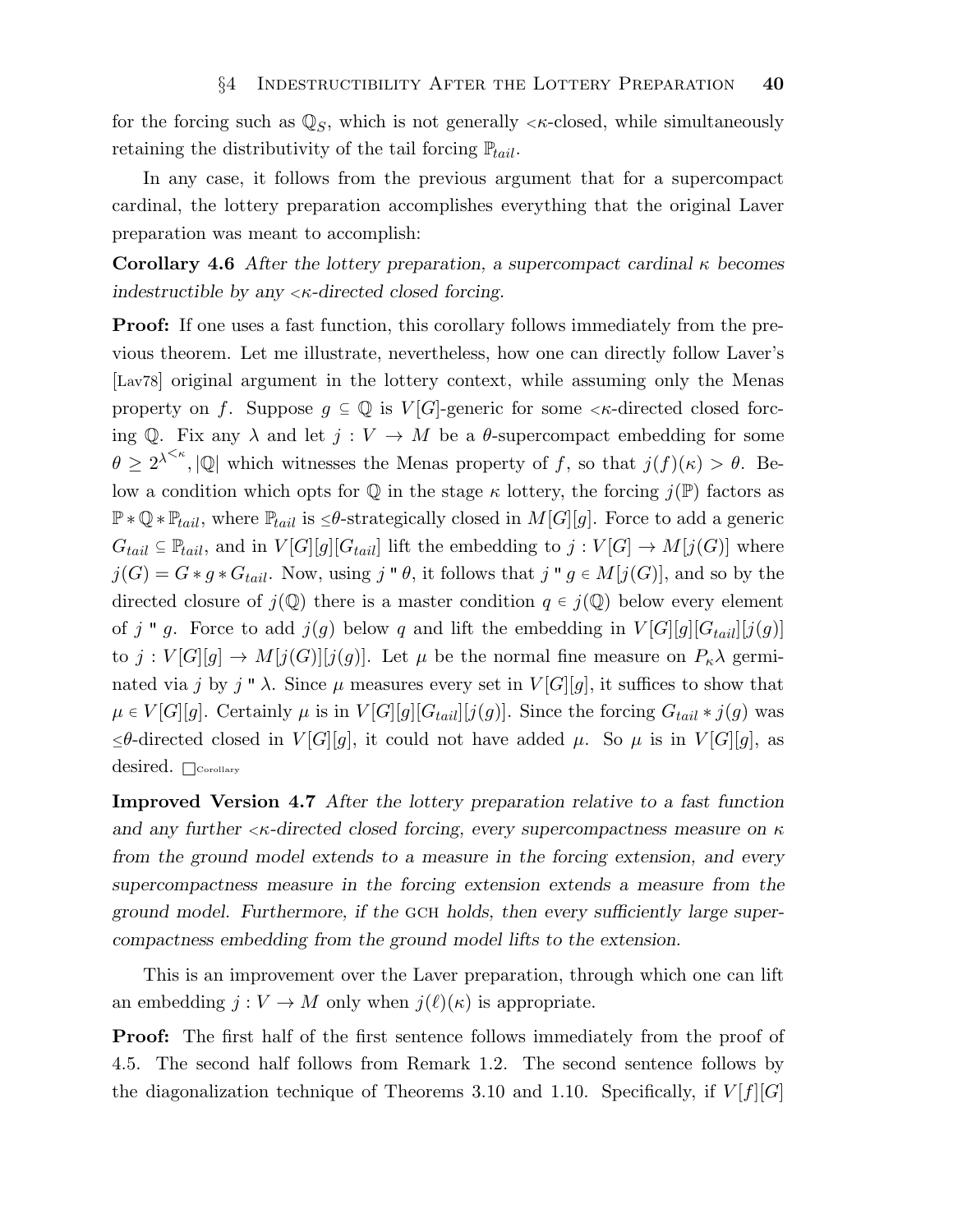is the lottery preparation relative to the fast function,  $q \subseteq \mathbb{Q}$  is  $\lt \kappa$ -directed closed forcing of size at most  $\lambda$  and  $2^{\lambda^{<\kappa}} = \lambda^+$ , then any  $\lambda$ -supercompactness embedding  $j: V \to M$  lifts to the extension  $j: V[f][G][g] \to M[j(f)][j(G)][j(g)]$ .  $\Box$ Theorem

The previous argument admits a completely local analogue in a way that Laver's original preparation does not. In general, one cannot perform the Laver preparation of a  $\lambda$ -supercompact cardinal  $\kappa$  unless one has  $\lambda$ -supercompactness Laver function; but Laver's proof that such a function exists requires that  $\kappa$  is  $2^{\lambda \leq \kappa}$ -supercompact in the ground model. Thus, it has been open whether any partially supercompact cardinal can be made indestructible, even assuming the GCH. This question is answered by the following theorem.

Level-by-level Preparation 4.8 If  $\kappa$  is  $\lambda$ -supercompact in V and  $2^{\lambda^{<\kappa}} = \lambda^+$ , then after the lottery preparation the  $\lambda$ -supercompactness of  $\kappa$  is fully indestructible by  $\lt$ κ-directed closed forcing of size at most  $\lambda$ .

**Proof:** This is essentially what I actually argued in the previous theorem. To support the diagonalization argument, one only needs the Menas property on  $f$ .  $\Box$ Theorem

I have shown by the previous theorems that the lottery preparation makes any strongly compact cardinal  $\kappa$  partially indestructible; but perhaps there is much more indestructibility than I have identified, so it is natural to ask:

Question 4.9 For which other natural forcing notions does a strongly compact cardinal  $\kappa$  become indestructible after the lottery preparation?

Let me consider now the lottery preparation of a strong cardinal  $\kappa$ . Recall that  $\kappa$  is *strong* when for every  $\lambda$  the cardinal  $\kappa$  is  $\lambda$ -strong, so that there is an embedding  $j: V \to M$  with critical point  $\kappa$  such that  $V_{\lambda} \subseteq M$ . Gitik and Shelah [GitShl89], using Woodin's [CumWdn] technique for preserving a strong cardinal, showed how to make any strong cardinal indestructible by  $\leq \kappa$ -directed closed forcing (indeed, they improve this to weakly  $\kappa$ -closed posets with the Prikry property). I would like to show that such indestructibility is also achieved by the Lottery preparation.

**Theorem 4.10** After the lottery preparation of a strong cardinal  $\kappa$  such that  $2^{\kappa} = \kappa^+$ , the strongness of  $\kappa$  becomes indestructible by  $\leq \kappa$ -strategically closed forcing.

Proof: This is similar to the proof of Theorem 3.6, except that I will opt for the appropriate forcing at stage  $\kappa$  in  $j(\mathbb{P})$ . Suppose that  $V[G]$  is the lottery preparation defined relative to a function  $f$  with the Menas property for strong cardinals in  $V$ . The result is local in that only the  $\lambda$ -strongness of  $\kappa$  in V is needed to know that the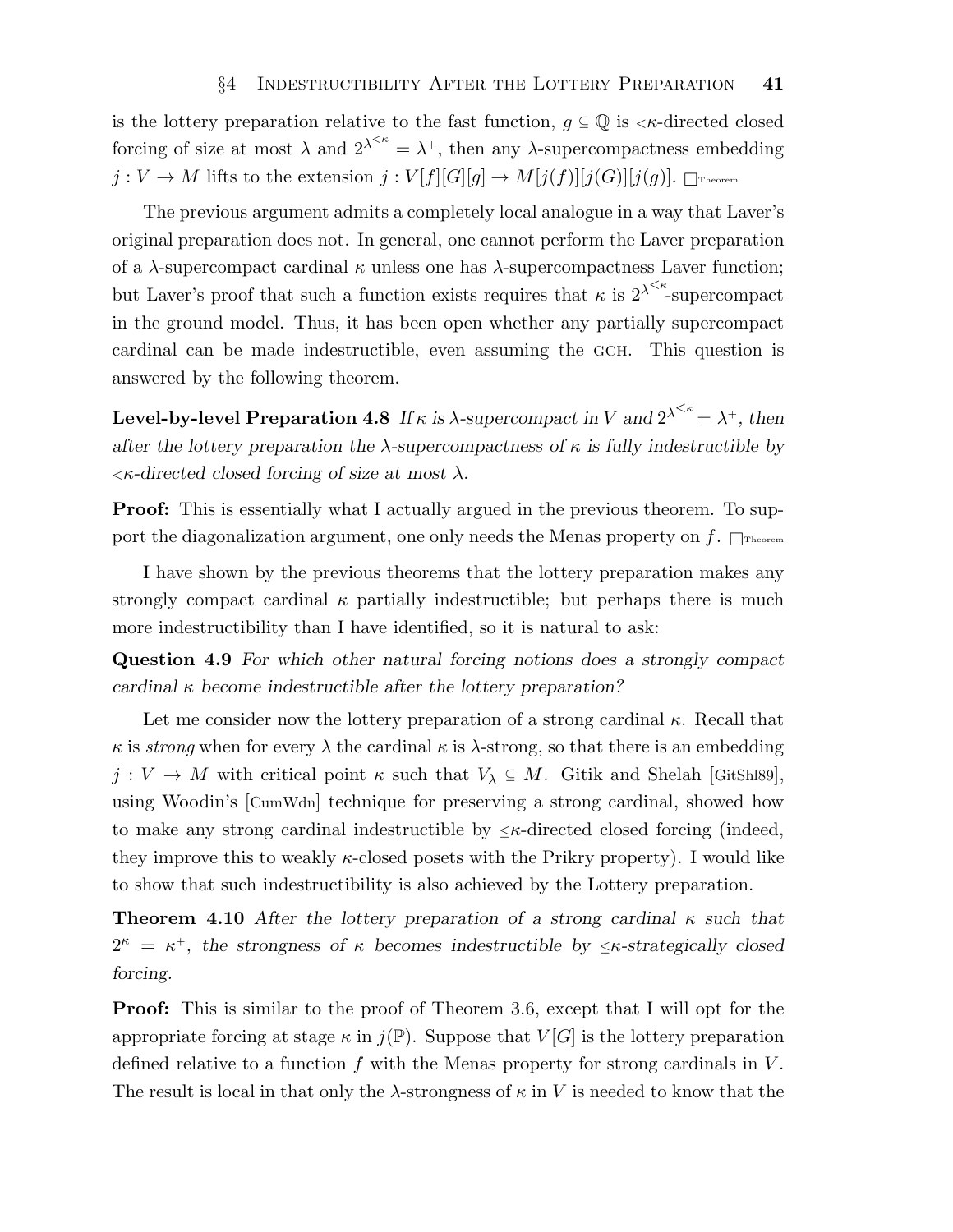λ-strongness of κ is indestructible over  $V[G]$  by any forcing notion of rank below λ. Suppose  $H \subseteq \mathbb{Q} \in (V[G])_\lambda$  is generic over  $V[G]$  for  $\leq \kappa$ -strategically closed forcing  $\mathbb{Q}$ . Fix a  $\lambda$ -strong embedding  $j: V \to M$  from the ground model such that  $j(f)(\kappa) > \lambda$ . As in Theorem 3.6, I may assume that  $M = \{ j(h)(s) | h \in V \& s \in \delta^{\langle \omega \rangle} \}$ , where  $\delta = \mathbb{I}_{\lambda} < j(\kappa)$ . Let p be the condition in  $j(\mathbb{P})$  which opts to force with Q in the stage  $\kappa$  lottery. Since the next inaccessible beyond beyond  $\lambda$  must be beyond  $\delta$ , the forcing  $j(\mathbb{P})$  factors below p as  $\mathbb{P} * \mathbb{Q} * \mathbb{P}_{tail}$ , where  $\mathbb{P}_{tail}$  is  $\leq \delta$ -strategically closed in  $M[G][H]$ . There must be some ordinal  $\beta < \delta$  and function h such that  $\mathbb{Q} = j(h)(\beta)$ for some name  $\dot{\mathbb{Q}}$  for  $\mathbb{Q}$ . Let

$$
\mathbb{X} = \{ (z)_{G \ast H} \mid z = j(g)(\kappa, \beta, \delta) \text{ for some function } g \in V \}.
$$

It is not difficult to verify the Tarski-Vaught criterion, so that  $\mathbb{X} \prec M[G][H]$ . Also, X is closed under  $\kappa$ -sequences in  $V[G][H]$ . Note that  $\kappa$ ,  $\beta$ ,  $\delta$ ,  $p$ ,  $\mathbb{Q}$  and  $\mathbb{P}_{tail}$  are all in X. Furthermore, since  $\mathbb{P}_{tail}$  is  $j(\kappa)$ -c.c. in  $M[G][H]$  and there are only  $2^{\kappa} = \kappa^+$ many functions  $g: \kappa \to V_{\kappa}$  in V, there are at most  $\kappa^+$  many open dense subsets of  $\mathbb{P}_{tail}$  in X. Since  $\mathbb{P}_{tail}$  is  $\leq \kappa$ -closed, one can perform the diagonalization argument to construct in  $V[G][H]$  a filter  $G_{tail} \subseteq \mathbb{P}_{tail}$  which is X-generic. Let me argue now that  $G_{tail}$  is also  $M[G][H]$ -generic. If D is an open dense subset of  $\mathbb{P}_{tail}$  in  $M[G][H]$ , then  $D = D_{G * H}$  for some name  $D \in M$ . Consequently,  $D = j(g)(\kappa, \kappa_1, \ldots, \kappa_n)$ for some function  $g \in V$  and  $\kappa < \kappa_1 < \cdots < \kappa_n < \delta$ . Let  $\overline{D}$  be the intersection of all  $j(g)(\kappa, \alpha_1, \ldots, \alpha_n)$  where  $\kappa < \alpha_1 < \cdots < \alpha_n < \delta$  such that this is an open dense set in  $\mathbb{P}_{tail}$ . Since  $\mathbb{P}_{tail}$  is  $\leq \delta$ -distributive by the choice of p, it follows that  $\overline{D}$  remains open and dense. Furthermore,  $\overline{D} \in \mathbb{X}$ . Thus, since  $G_{tail}$  is X-generic, it meets  $\overline{D}$ , and since  $\overline{D} \subseteq D$ , it must also meet D. So  $G_{tail}$  is  $M[G][H]$ -generic, and the embedding lifts to  $j: V[G] \to M[j(G)]$  where  $j(G) = G * H * G_{tail}$ . To lift the embedding through the Q forcing, it suffices to argue that j "  $H \subseteq j(\mathbb{Q})$  is  $M[j(G)]$  generic. Given an open dense set  $D \subseteq j(\mathbb{Q})$  in that model,  $D = \dot{D}_{j(G)}$  for some name  $\dot{D} = j(\vec{D})(s)$  for some function  $\vec{D} = \langle D_{\sigma} | \sigma \in \kappa^{\langle \omega \rangle} \rangle$  and some  $s \in \delta^{\langle \omega \rangle}$ . I may assume that every  $D_{\sigma}$  is open and dense in Q. Since Q is  $\leq \kappa$ -distributive, it follows that  $D' = \bigcap_{\sigma} D_{\sigma}$  is also open dense in  $\mathbb{Q}$ . Since  $j(D') \subseteq D$ , and H meets  $D'$ , it follows that j " H meets D, as desired. Thus, the embedding lifts fully to  $j: V[G][H] \to M[j(G)][j(H)]$ , and this lifted embedding remains  $\lambda$ -strong because  $V_{\lambda} \subseteq M$  and so  $(V[G][H])_{\lambda} \subseteq M[G][H] \subseteq M[j(G)][j(H)]$ . Treorem

One can also mimic the master condition arguments from above to obtain: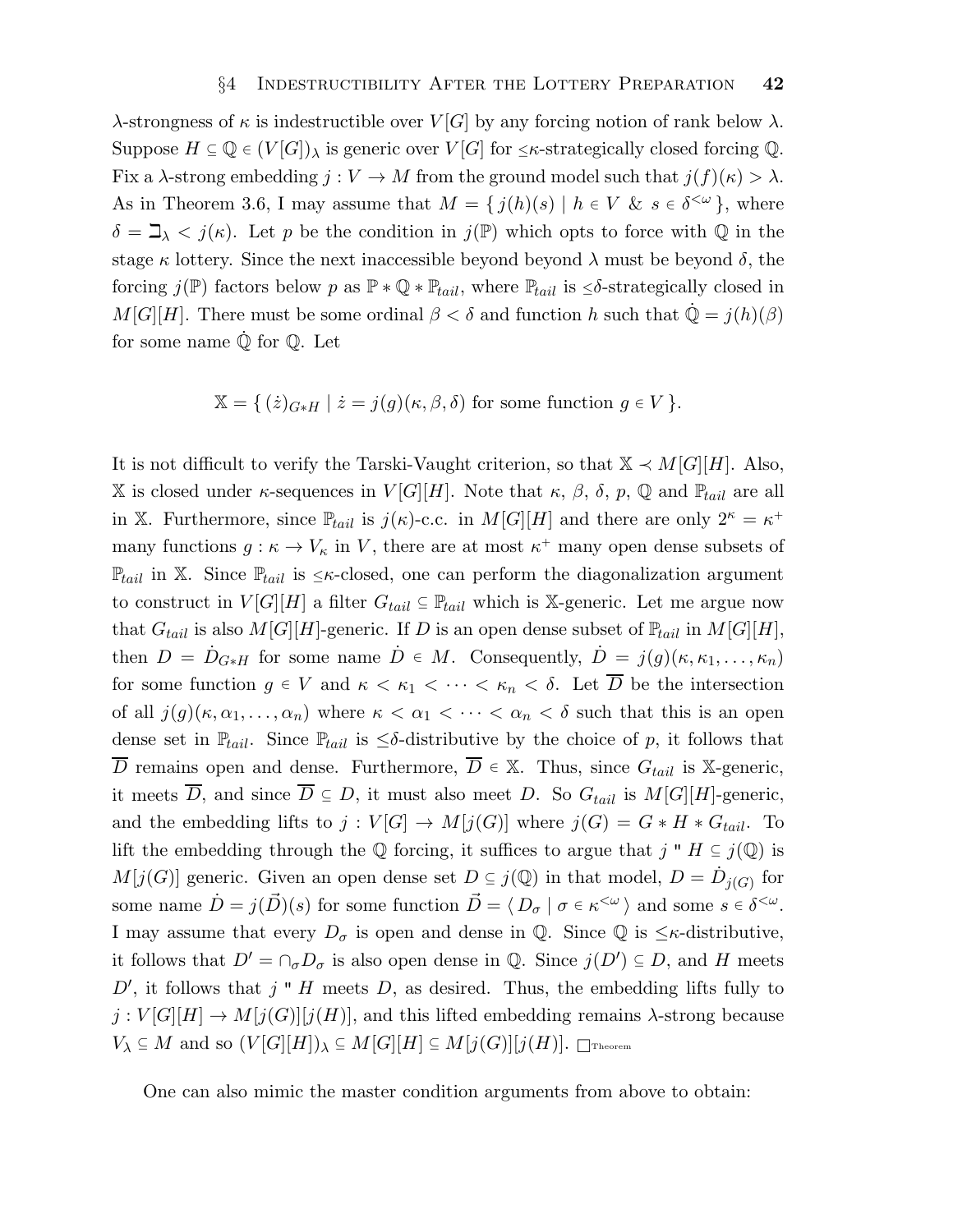**Theorem 4.11** After the lottery preparation of a strong cardinal  $\kappa$  relative to a fast function, the strongness of  $\kappa$  is indestructible by  $Add(\kappa, 1)$  and by  $\mathbb{Q}_S$  and  $\widetilde{\mathbb{Q}}_S$ whenever  $\kappa \in j(S)$  for arbitrarily large  $\lambda$ -strong embeddings j.

# §5 Impossibility Theorem

One might hope to generalize the previous theorems by proving that the lottery preparation or some other alternative to the Laver preparation can make any strongly compact cardinal fully indestructible. But this hope will not be fulfilled; the sad fact which I will now prove is that no preparation which naively resembles the Laver preparation can make a strongly compact non-supercompact cardinal fully indestructible.

Impossibility Theorem 5.1 The lottery preparation will always fail to make a strongly compact cardinal fully indestructible unless it was originally supercompact. In fact, any forcing which resembles the Laver preparation—an iteration of strategically closed forcing in which the next nontrivial stage of forcing lies beyond the size of the previous one—will fail to make a strongly compact non-supercompact cardinal fully indestructible. Indeed, after adding a single Cohen real, there is no  $\leq \omega_1$ -strategically closed preparatory forcing which makes a strongly compact nonsupercompact cardinal  $\kappa$  fully indestructible.

This theorem relies on my recent work in  $\text{[Ham}\infty\text{]}$  and  $\text{[Ham}\infty\text{]}$ , in which, as I mentioned in Remark 1.2, I defined that a notion of forcing admits a gap below  $\kappa$ when it factors as  $\mathbb{P}_1 * \mathbb{P}_2$  where, for some  $\delta < \kappa$ ,  $|\mathbb{P}_1| < \delta$  and  $|\mathbb{P}_2$  is  $\leq \delta$ -strategically closed. Any kind of Laver preparation, obtained by iterating the closed forcing provided by some kind of Laver function, admits numerous gaps below  $\kappa$ . The lottery preparation admits a gap between any two lottery stages. The Impossibility Theorem 5.1, therefore, is an immediate consequence of the following theorem.

**Theorem 5.2** Forcing which admits a gap below a strongly compact cardinal  $\kappa$ cannot make it indestructible unless it was originally supercompact.

This theorem is an immediate consequence of the following theorem, where coll( $\kappa$ ,  $\theta$ ) is the usual forcing notion which collapses  $\theta$  to  $\kappa$ .

**Theorem 5.3** If  $V[G]$  admits a gap below  $\kappa$  and  $\kappa$  is measurable in  $V[G]^{coll(\kappa,\theta)}$ , then  $\kappa$  was  $\theta$ -supercompact in V.

**Proof:** Suppose that  $V[G]$  admits a gap below  $\kappa$ , that  $\kappa$  remains measurable after the collapse of  $\theta$  to  $\kappa$ . I must show that  $\kappa$  is  $\theta$ -supercompact in V. Fix an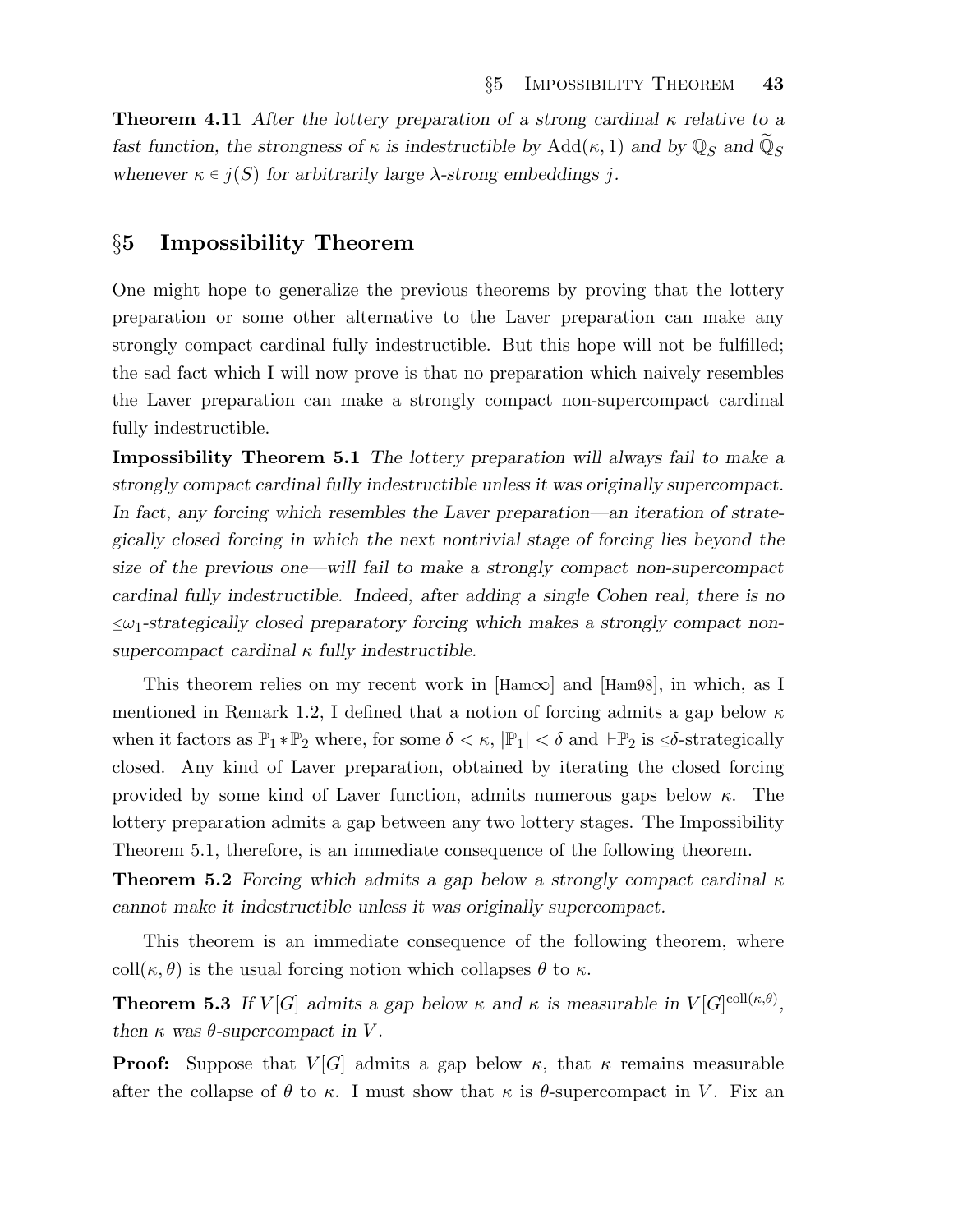embedding  $j: V[G][g] \to M[j(G)][j(g)]$  with critical point  $\kappa$ , witnessing that  $\kappa$ remains measurable in  $V[G][g]$ . Notice that the forcing  $G * g$  admits a gap below κ. Since moreover j is an ultrapower embedding,  $M[j(G)][j(g)]$  is closed under  $\kappa$ -sequences in  $V[G][g]$ . Since  $\theta$  has been collapsed, it is therefore also closed under  $\theta$ -sequences. It follows directly now from the Gap Forcing Theorem of  $|{\rm Ham}\infty|$ , explained in Remark 1.2, that  $j \restriction V$  is definable in V and that M is closed under θ-sequences in V. Thus, κ is θ-supercompact in V, as desired.  $\Box$ Theorem

#### Corollary 5.4 The following are equivalent:

- 1.  $\kappa$  is supercompact.
- 2. κ is measurable in a forcing extension which admits a gap below  $\kappa$  and in this extension the measurability of  $\kappa$  is indestructible by coll $(\kappa, \theta)$  for any  $\theta$ .

Proof: Certainly 1 implies 2 because the Laver preparation (or the Lottery preparation) of a supercompact cardinal  $\kappa$  makes  $\kappa$  indestructible and admits a gap below  $\kappa$ . Conversely, 2 implies 1 by the previous theorem.  $\Box$ <sub>Corollary</sub>

In fact, if the GCH holds, then the result is completely local:  $\kappa$  is  $\theta$ -supercompact if and only if there is a forcing preparation which admits a gap below  $\kappa$  which makes the measurability of  $\kappa$  indestructible by coll $(\kappa, \theta)$ . For the forward direction, one can use Theorem 4.8.

While one might suppose from these results that every indestructible strongly compact cardinal is supercompact, this cannot be right because the theorem of Apter and Gitik [AptGit97], which I mentioned earlier, says that it is possible to have a fully indestructible strongly compact cardinal which is also the least measurable cardinal. Such a cardinal could never be supercompact. Beginning with a supercompact cardinal, Apter and Gitik's preparation involves iterated Prikry forcing and consequently does not admit a gap below  $\kappa$ .

The theorem above does show, however, that one cannot hope to make strongly compact non-supercompact cardinals indestructible with forcing that naively resembles the Laver preparation, since all such forcings would admit a gap below  $\kappa$ . In particular, one cannot prove that any strongly compact cardinal can be made indestructible by  $\leq \omega_1$ -closed preparatory forcing, or even  $\leq \omega_1$ -strategically closed preparatory forcing, since if such forcing were prefaced by adding a Cohen real, then the combined forcing would admit a gap. Thus, when it comes to making any strongly compact cardinal fully indestructible, we evidently need a completely new technique. At the moment, the following questions are open: